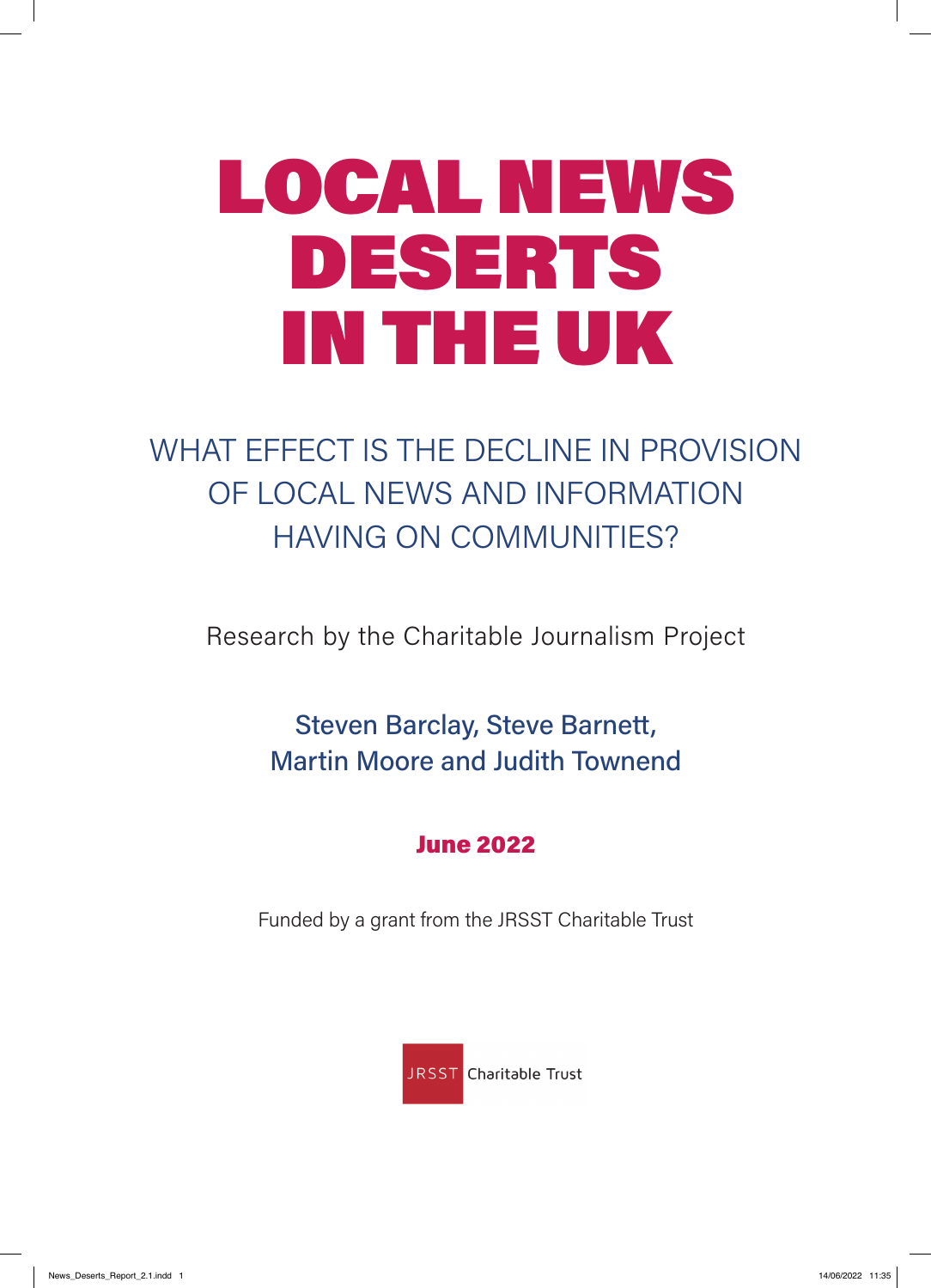Lead Researcher: Steven Barclay Research Advisors: Steven Barnett, Martin Moore & Judith Townend

The JRSST Charitable Trust has supported this work in recognition of the importance of the issue.

The facts presented and the views expressed in this report are, however, those of the authors and not necessarily those of the Trust.

Printed and bound in the UK.

ISBN 978–1-3999–2772–7

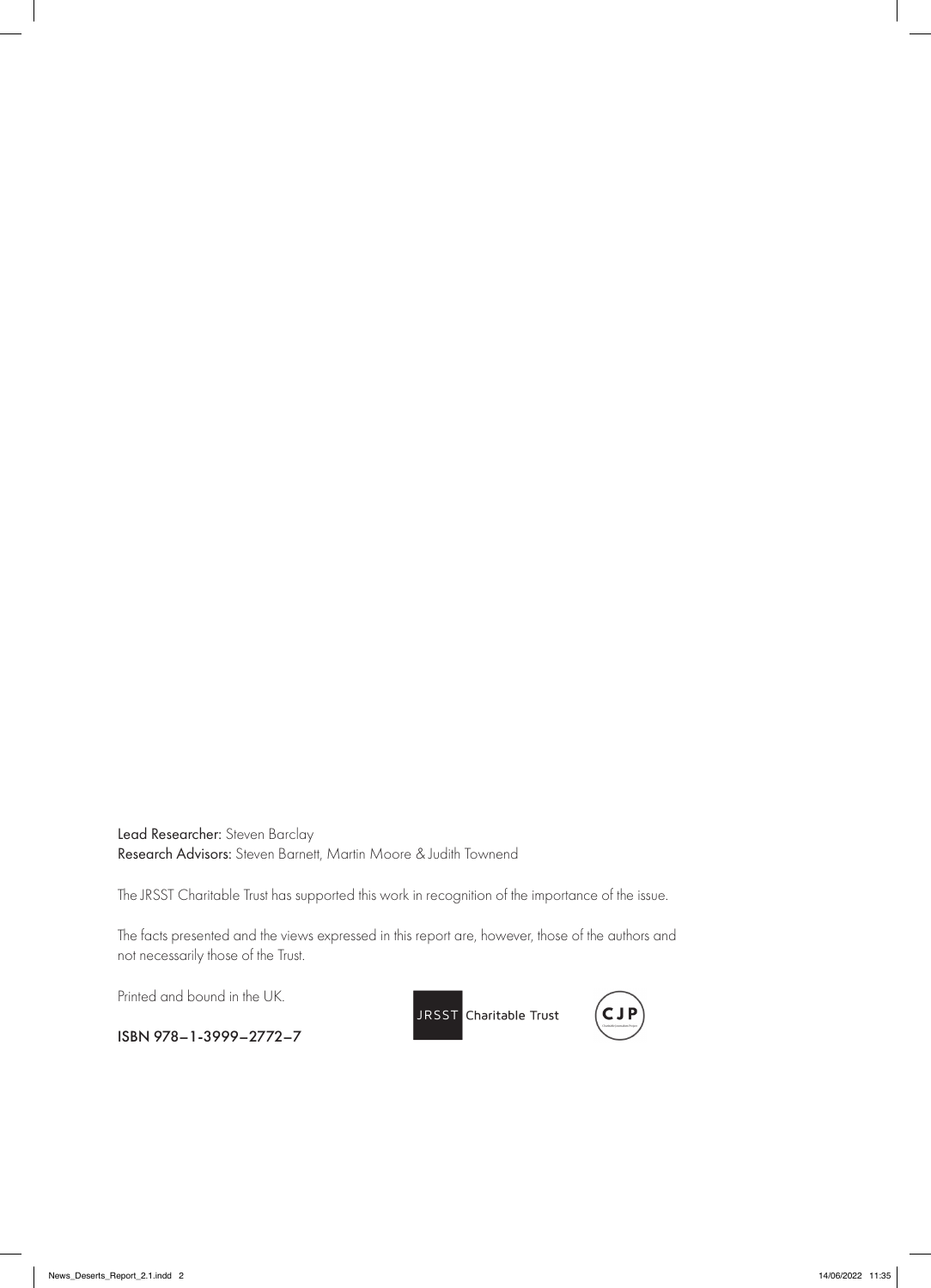# FOREWORD

The collapse of local reporting is a slow-burning crisis in Britain. Properly resourced journalism is the systematic effort to set out the truth of what matters to a community or a society in real time. For often the first time in over two centuries, towns, villages and communities in Britain have no reliable and useful news - either because local newsrooms have been shut down, or because publishers have shrunk their investment in local reporting as the business model for printed news deteriorates.

This report on 'news deserts' by the Charitable Journalism Project looks in-depth at seven of these places and at how people now find out about what happens where they live. Dr. Steven Barclay's report describes in vivid and sometimes shocking detail what goes wrong in a news desert. Citizens are forced to rely on social media, which is both quick and often helpful. But those networks are also mistrusted because they can be unreliable and divisive. Important issues never surface because few, if any, hear about them. Powerful institutions such as local authorities, police forces and hospitals are not fully held to account because they are not consistently covered by reporters.

The income which kept local newspapers afloat in the past will not return: new sources of income are essential. The Charitable Journalism Project was formed to research ways to make it easier for local and community newsrooms to be registered as charities. Achieving charity status is one way – at no cost to the taxpayer – that small newsrooms whose resources are stretched can access more sources of funding and maximise the benefit from donations both large and small. Newsrooms that are charities can also show that they are held to account for the quality and standards of their journalism.

Help for journalism is urgently needed to prevent the further spread of news deserts. Applying to be a charity is currently a complex and expensive process but can be a game-changer for the viability and sustainability of newsrooms. The Charitable Journalism Project is currently raising a fund to provide help from specialists in charity law to local and community news organisations that want to explore being registered as charities. Our research underlines the need for this kind of practical support and we look forward to continuing to share what we learn through this work.

If you want to know more about the Charitable Journalism Project, visit **ciproject.org** or contact Elizabeth Mizon on ekmizon@gmail.com.

> George Brock Chair, Charitable Journalism Project **1 June 2022**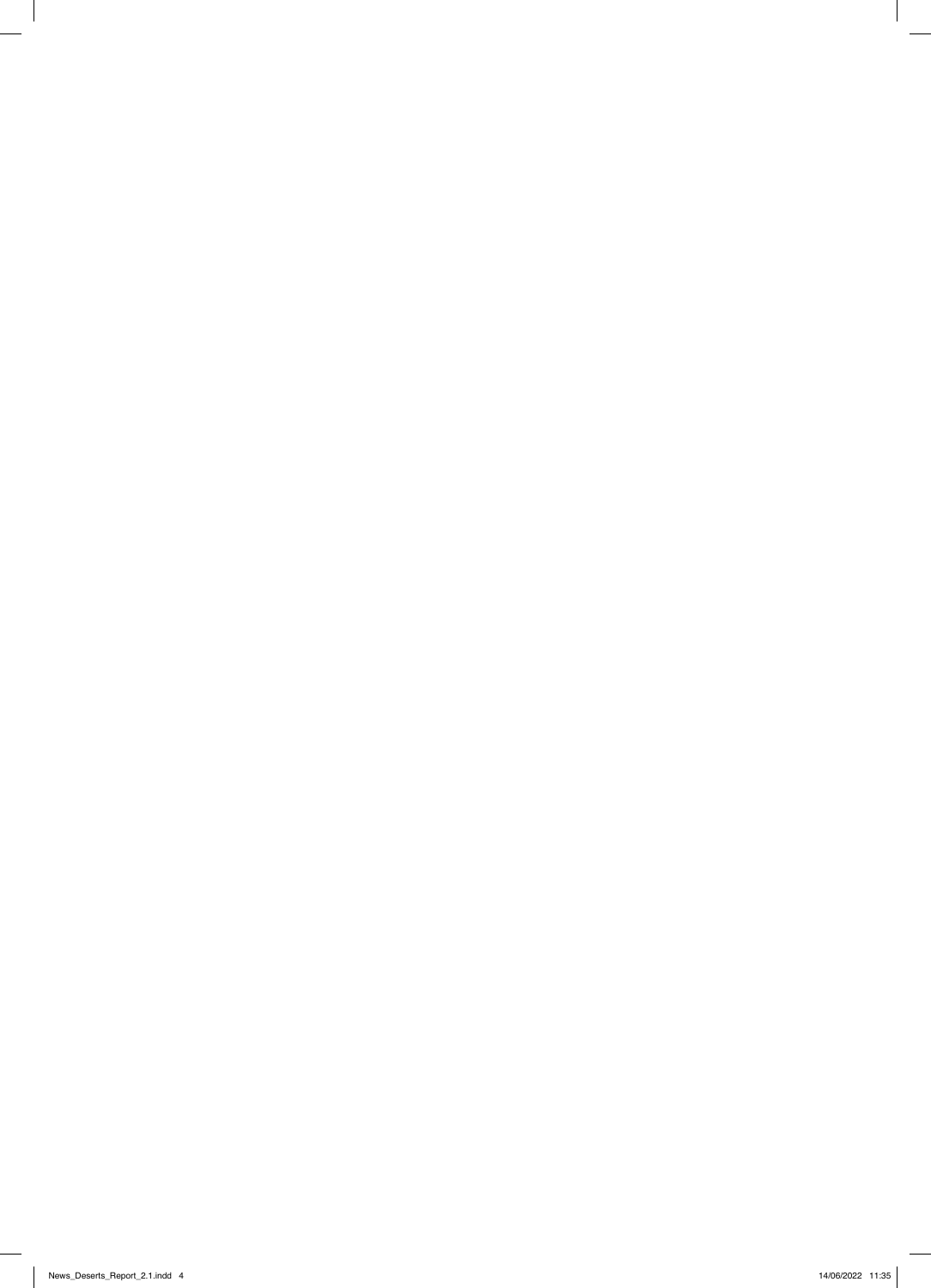# **CONTENTS**

# **Main Findings**

| 1. Social media are now the dominant channels of local news                     |  |  |  |  |  |  |  |  |  |  |  |  |  |  |
|---------------------------------------------------------------------------------|--|--|--|--|--|--|--|--|--|--|--|--|--|--|
|                                                                                 |  |  |  |  |  |  |  |  |  |  |  |  |  |  |
| 2. Social media can cause local division and be a source of misinformation . 12 |  |  |  |  |  |  |  |  |  |  |  |  |  |  |
| 3. Local newspapers are no longer perceived as 'community glue' 15              |  |  |  |  |  |  |  |  |  |  |  |  |  |  |
| 4. There is a lack of knowledge of local affairs that is linked to a dearth of  |  |  |  |  |  |  |  |  |  |  |  |  |  |  |
|                                                                                 |  |  |  |  |  |  |  |  |  |  |  |  |  |  |
| 5. There is evidence of democratic disenchantment and apathy. 21                |  |  |  |  |  |  |  |  |  |  |  |  |  |  |
| 6. People want a trusted source of local news 23                                |  |  |  |  |  |  |  |  |  |  |  |  |  |  |
|                                                                                 |  |  |  |  |  |  |  |  |  |  |  |  |  |  |
|                                                                                 |  |  |  |  |  |  |  |  |  |  |  |  |  |  |
|                                                                                 |  |  |  |  |  |  |  |  |  |  |  |  |  |  |
| Trowbridge and West Wiltshire 29                                                |  |  |  |  |  |  |  |  |  |  |  |  |  |  |
| Whitby and North Yorkshire Coast 30                                             |  |  |  |  |  |  |  |  |  |  |  |  |  |  |
| Tiverton and Cullompton, Devon 32                                               |  |  |  |  |  |  |  |  |  |  |  |  |  |  |
| Haverfordwest and Pembrokeshire 33                                              |  |  |  |  |  |  |  |  |  |  |  |  |  |  |
| Corby and North Northamptonshire. 34                                            |  |  |  |  |  |  |  |  |  |  |  |  |  |  |
|                                                                                 |  |  |  |  |  |  |  |  |  |  |  |  |  |  |
| Appendix 2: Methodology and a series are seen as a series of 36                 |  |  |  |  |  |  |  |  |  |  |  |  |  |  |
|                                                                                 |  |  |  |  |  |  |  |  |  |  |  |  |  |  |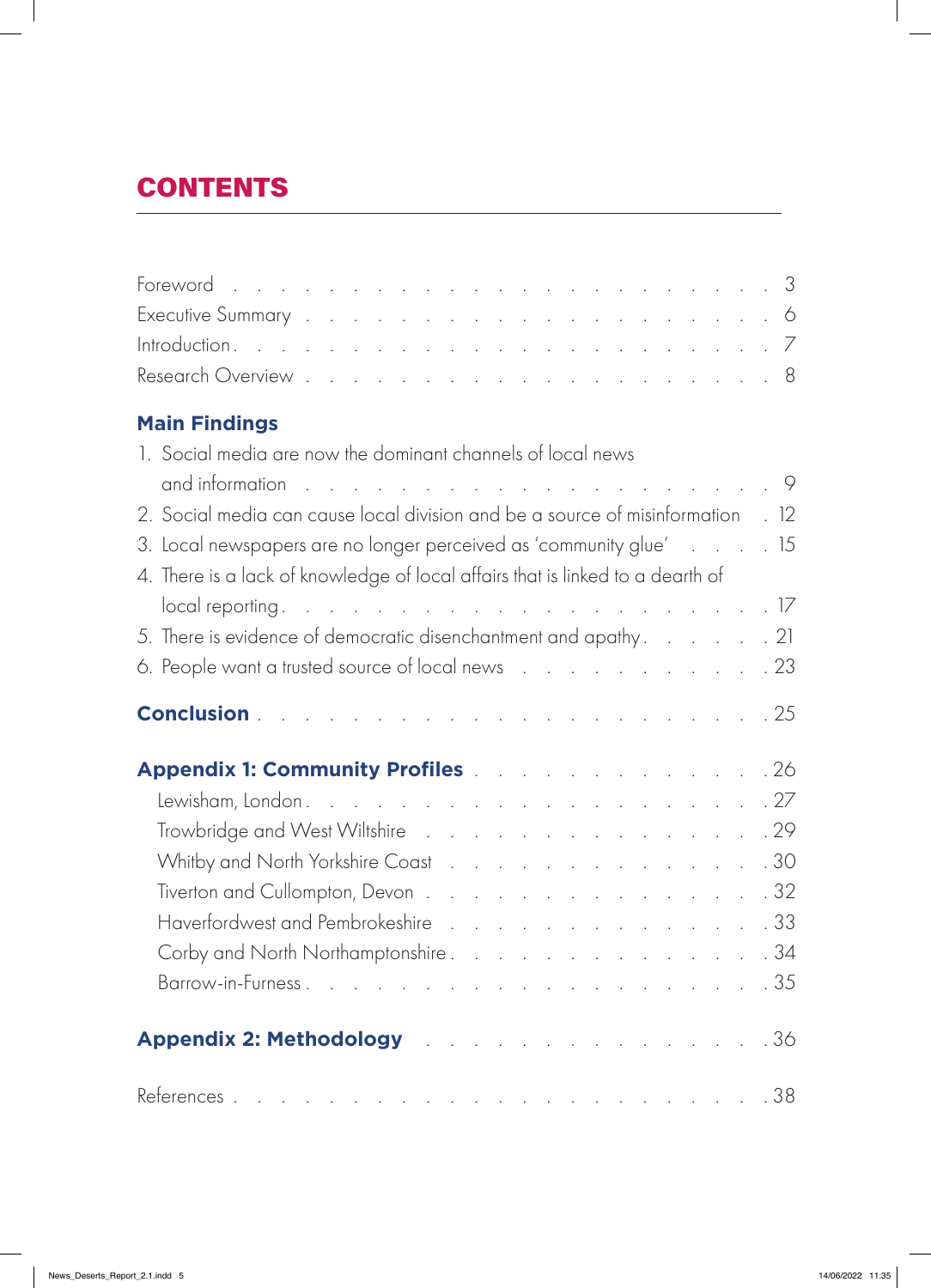# EXECUTIVE SUMMARY

This report investigates the conditions for local news in seven communities in the UK. Based on focus groups and interviews in these communities, its main findings are that:

- Social media are now dominant in local news and information systems, used for a range of local information and communication functions as well as to access local news websites
- Social media use and interactions are seen as causes of local social division and sources of misinformation
- Local newspapers are no longer perceived as 'community glue', holding community identity and collective emotion. Some respondents even characterised local news websites as provocative 'clickbait', mostly devoid of nuanced or positive reporting
- Local government is considered to be poorly scrutinised by journalists (though in some communities coverage still exceeded that of other institutions)
- National institutions and local public services including the NHS, police, education and the environment – are thought to be both under-reported and misrepresented
- Local news providers are seen as repeating institutional lines by publishing press releases uncritically instead of reporting independently
- There is a significant lack of knowledge about local politics and current affairs (in two communities there was virtually no awareness of imminent local government reorganisation). This unfamiliarity appears to be driving distrust
- Respondents reported struggling to access basic local information
- Poor new-media literacy skills and lack of access to digital media due to poverty prevent many from accessing local news and information online
- Respondents want a trusted, locally based, professional and accessible source of local news, that reports and investigates local issues and institutions, and publishes positive stories that help bind the community together.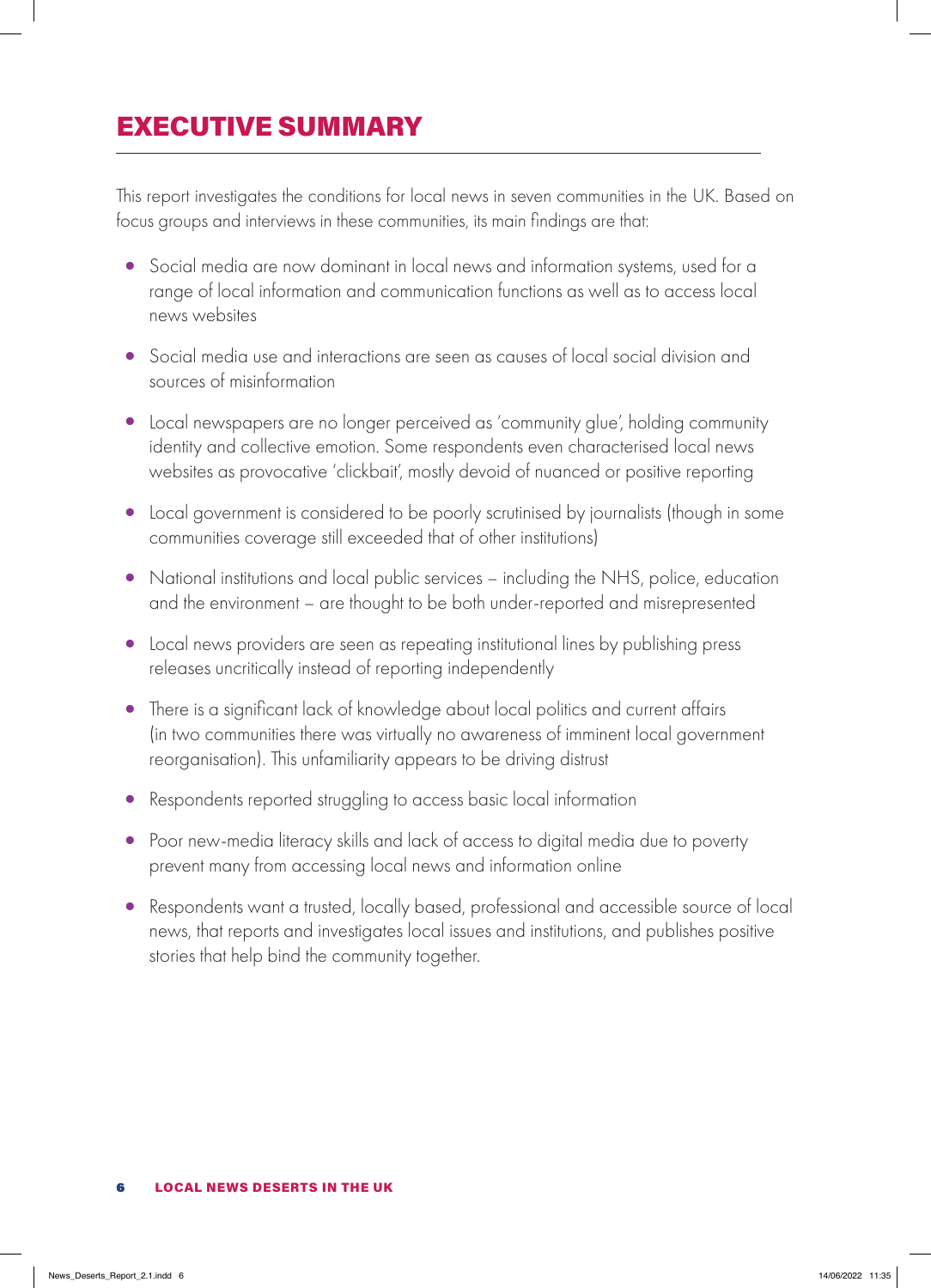# INTRODUCTION

### Aims of the Study

This is an investigation into the effects of the decline of local news provision in the UK. There are gaps in our knowledge about 'news deserts' – areas where provision of local news has declined or disappeared – most notably a lack of empirical data on what impact this has on local communities.<sup>1</sup> For this reason we sought to better understand how people in seven communities around the UK find – or fail to find – local news and information. These seven communities were: Lewisham in London; Trowbridge, Wiltshire; Whitby, North Yorkshire; Tiverton and Cullompton in Devon; Haverfordwest, Pembrokeshire; Corby, North Northamptonshire; and Barrow-in-Furness, Cumbria. Our rationale for selection and detailed profiles of each area can be found in Appendix 1.

In each of these communities we conducted interviews and organised focus groups to discover how people access information about community life, the nature of that information, and the impact this has on democratic participation.

This project aims:

- To investigate how local people find local news and information in the absence of professional journalism;
- To understand the impact of the lack of local news and information in the areas identified;
- To assess the effects on democratic participation.

### Context and Background

The current local news landscape of the UK is unrecognisable compared to 25 years ago. The rise of the internet and social media has led to a profound change in the way local news and information is produced and consumed. Average daily print circulation for the local and regional press in 2019 was around 31%, and average weekly circulation around 39%, of 2007 figures – declines which accelerated after the pandemic of 2020.<sup>2</sup> The loss of revenue from print sales and the migration of advertising online has brought about successive shocks to the business model of local news. It has led to multiple title closures, redundancies, the 'hollowing out' of news rooms, office closures and centralisation. There were around 17,000 frontline journalists in 2018, compared to 23,000 in 2007.<sup>3</sup> At the same time, independently owned small newspaper publishers have been replaced by large consolidated operations, so that as of 2016, around 80% of local titles were owned by just five publishers.<sup>4</sup>

Most local journalism is no longer written by separate editorial teams associated with a specific title. Editorial staff have been amalgamated in central locations with the same or similar content distributed to multiple sites. Centralising strategies have been most prominent in the largest companies, Reach and Newsquest, who now operate 'digital first' strategies across their titles. For example, Reach's *Devon Live* amalgamates a string of titles in the area with sections for Tiverton, Crediton and Cullompton, the towns formerly covered by separate editions of the *Mid Devon Gazette*. The *Gazette* maintains a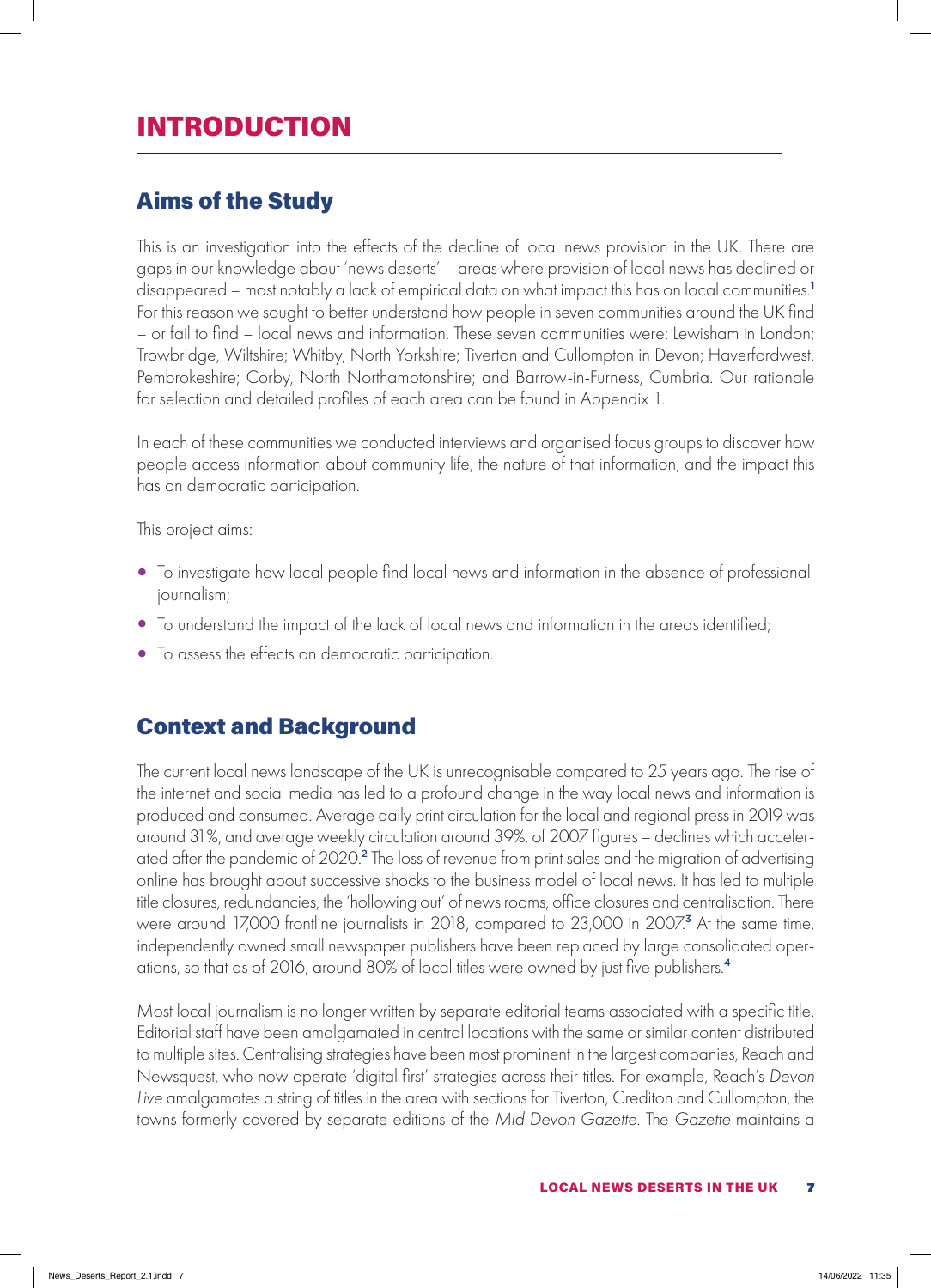tiny dedicated print staff, while the website compiles county-wide (and national) news stories from a base in Exeter.<sup>5</sup> Recent research suggests that the effects of the decline in professional newsgathering and the centralisation of titles are beginning to emerge. It has been found, for example, that "local newspaper circulation has a positive and significant effect on local election turnout."<sup>6</sup>

While print has declined, local attention has been captured by social media and the internet. Local news outlets now rely heavily on Google and Facebook to distribute their work, and have found that basic information they used to provide is more easily accessed elsewhere online. Information such as classified advertising, traffic news, cinema listings, or fundraising appeals have migrated to social media and other online spaces. There is also evidence to suggest that 'hard news', about politics, crime, and health, is now also being accessed and shared through social media.

Yet, as we discovered, each of the communities studied had a complex local online media environment which had developed recently and rapidly, and which was – for the most part – still little studied and poorly understood.

### Research Overview

Following the introduction is an overview of where the research was conducted and with whom, followed by the six main findings and a conclusion.

At the end of the report there are two appendices which explain our methodology in detail and provide profiles of the seven communities studied.



Total number of interviews: 72 Total number of focus groups: 8

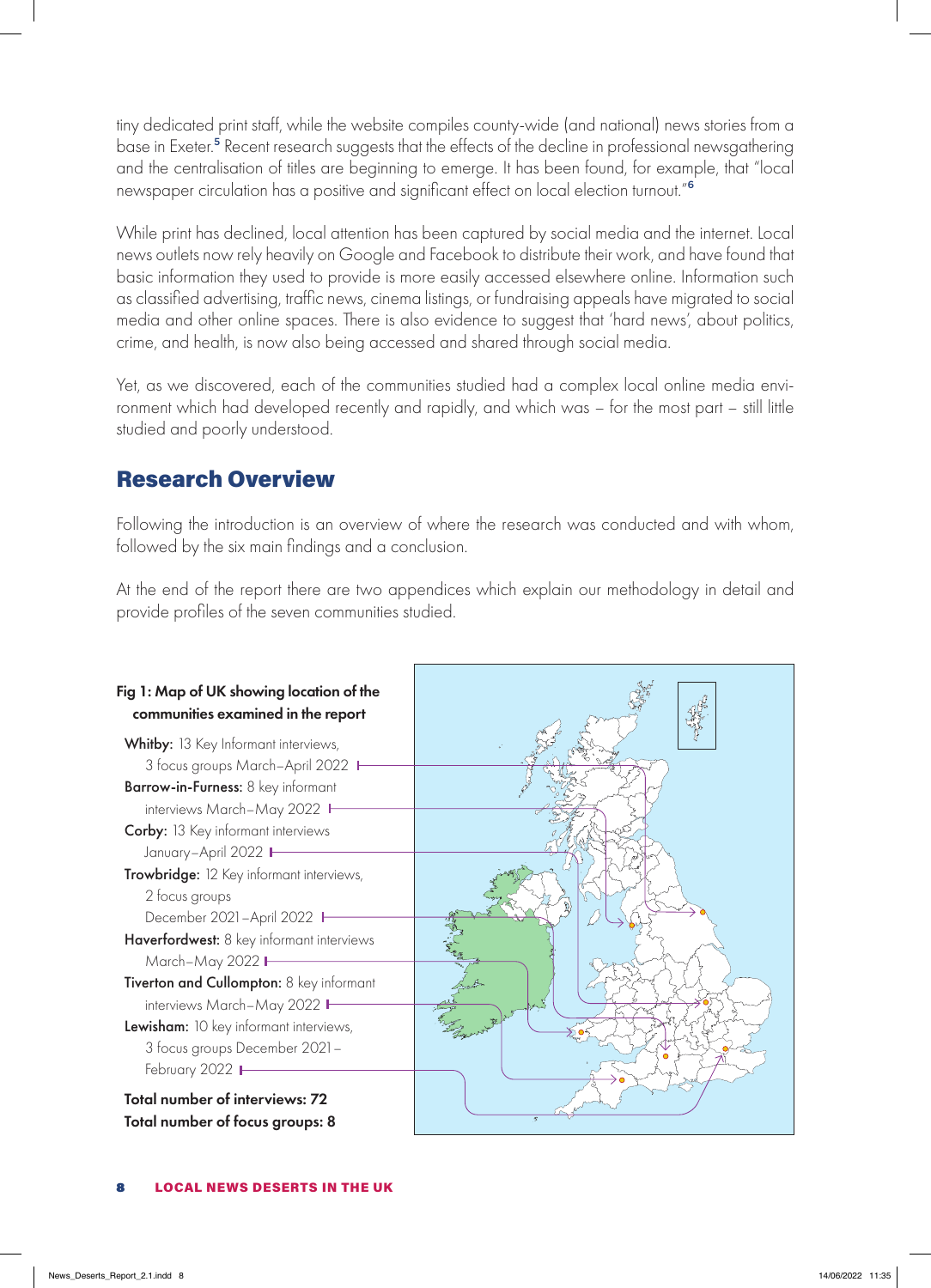# MAIN FINDINGS

# 1. Social Media are now the dominant channels of local news and information

- Social media are widely used for basic information about areas
- Social media are viewed by local people and organisations as the best method of communicating with, and organising in, their communities
- Social media are the first point of access to local news websites but are not seen as providers of 'hard news'

Respondents were aware of, or relied on, a small number of social media services for local news and information. By far the most important of these is Facebook.

"Facebook has taken over. The *Gazette* office is shut now. So it's Facebook. It's ok for maybe our generation. But the elderly like my nan in her 70s – they don't have Facebook. To see what's going on they have to ask us young ones. Even reporting a death. It is all social media. Everything is about social media these days." (Focus group, Whitby)

"If there's something going on, the first place I look is the (Facebook) *I love SE4* group…<sup>7</sup> a lot of it's trash to be honest, but a lot of it's very useful. A couple of weeks ago there was these fireworks going on for 30 or 40 minutes… I was just kind of wondering what was going on and everyone had the answers." (Focus group, Lewisham)

In each community studied, there was a range of applicable local Facebook pages and groups. Most local institutions, including local government, local police, and local businesses, operate a page. For smaller organisations this may be instead of a website. Only the operator of the page is able to post there, though its 'followers' may comment on posts. Groups can be posted on by any member of that group, though the content is sometimes private to group members. For a Facebook user, following a page or group means that they will see content from it in their 'feed'. The most popular groups amongst those questioned were dedicated to buying and selling. In each of these communities there were also several groups concerned broadly with local news and information, though each with different purposes and admin policies. In Trowbridge, Wiltshire, one group was widely mentioned: *Spotted in Trowbridge*. 8 It had around 31,000 'followers' (representing a significant proportion of all Trowbridge residents).

"I seek out the news now, so I look on *Spotted in Trowbridge*… it is the main one for getting a big flavour of what's going on…" (Interview, Trowbridge)

The group features a variety of information, from job seeking requests to crime reports, and links to news websites. One respondent claimed the *Wiltshire Times* lifted quotes unattributed from the page, and the administrators (who work under anonymity) had regular communication with Wiltshire Police. The admin policy prioritised freedom of speech and speed: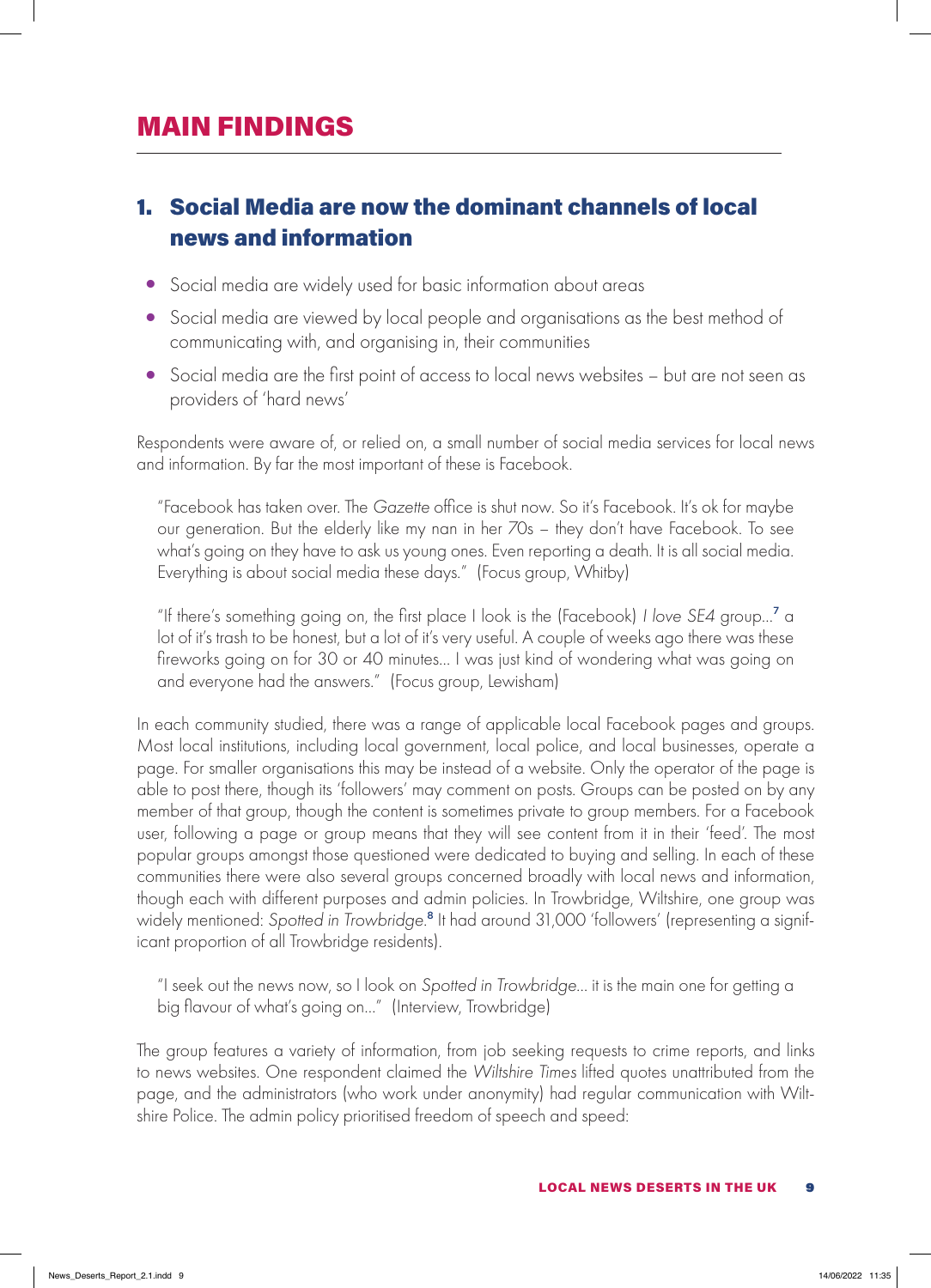"We are quick. We don't wait for hours on end before checking in and publishing the information sent to us… The people want to be heard and, provided it is done with respect, we allow them to have their voice... Even if it's not said with complete respect, we allow people to comment as they wish…. we have no right to determine if they are right / wrong or otherwise." (Interview, Facebook group administrator, Trowbridge)

Use of social media increased during the pandemic.

"I helped by posting announcements (on *Spotted in Trowbridge*) clearing up confusion around test centres." (Interview, Trowbridge)

"A couple of weeks ago, when the major shortage of lateral flows occurred, I desperately needed them… All I did was ask a question on *Corby Chats Back* if they have any.<sup>9</sup> The amount of messages I got offering me one was amazing." (Interview, Corby)

Social media was viewed as essential for communication and publicity by local organisations.

"In the past we have used the *Whitby Gazette* to publicise changes in our (NHS) services. Like flu vaccine campaigns. We don't do that now because putting something on Facebook is more effective than putting it in the *Gazette*." (Interview, NHS worker, Whitby)

"The mosque or the Pentecostal churches have their own Facebook pages. So if you are in the community all the updates will be there for you. And it will be in your own language." (Interview, Trowbridge)

Twitter was the next most widely mentioned social media service, and was also seen as useful for communication and for organising campaigns.

"Whenever I've got a bee in my bonnet or something I'm not happy with within the Council, I always tweet at my local councillor person… I tweeted him literally two weeks ago about the whole road works thing and he said that he'd get someone to look into it." (Focus group, Lewisham)

"The Afghan refugee appeal was entirely carried by social media... We didn't have time to contact the local paper to get something in. We just took to Twitter… Some people came and said their daughter or mum saw it on social media and told them." (Interview, Corby)

The young people's focus group in Lewisham (aged 14–18) revealed a preference for the social media services Instagram and Snapchat. A range of Instagram pages serve local young people specifically, including pages to "make fun" of individual schools. Some news outlets specialised in approaches to local journalism and topics that were aimed at young people.

"(A London based Instagram page) is Grime news... A Lewisham rapper got arrested and they look at the story and unpick it. The photo on the caption tells you all the story. (Focus group, Lewisham)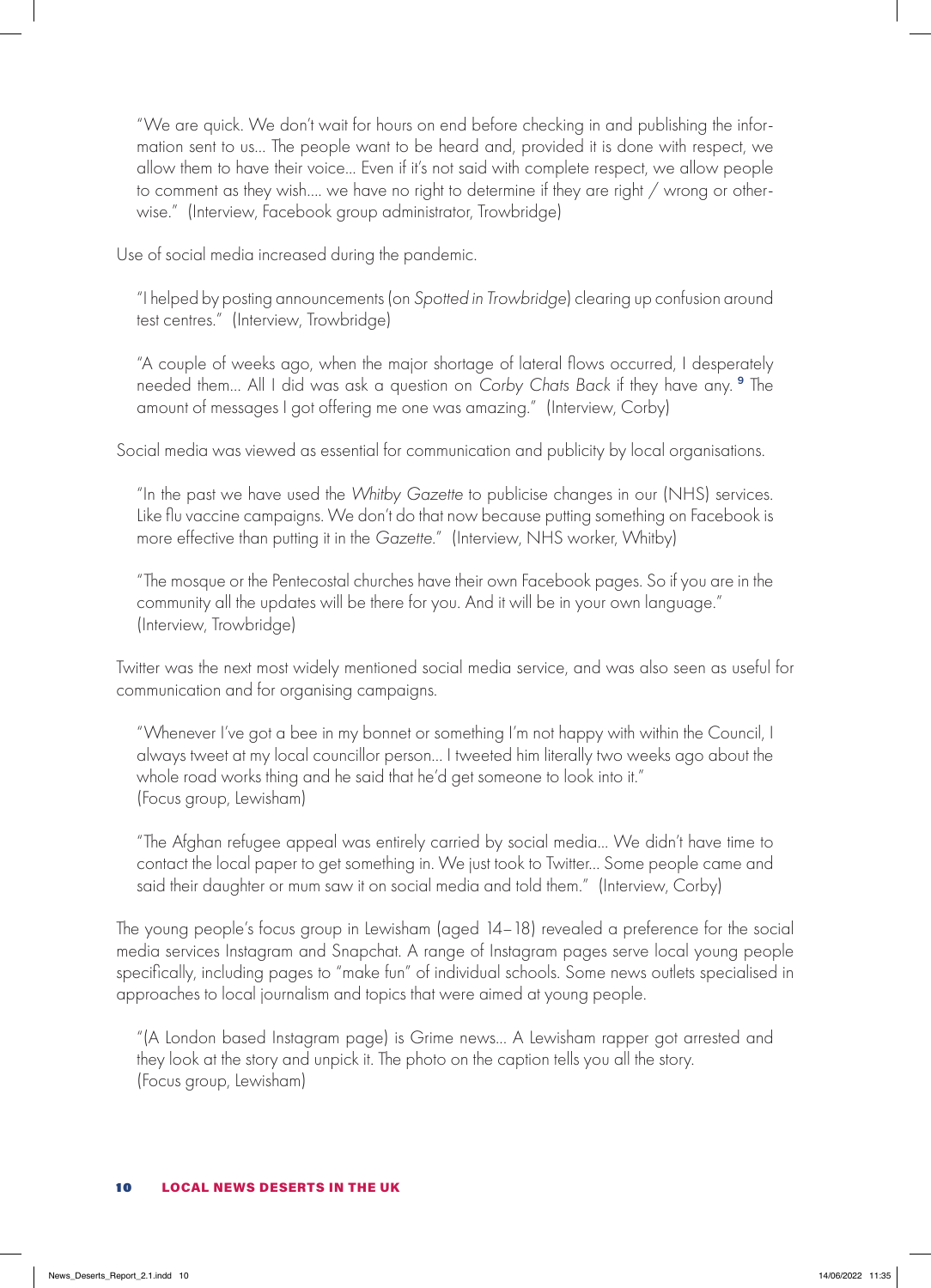Nextdoor was mentioned much less than Facebook or Twitter though it was viewed as more reliable because of the higher degree of authentication required for users. A councillor noted that a successful campaign against a local development was organised on the platform.

"The campaign was waged mainly on Nextdoor… it persuaded my colleague to drop the plan… The rhetoric was getting quite aggressive towards us... It was reacting to all sorts of fantasy developments before there was even an application… The guy who was doing most of it… was nasty online but nice in person and I often find that. We did check at an early stage who these people were and made a point of talking to them." (Interview, Local councillor)

Normally, respondents did not access local news websites directly, but 'clicked through' to them through posts on social media.

"People will share a news article on Facebook and that is where I would read it normally. Normally it is with an angry comment." (Focus group, Whitby)

But social media was not seen in itself as substituting for or providing in-depth news.

"In terms of how I find out about anything these days, yeah there is a serious lack of information, but generally it will be through my local Facebook group because somebody will say, have you seen this? Have you seen what they're trying to do? But some of the big stuff? No, we just don't know it's happening. Unless somebody has posted it on the local Facebook group. And then I'll hear about it, if it comes up on my feed in the first hour, or if there's enough sort of, you know, chatter about it". (Focus group, Lewisham)

Overall, it was clear that social media platforms are central to the news and information environments of these communities.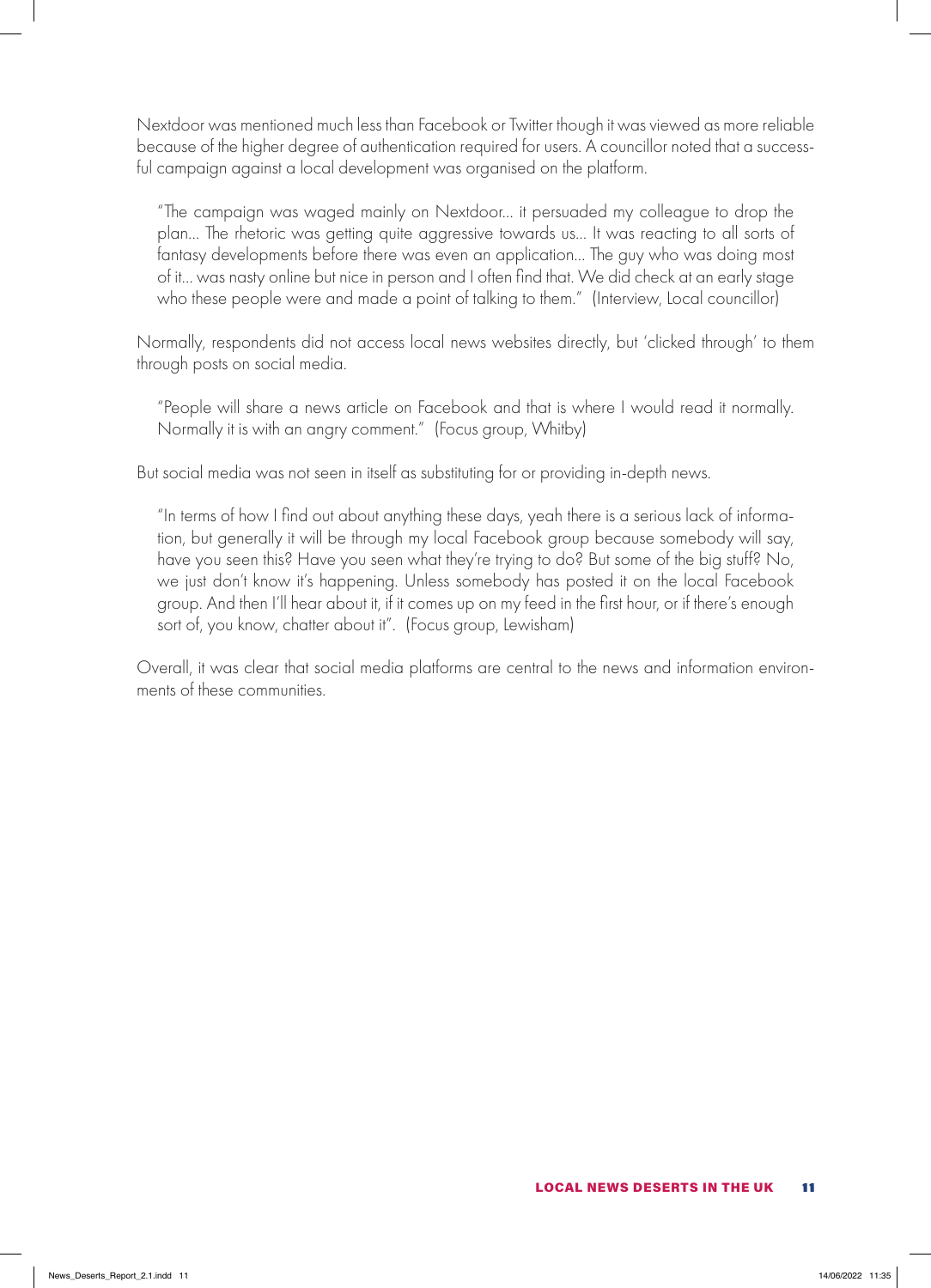# 2. Social Media can cause local division and be a source of misinformation

- Social media groups and online interactions are seen as creating social division
- Social media use is seen as a leading source of misinformation
- Poor new-media literacy skills and digital poverty prevent many from accessing local news and information online

Respondents consistently expressed fear that social media use exacerbated social divisions.

"I think *Spotted in Trowbridge* is probably quite a significant part of people's information exchange which is quite terrifying. It's really toxic." (Interview, Trowbridge)

"There are quite a lot of Whitby Facebook groups. Some of those groups are quite noxious. Quite regressive and racist actually… They are not all like that but the stronger ones are of that ilk." (Interview, Whitby)

The unverified nature of many social media posts mean they can be a source of local misinformation.

"We spend a fair amount of time fighting off Facebook rumours. Housing allowance is a good example. We'll have a client who comes in and says 'I need to apply for social housing.' We say 'you need to go through this process, be on the waiting list, bid for a property' and they say 'but if I'd come from Syria and I was a refugee I'd get given a house automatically no questions asked' and we ask 'where did you hear this?' they say 'I saw it on a Facebook site.'" (Interview, Citizens Advice Bureau worker)

Respondents referred to the effects of 'Facebook rumours'. In one case a respondent mentioned a claim made by a local Facebook user that a recent dog illness was caused by walking dogs on beaches where there had been mass crustacean deaths. The rumour spread through other Facebook users, and was reported, at first uncritically, in local newspapers, and the national press.<sup>10</sup>

"It was all from one source who set herself up as an expert. That dogs were getting ill on the beach and it was linked with the shellfish deaths. There was no evidence for it whatsoever… A lot of unnecessary fear and anxiety and irresponsible reporting." (Interview, Whitby)

"I also saw – but that was on Facebook saying don't walk your dogs on the beach and then they were saying it was because of all the crabs who had died… I heard it from three different people." (Focus group, Whitby)

In another case, Whitby's statue of Captain Cook was rumoured to be under threat of removal during the Black Lives Matter protests of 2020. A crowd of local people turned out to 'protect' the statue.<sup>11</sup> In fact there had not been any specific threat to remove the statue.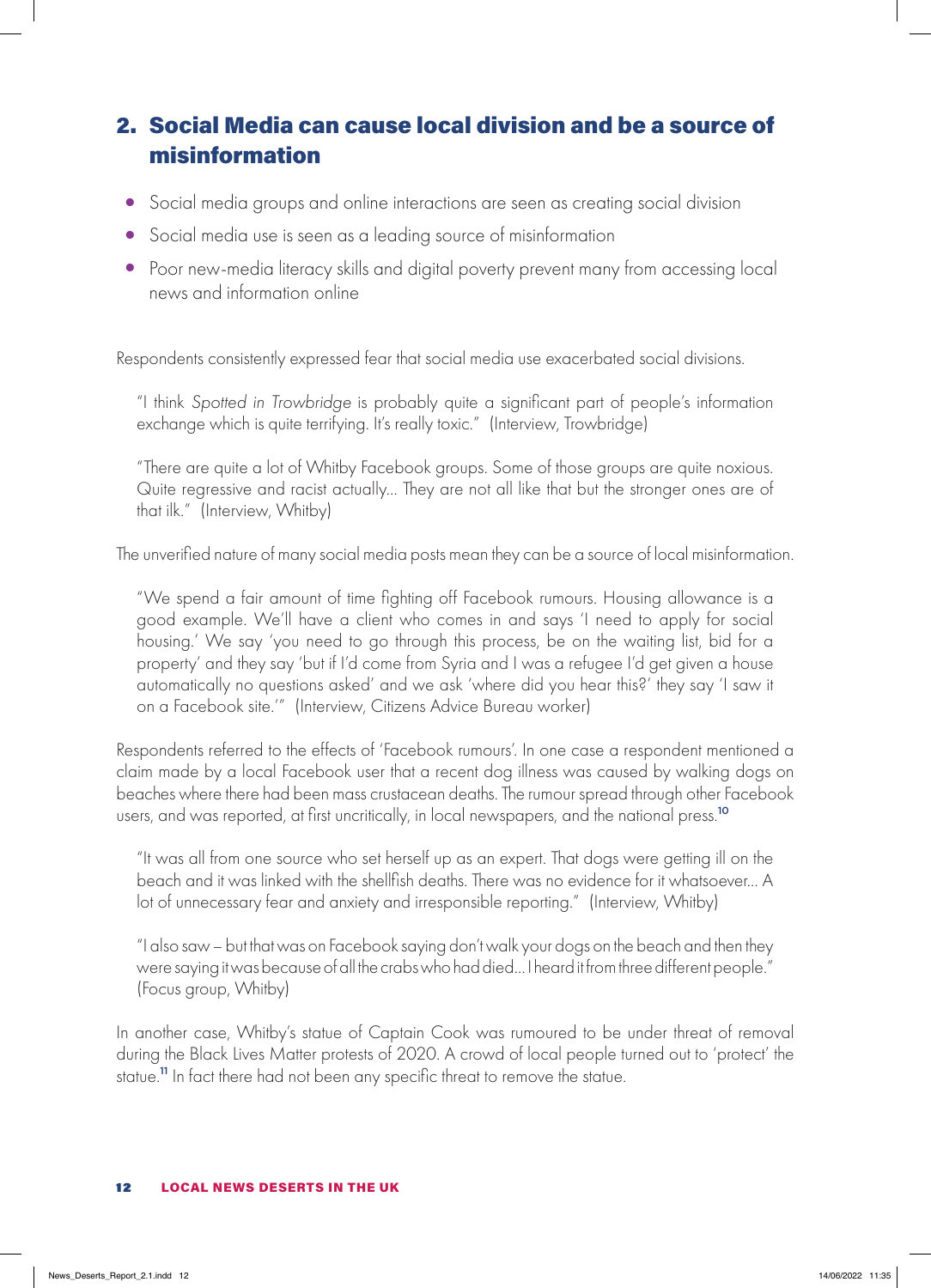"Remember people were threatening to take down Captain Cook's thing on the cliff? And everyone was gathering round because everyone was protecting it." (Focus group, Whitby)

Respondents noted that the issue quickly escalated into an argument carried over social media.

"It was a febrile atmosphere. There was a lot of people got involved. Two lots of agitators… someone set up a Facebook page to protect the statue and it got about 3,000 followers very quickly, and then became a closed, private group." (Focus group, Whitby)

In other cases, the lack of professional journalism combined with unverified information on social media to create a sense of suspicion and confusion. The nature of Facebook means that it is especially appropriate for campaign groups, which then act as information and opinion exchanges for their members. In some of the local Facebook groups and pages, there had been discussion about an alleged cover-up by the police. Several respondents mentioned the allegations and associated them with the decline of public information and journalism in the town.

"There's a big gap where nobody's explaining what's happening… Perfect for investigative journalists if there were any but there aren't any [here]… There is a hole where the news should be, that might actually give people valid and accurate information and that has been filled by this huge… campaign." (Interview)

The power of social media misinformation was feared by local business owners.

"Me or you can be hung by social media. You see it on TripAdvisor. If you have somebody who misbehaves drunk in a pub and they get kicked out, and the next thing you know you've got a review about how crap your food is and how crap your pub is. And they've not eaten. But they've already done the damage to that business. Nobody is held liable." (Interview, Publican)

Respondents observed that participating in local institutions online required skills which not everyone has.

"Most official council and government websites are quite difficult to navigate. If you want to find something out you usually have to know the answer to know where to go to find the answer. Journalists used to do that." (Interview, Barrow)

Respondents reported observing or experiencing local instances of poor new-media literacy.<sup>12</sup>

"We work with people with additional needs… They get all of their news from Facebook. There is a problem in terms of them believing everything they see on Facebook. They wouldn't think 'well that's come from the *Western Telegraph* so that's a trusted source'. I was working with a group of young college students with mild learning disabilities, one of whom was absolutely adamant that a church was going to be knocked down in Milford Haven and a mosque was going to be built in its place. He wasn't looking at the source material, it was a nasty Britain First type group." (Interview, Pembrokeshire)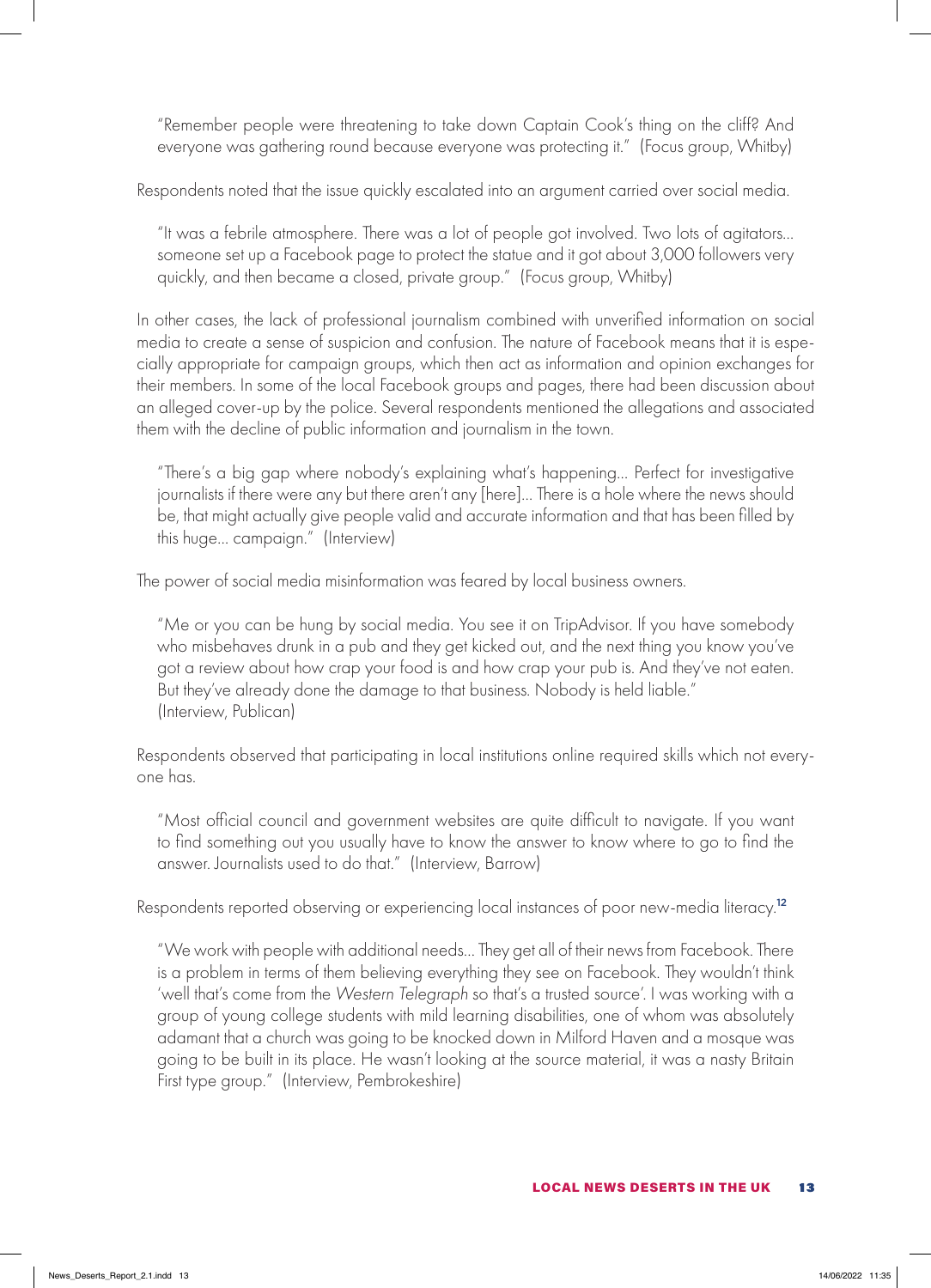Respondents also reported that digital poverty – lack of access to digital media and communications – was much more prevalent than was easily visible. This has particularly problematic effects in local news and information landscapes that are now primarily online.

"Lockdown really opened up a big can of worms and showed how much we all depend on WiFi. We had families who have one phone with WiFi between three children all relying on it to do their homework; I had to get laptops from schools to deliver to families." (Interview, Racial equality worker)

It was noted that poverty can be linked to media illiteracy.

"I know a man who didn't know how to fill out a thing on his phone for universal credit. And he got sanctioned. For every story of food poverty there is more… something like, I don't know how to use my phone." (Interview, Lewisham)

Respondents were clear that the use of social media to access local news and information was associated with various problems. The content was unfiltered, meaning that while it was easy to access the discussions, it was often a source of misinformation. It could also be highly toxic and divisive. Furthermore, poor new-media literacy or digital poverty meant that many people were unable to access basic information or services.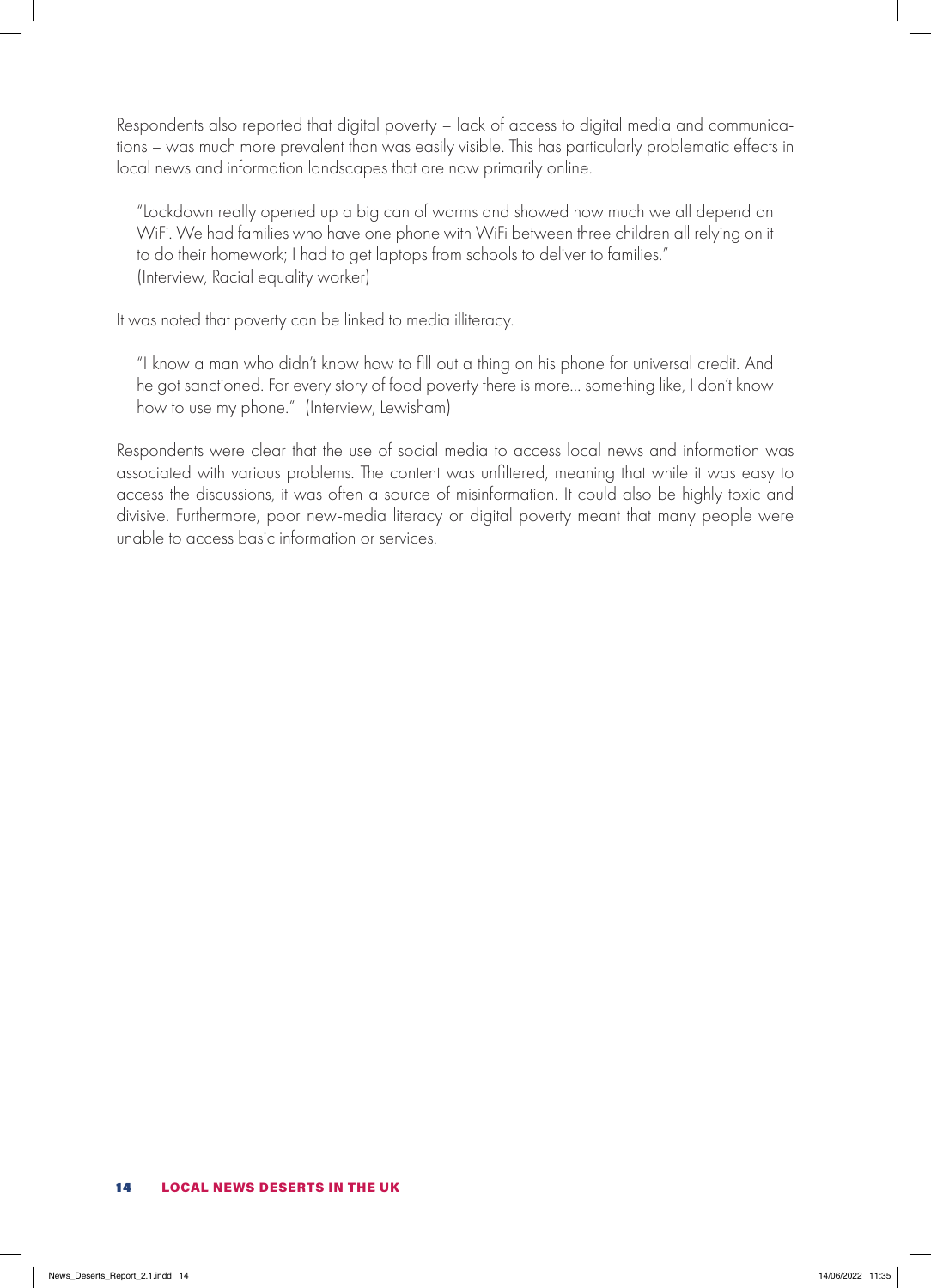# 3. Local newspapers are no longer perceived as 'community glue'

- Respondents said that local newspapers no longer created or sustained a sense of community identity
- Nor did they help the community work through collective trauma or crises
- People complained that local news sites more often provided 'clickbait' intended to provoke a reaction, preventing nuanced or positive reporting

"The *Whitby Gazette* is not a source of living, social, current news. It is mainly stuff fitted in between the adverts, that increasingly people have provided themselves... There is nobody collecting and coordinating, there is nobody to speak to, there is nobody reporting on community groups as there used to be. It is gone." (Interview, Whitby)

Respondents linked the use of local newspapers in the past to their integration within their community.

"I used to deliver the *News Shopper*. That was a way of getting to know the community… I found that people were looking forward to me putting this newspaper through their door… I read all of it. I used to look forward to it. As a young person, I thought 'I know that road.'… I used to flick through it to see if I recognised people's faces." (Interview, Lewisham)

In Whitby, the absence of campaigning by the *Whitby Gazette* about mass shellfish deaths led, respondents said, to division between sections of the community.

"There is something about the fisherman feeling left alone and feeling resentful and the failure of journalism to take the call to arms of a sector. The fisherman feel 'Sod it, we are separate from Whitby.'" (Focus group, Whitby)

Respondents referred to the role that journalists traditionally played in reporting and mediating information which represented local collective feeling, such as local births, deaths and marriage notices, that had now disappeared.

"Those over 60 don't use social media but don't buy the paper anymore… I go to sheltered schemes and people ask me "How do I find out who's died?" They can't find anything out now." (Interview, Corby)

Respondents mentioned that newspapers were not helping to work through collective trauma.

"There are serious mental health issues below the surface in the community. Visibly evidenced by the number of suicide attempts at (location)… I overheard teenagers' conversations: 'oh so and so said they're going to jump off (location)'… And as a town I don't notice that we are sort of 'going there'… And journalists in the past have not been mindful of how that's reported and the transformative narrative that could be built around it." (Interview, Trowbridge)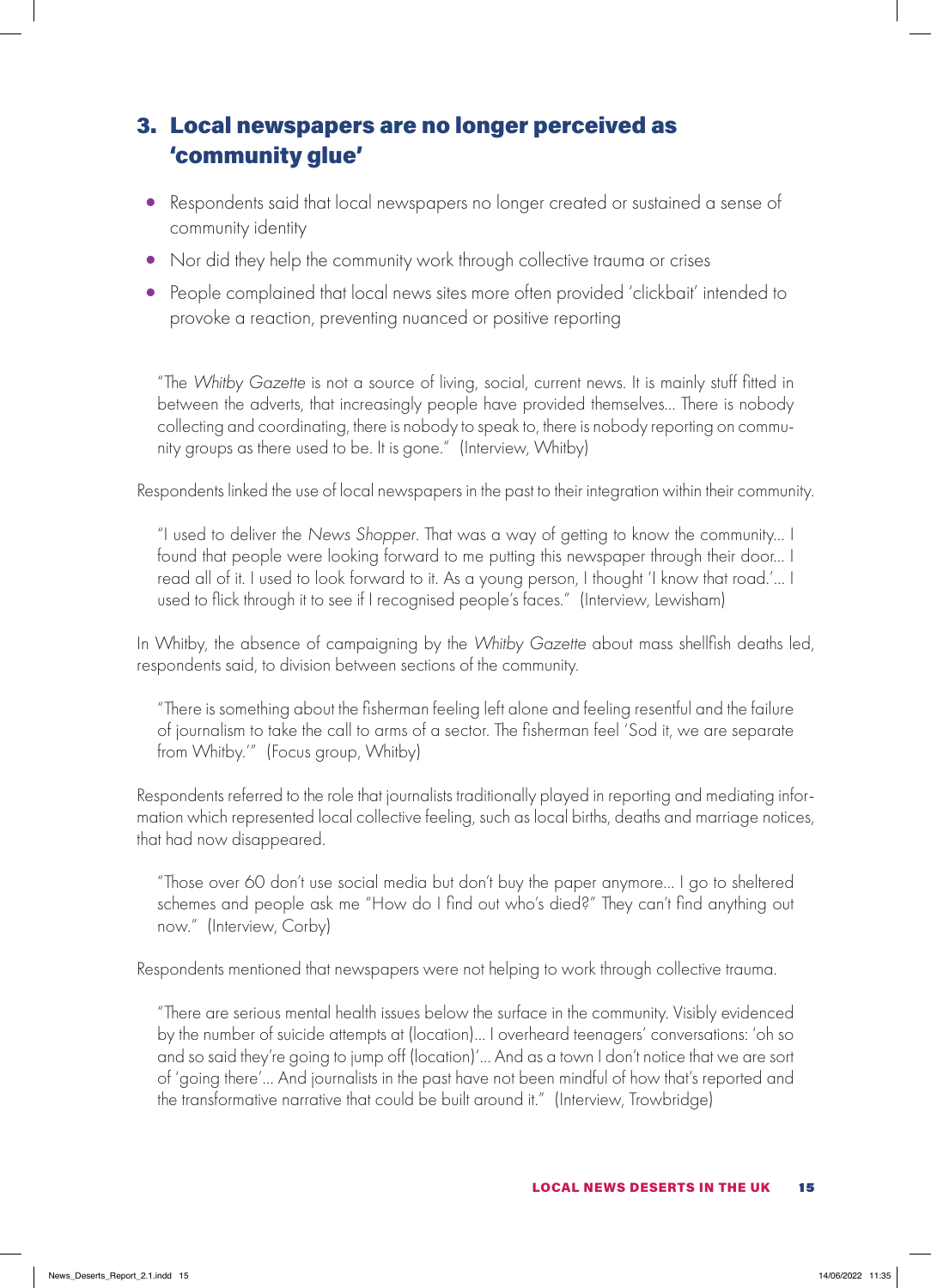Respondents reported an overall impression of local newspapers and their websites as negative and divisive, or irrelevant 'clickbait'.

"The *Wiltshire Times* is all about people who have been busted for drugs." (Focus group, Trowbridge)

"The *Mail's* (formerly *North West Evening Mail*) website has become an absolute toxic battleground. Because they let people say anything... We held a (LGBTQ+ event)... They contacted me because they'd seen something on our Facebook or something. So they sent someone over to interview me and then a piece was written….It went on the website and the comments started piling in. The first one was why is there nothing for heterosexual people?...I don't go on the *Mail's* website, I think it's vile, so I wasn't aware this was going on 'til the day of the event…The comments were just toxic. There was one that jumped out at me. They said we need to do something about this. And someone else came in and said yeah we need to do something. So I took it to the police and they said yeah that is a direct threat we'll send you a police presence." (Interview, Barrow)

"The problem with the *Whitby Gazette* is that so many headlines are clickbait. The question posed is designed for people to row about it." (Focus group, Whitby)

Reporting of news involving ethnic minority groups was described as too negative.

"You might only hear about my community, which is the African heritage community, in October which is black history month. It is almost as if we're not contributing to the community because it is not being heard or read or seen so people in general don't really acknowledge us because they don't see anything about us in the media. We are only talked about when there is a health issue or a knife crime issue." (Interview, Lewisham)

Respondents were clear that local newspapers were no longer playing the valuable role of binding their community together, and they missed how the paper used to provide a compendium of community information. The new style of local journalism which had replaced it was felt to be commercialised and, on occasion, damaging and divisive.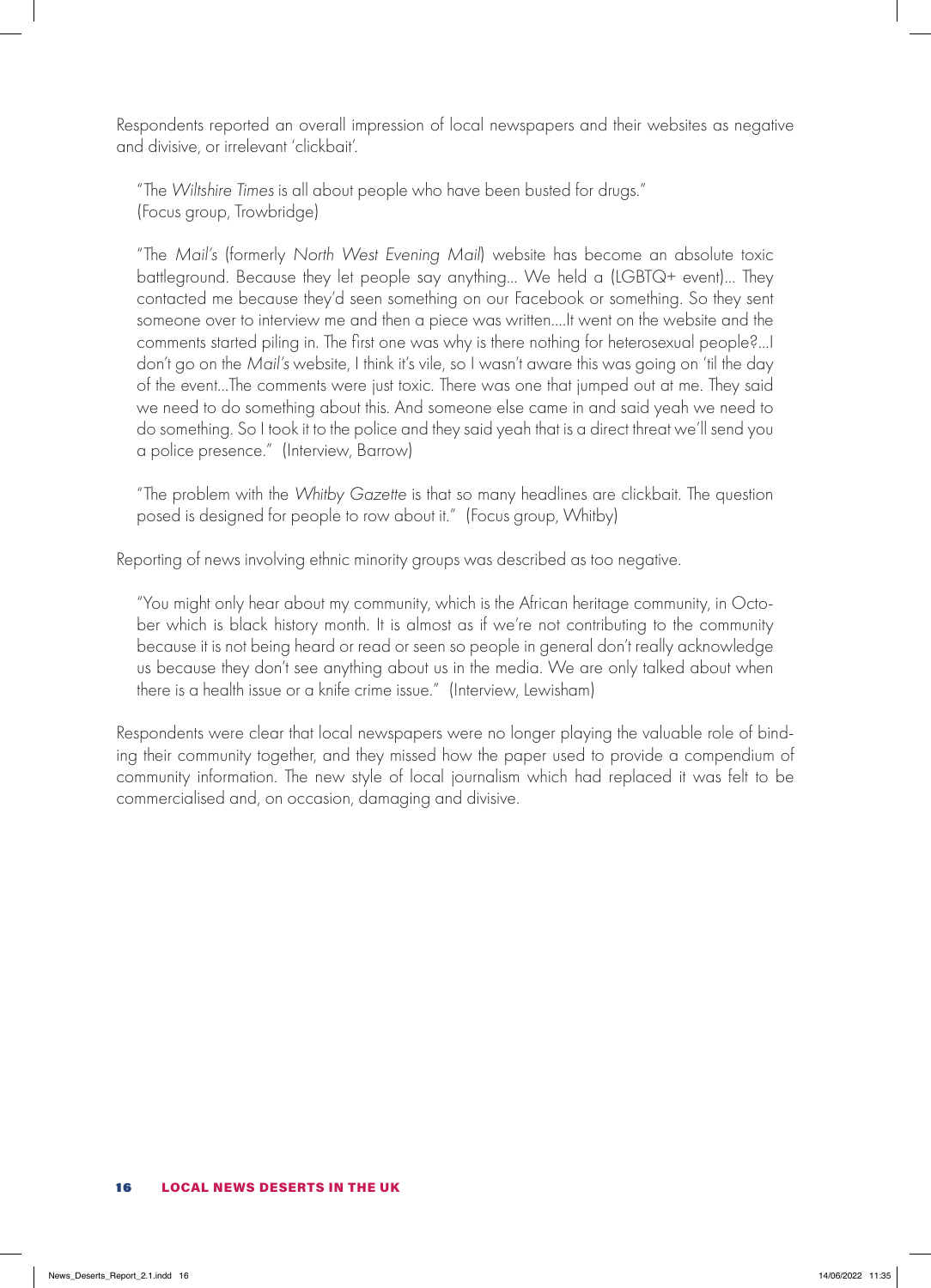# 4. There is a lack of knowledge of local affairs that is linked to a dearth of local reporting

- Respondents did not feel knowledgeable about local government activities
- There was even less awareness about other local institutions or public services including the NHS, education, police and the environment
- Respondents said that some, notably the police, appeared to avoid scrutiny thanks to their public relations operations
- There was a dearth of local reporting about public interest issues, people said
- Local newspapers reproduced press releases or repeated institutional claims rather than investigating them, respondents claimed

Respondents viewed coverage of local government activities as inadequate.

"We have an overview and scrutiny committee. It scrutinises the decisions of the executive arm. A lot of it is pretty juicy stuff… The local news organisation doesn't have the numbers to send a reporter." (Interview, Local councillor)

"…when the bid had gone in, a plan was added at the last minute to get rid of the multi-storey car park, the only free one in Wiltshire. There was a petition and everyone got very upset. The leader of the council was quoted in the paper as saying no final decision had been made… Well I knew that the decision had already been made…. It wouldn't have taken much journalistic digging to challenge that statement." (Interview, Trowbridge)

In Whitby a high proportion of homes are used as holiday lets. During the lockdowns of 2020, £10,000 grants were available for these businesses due to lost revenue. Respondents said that some of these were fraudulently claimed.

**Respondent:** "Scarborough borough council employed fraud investigators because they had the highest level of fraud in the country"

Interviewer: "How did you find out about that?"

**Respondent:** "I watched a council meeting. It was when the vote was going on about (issue respondent was involved with). And I continued watching. It was a live broadcast."

Interviewer: "Was it picked up and reported anywhere?"

Respondent: "God no. The press wouldn't report that."

(Interview, Whitby)

However, in some cases the coverage of local government was singled out as relatively good compared to the coverage of other institutions and public services. Though respondents (except those who worked in journalism) were not aware of the scheme, the reporting referred to could be traced to the Local Democracy Reporter (LDR) in the area.<sup>13</sup>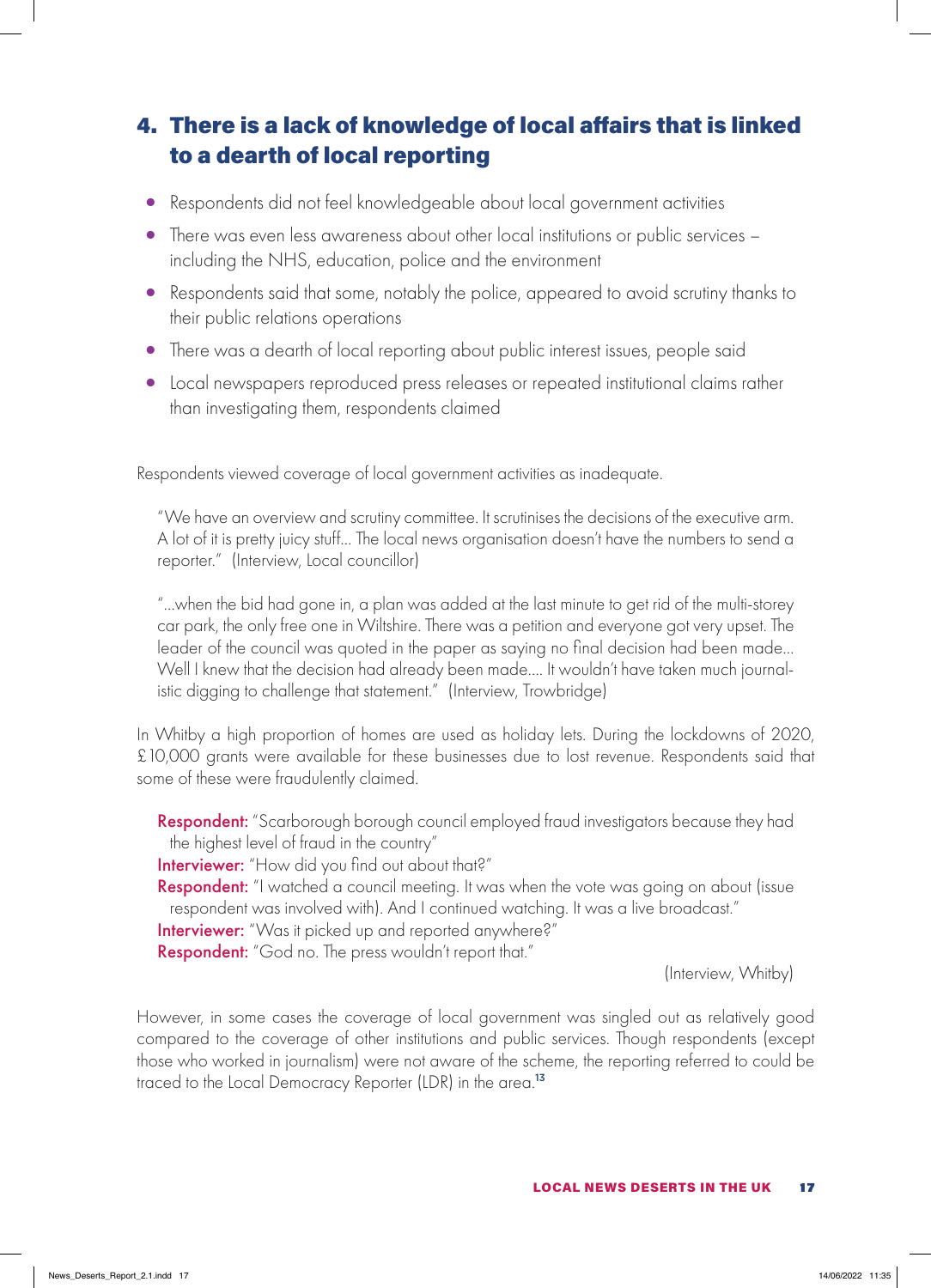"The journalists covering local government have been brilliant in terms of going to council meetings and tweeting stuff." (Interview, Trowbridge)

LDRs were able to maintain coverage of council meetings in some areas, to varying extents, where this had been cut down due to staff shortages. However, the LDR scheme does not work uniformly well. Northamptonshire has struggled to recruit due to low pay and the rarity of the skillset required, leaving a position vacant for over a year at the time of writing (Interview, Corby). In one community the LDR left to join the local authority as a communications officer:

"(Journalist who was an LDR) left and became communications officer at (the council). We had been passing him information from (our campaign group). And we wondered why we weren't getting anywhere with (campaign group)!" (Interview)

Respondents described a simple absence of or difficulty in obtaining vital local information.

"If there are any events that will cause road closures, because I work for a scaffolding company, those things are very important to us. It's harder now than it was. I would keep an eye on the *Gazette*... Now we have to ring the council in the morning." (Focus group, Whitby)

Planning and development was the function most frequently identified by respondents when considering the quality of information available about local government, perhaps because its impact is visible in a way that even local elections are not. There was a strong sense of scepticism about the genuineness of the council's desire to communicate, yet little awareness of journalism acting as a watchdog.

Lack of scrutiny was felt most acutely in national institutions which operate locally. There was widespread lack of awareness among respondents about how the NHS is organised locally.

"I couldn't find any mentions on the web or in local journalism that the Lewisham CCG (Clinical Commissioning Group) had been put into special measures. It spent £500m a year of public money, much more than Lewisham Council. I found that absolutely astonishing… There's all sorts of potential for reasonable journalism about that." (Interview, Hospital governor)

In Whitby, a hospital was recently partly demolished and refurbished with different services.

"Clearly it wasn't well enough reported. Actually a couple of people have made comments to me to ask if Whitby Hospital has re-opened. Actually it has never been shut... The whole rationale behind that made sense. But evidently it wasn't communicated to people… And now the government have mandated that the 'Integrated Care Systems' are formed. Again it's quite a big shift in how the NHS is administered. And it hasn't been really widely discussed. People don't understand how the NHS works and it's not surprising." (Interview, NHS worker, Whitby)

A merger of trusts in North Yorkshire was known to only one respondent outside the NHS, who had heard about it incidentally through communications over the care of her son who was undergoing a series of operations: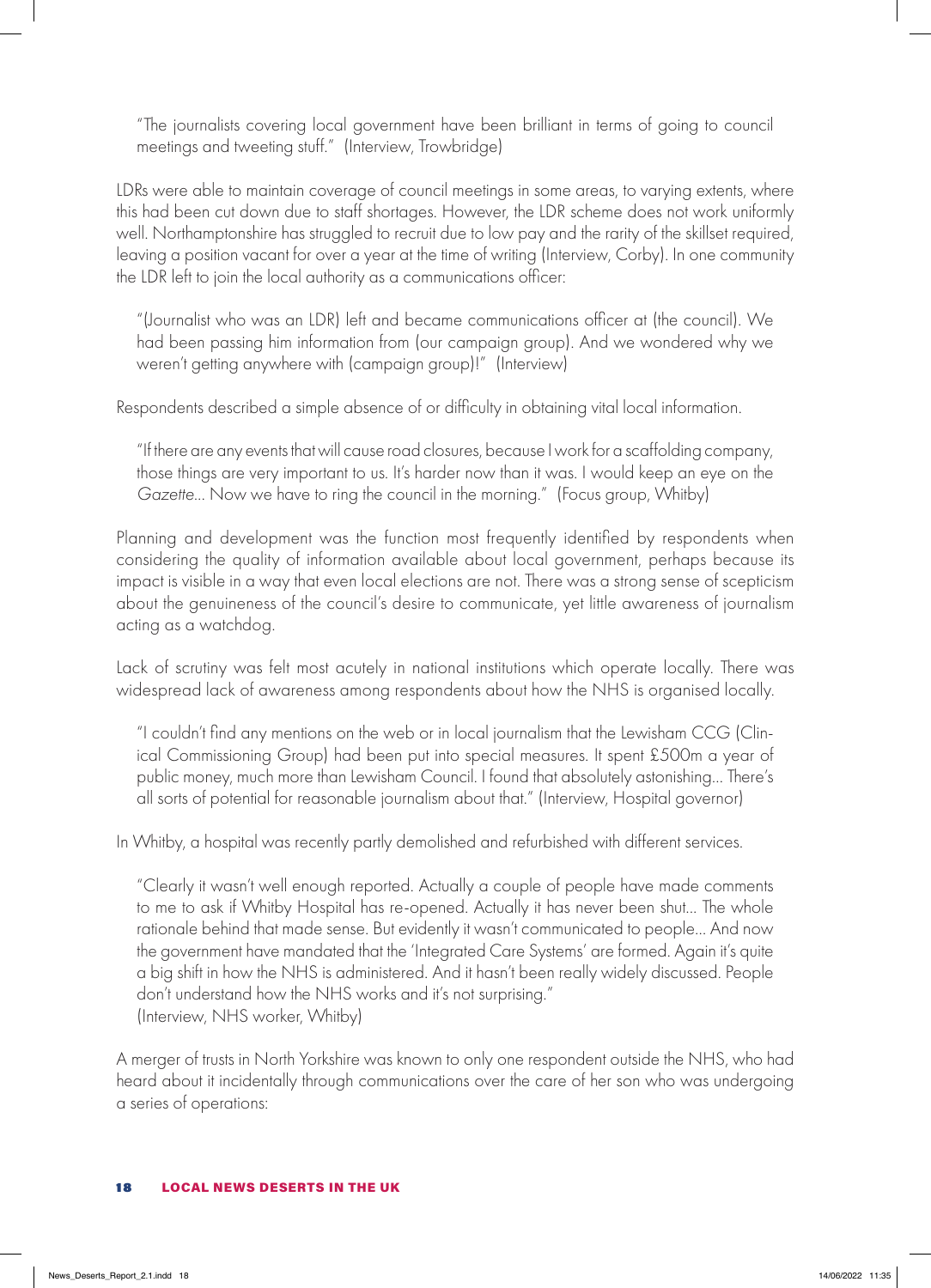"It has been ridiculous because my son was dropped from their list. Luckily we managed to get it sorted but I think a lot of parents have been dropped. I haven't seen it discussed anywhere." (Focus group, Whitby)

It was felt that this lack of scrutiny may reflect reluctance by the NHS to be open to journalistic scrutiny:

"The NHS are the ones we have the most trouble with in terms of being quite obstructive… there are a huge amount of reports that are just not being made public at all…But they know that there is not one specialist health reporter in the county." (Interview, Journalist)

Each local police force operates a website with a news section linked to social media accounts on Facebook and Twitter.<sup>14</sup> The average size of a police force communications team regionally is 20,<sup>15</sup> often rivalling or outweighing the number of active journalists in a region. Because the way that people normally interact with local news is through social media, in their 'feeds', institutions like the police have as much or more prominence as the journalism providers who report on them.

"Northamptonshire police… act as a competitor and they have a massive advantage… crime is our big draw and when the police are putting stuff out before you it is blooming frustrating… they've got about 200k followers which is 4 times more than we've got…And of course if the police are criticised in court you can guarantee that it is not going to be on Northants police website." (Interview, Journalist)

Yet respondents felt that crime was under-reported.

"The town council get crime figures every month. I have never seen them in the (local paper). (Interview, Town councillor)

Lewisham residents referred to an unrecognised "crime wave" (Focus groups, Lewisham). In Trowbridge the issue of drug trafficking across county boundaries using underage children was felt to be under-reported.

"County lines is a huge thing in Trowbridge, more than people know about… There are parents who naively think it isn't there… If people don't know about it then how can we safeguard them?" (Focus group, Trowbridge)

Direct communication between police officers and the press was felt to have diminished.<sup>16</sup>

"In my day if you had a bad accident or whatever, the local reporter turned up. If it was a good one and they were reliable, they got a call from the local policeman… Now I very much doubt there's a bobby on the beat knows his local press man at all." (Interview, Ex-police officer)

"By the early 2000s you were getting more PR people involved. The police briefings wouldn't happen, you got press releases instead." (Interview, Journalist)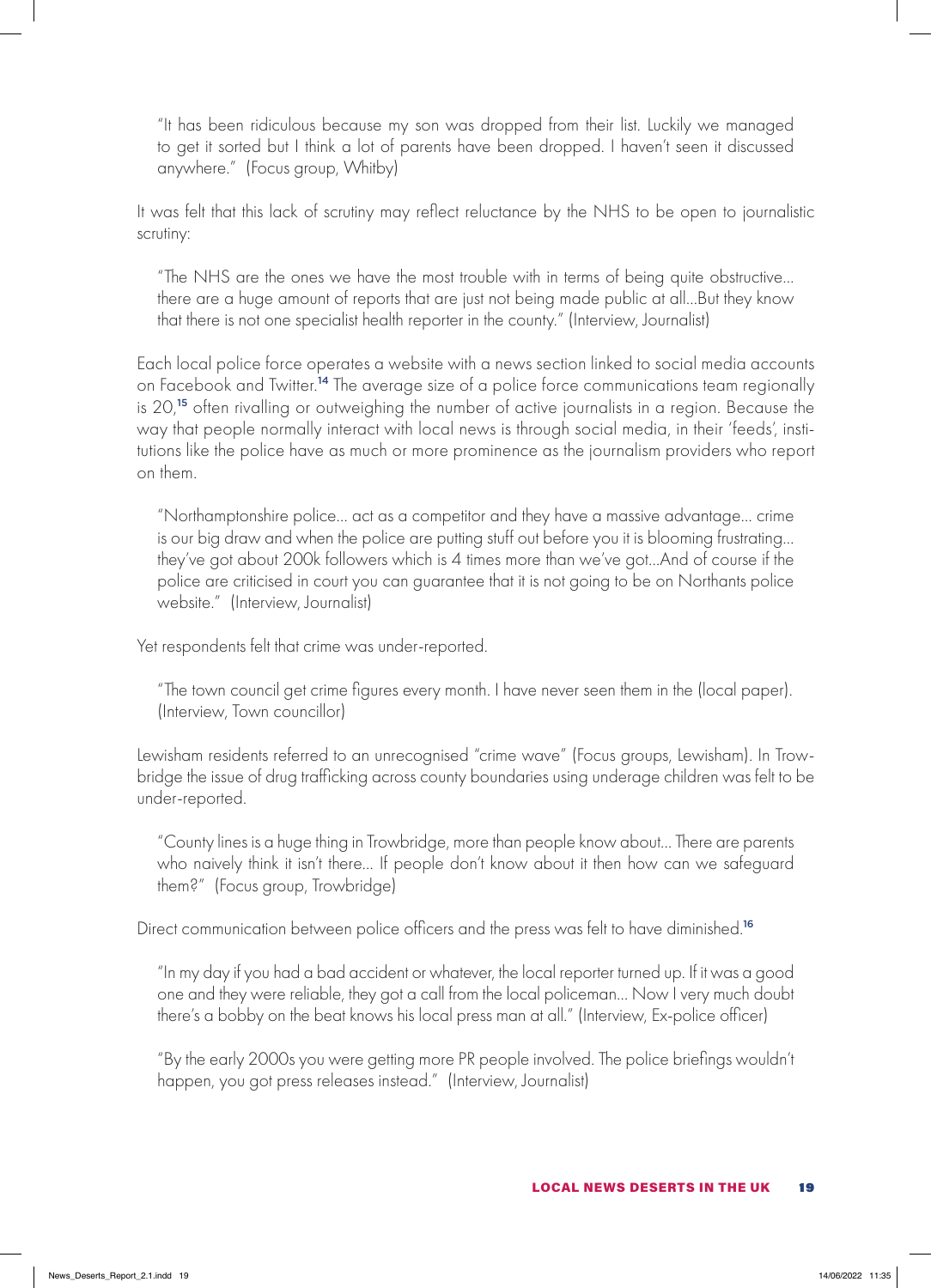Respondents viewed educational issues and their local consequences as under-reported.

"I really don't think that academisation has been well enough reported… there is not enough accountability of the big academy chains. There is an assumption that the community doesn't care. The community can't care if it doesn't know." (Interview, Whitby)

Respondents also thought environmental issues were under-reported.

"You've got a situation in Corby where we have just planted 4,500 trees. You've got a building site which has just chopped down 5,500 trees. There is a story there. But the journalist is not going to pick up the story about the building site because there are no sort of dignitaries and no this, that and the other…There is a massive story but no one is picking it up." (Interview, Corby)

Research in Whitby identified an important environmental issue that was not widely known. Mass crustacean deaths in October 2021 devastated the local fishing fleet. A DEFRA report identified algal bloom as the most likely cause, and ruled out the effects of dredging at the Tees, north of Whitby. However, an independent report cast doubt on DEFRA's explanation and left open dredging as a potential cause. The Tees port development was a sensitive political issue nationally because it will become a 'free port' according to post-Brexit legislation. Fisherman were angry, since if dredging were the real cause, they would be entitled to compensation. Despite the environmental, political and economic local significance, when asked, Whitby focus group participants had not heard about the issue.

Respondents said local newspapers customarily recycle press releases as news stories, without extra scrutiny.<sup>17</sup>

"The *Wiltshire Times* is very 'corporate press release'… if you have a corporate line it's there." (Interview, Trowbridge)

"We (a local charity) tend to write the story for them, supply the pictures and caption and suggested headline. That's the way to get it in… I got to edit the article. I mean actually changing the words. I've never had that before." (Interview, Trowbridge)

Respondents with knowledge of the sector observed that pay rates were superior in the PR industry than in journalism. Ex-local journalists now working in PR for local organisations supply copy to their former employers.

"I feed them stuff and I can get it in easily as I know the house style." (Interview, Whitby)

Respondents were clear that a wide range of local issues and institutions were not getting sufficient coverage. Where there was coverage, respondents believed that much of it was driven by institutional public affairs teams and press releases, rather than independent reporting. A partial exception was the coverage of local government in a few areas, most of which could be traced to the work of Local Democracy Reporters.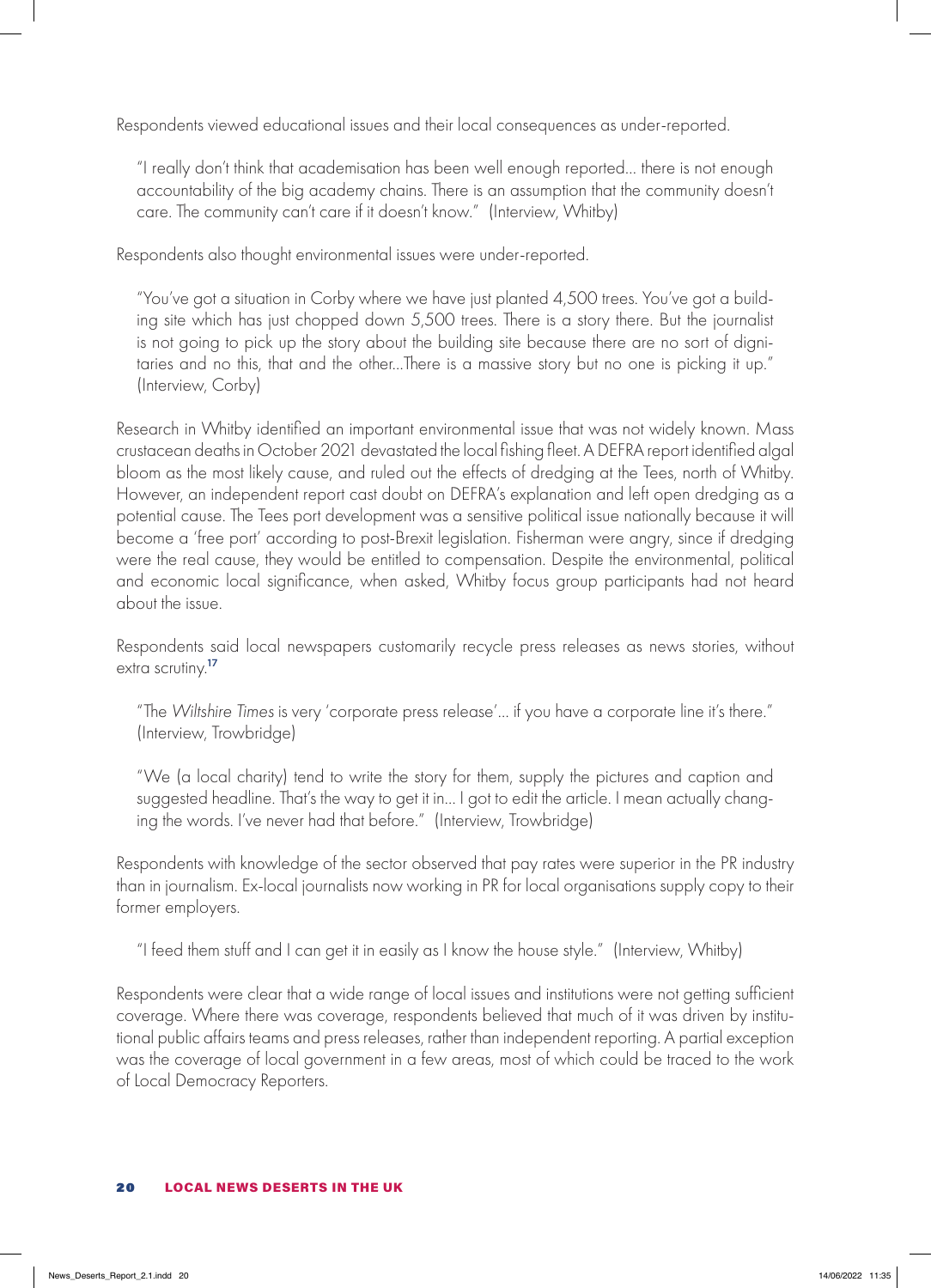# 5. There is evidence of democratic disenchantment and apathy

- The absence of sufficient coverage of local government was leading to lack of interest in its activities
- In two communities where local government reorganisation was imminent, interviews and focus groups revealed a widespread lack of awareness

The most common feelings respondents expressed towards local government were apathy or negativity. This was often linked to a lack of information about their activities.

"People in Whitby want to talk about what a crap council Whitby town council is. But because is it not reported, it is like a vicious circle – nothing reported, nothing's going on, it must be crap." (Interview, Whitby)

"You can keep up to date with local politics if you look for it but what's the point if you can't do anything?" (Interview, Corby)

"I only hear about things like planning permission through leaflets. Sometimes I feel that it is like that because they'd rather you wouldn't know. With a big housing development it is better they keep it under the radar in case people object." (Focus group, Trowbridge)

"I had never heard about MPs' surgeries before this (focus group)." (Focus group, Whitby)

In Whitby and Barrow, there was little knowledge among respondents about imminent local government reorganisation.

"I heard in a passing conversation that Scarborough Council is being abolished. But I don't know when or anything else about it." (Focus group, Whitby)

"We are doing door knocking and we say 'Will you vote for us for the new council?', and they say 'Well what is it?' And we say 'Well Barrow Council is being dissolved, Cumbria County Council is being dissolved and a new unitary body is being set up…' And you can see them not grasping it… a full searchlight needs to be shone on that subject and it just isn't happening." (Interview, Local councillor)

A journalist blamed this partly on the nature of the story:

"I don't think it is well understood by people… it does feel a complicated, technical and wordy story to tell. That does make it difficult to make it accessible to the audience. We just do little bits but even then it is difficult to put it into plain English." (Journalist, Whitby)

In another community, local government reorganisation had recently been completed. North Northamptonshire was reorganised in 2019, following the dissolution of Northamptonshire County Council after it became insolvent the previous year. The *Northamptonshire Telegraph* changed from a daily to a weekly paper in 2012. Many respondents mentioned the change as coinciding with a loss of importance of the title. Its circulation fell from around 19,500 in 2010 to around 8,500 in 2018.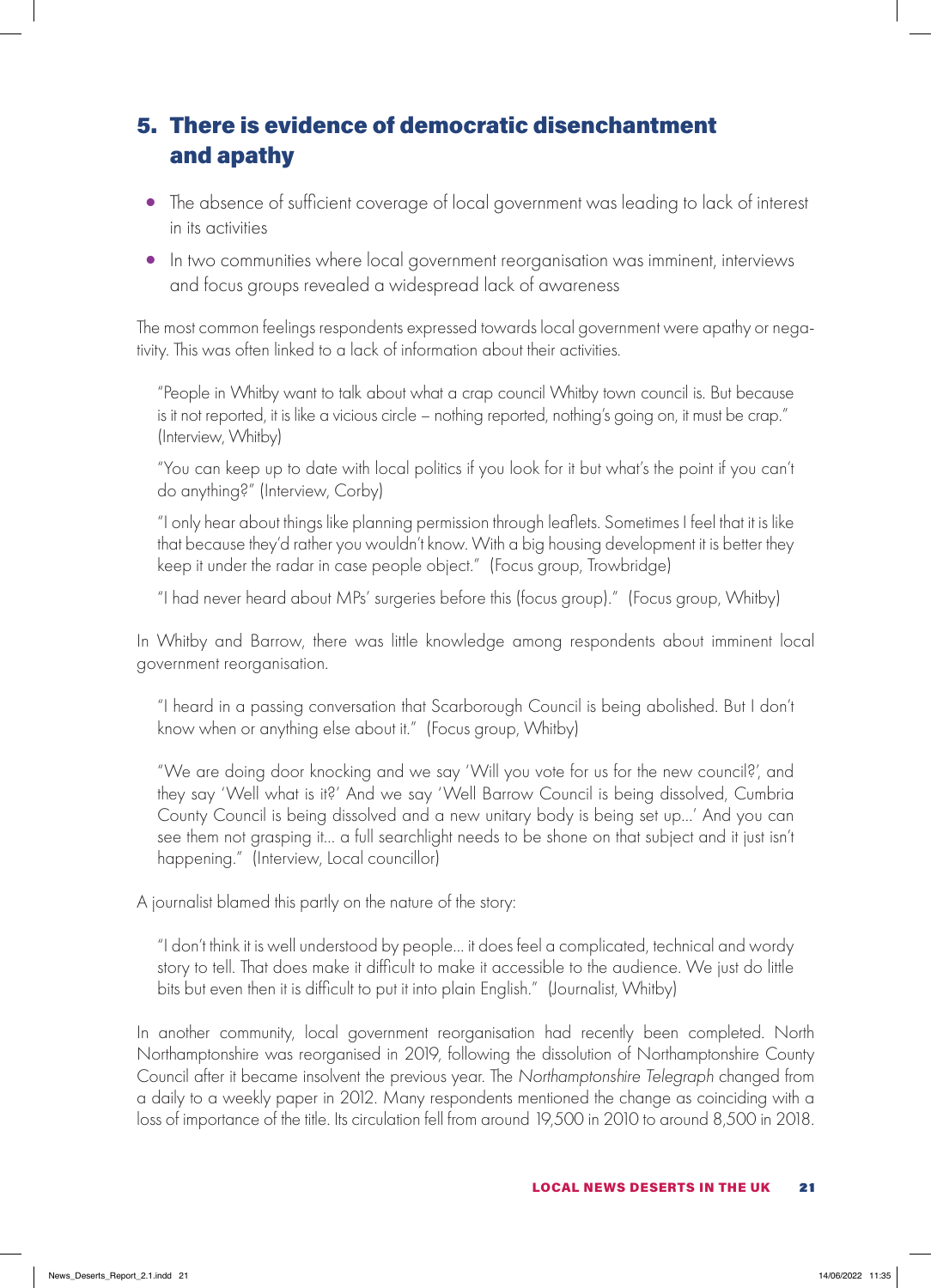"I think if we'd had had a daily paper we'd have been able to do more to stop it, to galvanise and get people to know what was going on. People sleptwalk into reorganization. I kept telling them this is happening. They said we didn't know about this – I said I kept telling you, they said 'Well it wasn't in the paper.'" (Interview, Corby)

A *Northamptonshire Telegraph* journalist explained:

"We lost our county council reporter. He was replaced with people who weren't that experienced and were being asked to do other stuff because we were short staffed… If anyone had looked at the accounts and was speaking to councillors on a daily basis we would have known it was going to happen…." (Interview, Journalist, Corby)

In Whitby older respondents linked the loss of relevance of the *Whitby Gazette* directly to the loss of influence of the town itself over its own affairs during the last major local government reorganisation of 1974.

"Whitby ran its own affairs and it had a very large budget… The political ability to change things – that was real before 1974… The *Whitby Gazette* has fought many rearguard actions since then… The 1974 reorganisation was unstoppable of course, but the *Whitby Gazette* covered it in great detail. The Whitby town councillors talking rather wryly about how its going to be. What they thought about it is all recorded." (Interview, Whitby)<sup>18</sup>

During the recent pandemic lockdowns, many county, district and parish councils were held remotely and streamed online. Some local journalists mentioned that this had transformed their ability to cover the meetings.

"During the lockdown, all local authorities were meeting online on Zoom. They were all streamed live… I could get really good info and stories from that. Since they stopped doing that, it is quite difficult for us to get to a town hall meeting on a Saturday night… During lockdown, we ran so many more stories than we had done before." (Interview, Journalist)

However, it was also mentioned that this was only a minor corrective to the loss of journalistic staff numbers, and that the imperatives of the new style of centralised online local journalism would mean that most local journalists were no longer interested in council meetings. Furthermore, the trend was not seen as necessarily positive by journalists.

"When the pandemic happened, a lot of the councils retreated behind virtual meetings. Which had a bit of a chilling effect as well. Because you can't ask them questions after, you can't watch the body language, who is getting mean with who." (Interview, Journalist)

Apathy and lack of interest in local democracy was found to be widespread in our respondents. When asked if sufficient information was available about local politics, respondents criticised both communication from councils and its coverage in the local press. Furthermore, recent efforts at renewal through local government reorganisation were not matched with grassroots interest or support.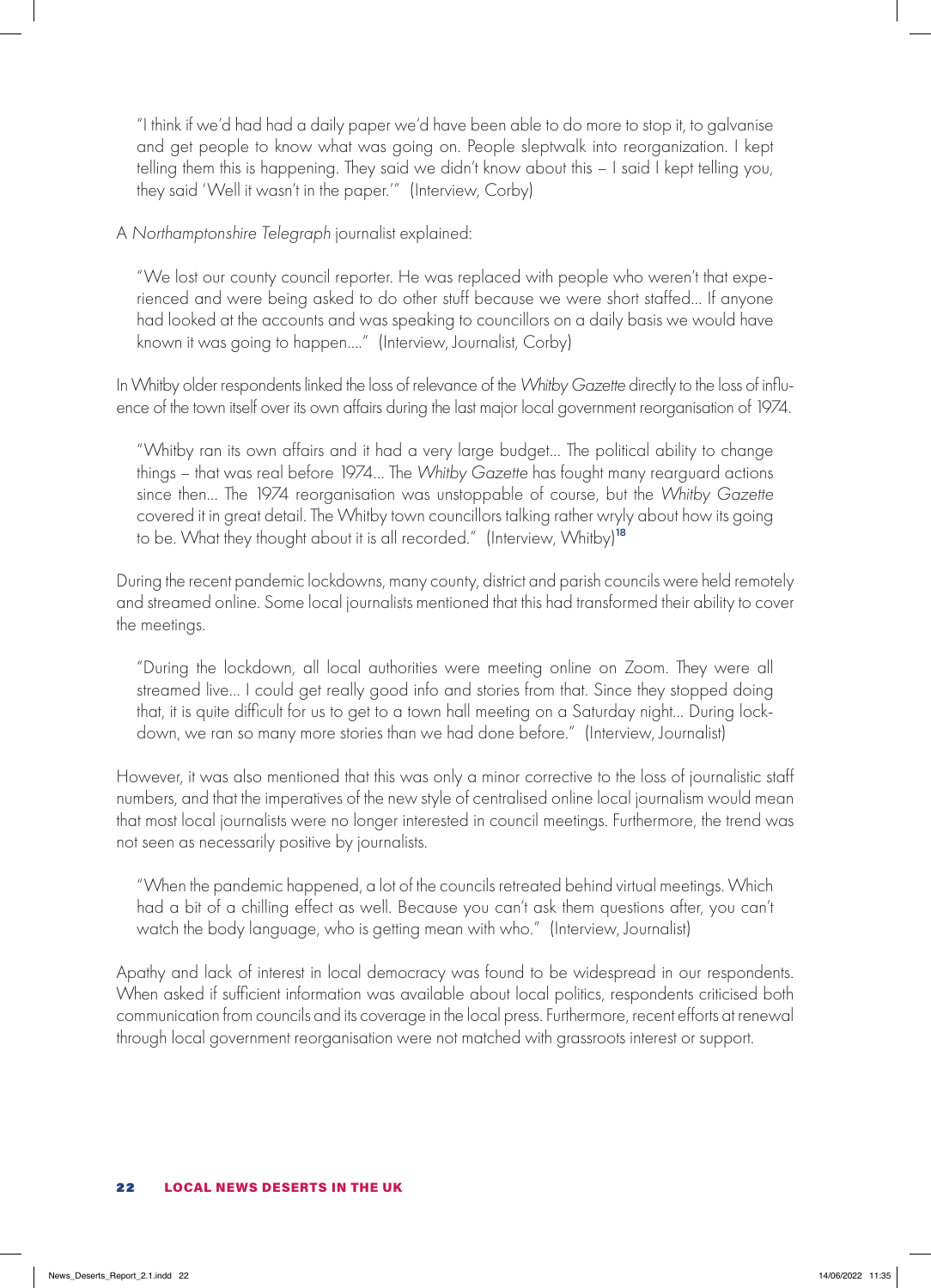### 6. People want a trusted source of local news

- Respondents wanted a trusted source of local news
- It was important to respondents that news and information was provided by journalists local to their communities
- Respondents wanted greater scrutiny of local institutions
- Respondents wanted journalism to act as 'community glue'
- Respondents were mixed in how they preferred to access news, with some, mainly older, preferring print formats
- Respondents wanted local news and information to be written in an accessible format

Respondents frequently mentioned the issue of trust.

"It's about trust. If you trust what you're reading, you feel safer to start to interrogate that. It feels like there is very little trust in what is being published through whatever media. So you get the soundbites. 'Councillor corrupt' or 'it is a whitewash'. That decision was made anyway, they don't care what we think. And no one is coming out to challenge that." (Interview, Whitby)

"We tend to get a lot of our information from online where we can't really verify whether it's true or not. So it would be good to have some really good local journalism which we know we can trust." (Focus Group, Lewisham)

Respondents often linked the closure of the local newspaper office with a loss of relevance of the title.

"I do feel the closure of the office has negatively affected the reporting. You see that online a lot of the photos they use are from Google Maps. It just feels lazy. But you can't expect someone to travel for half an hour just to take a photo and then go home." (Interview, Barrow)

Respondents wanted greater scrutiny of local institutions.

"(I would like local news to find)… where the bodies are buried… Scandals or decision making or things where there was a fait accompli or there was a decision where people weren't asked to get involved. Just shining a light on local things and the way decisions are made." (Interview, Trowbridge)

Respondents wanted more positive, community binding news stories. This was associated with the role that local newspapers used to play, and in some cases respondents mentioned hyperlocal news websites or magazines which helped to fill the role.<sup>19</sup>

"I mourn the loss of the *County Echo*. Which was in many ways very small-town. About 25 years ago I had a flower pot stolen from my front garden – that made the paper. How lovely to live somewhere where that happens… I can't imagine an edition of the *County Echo* in which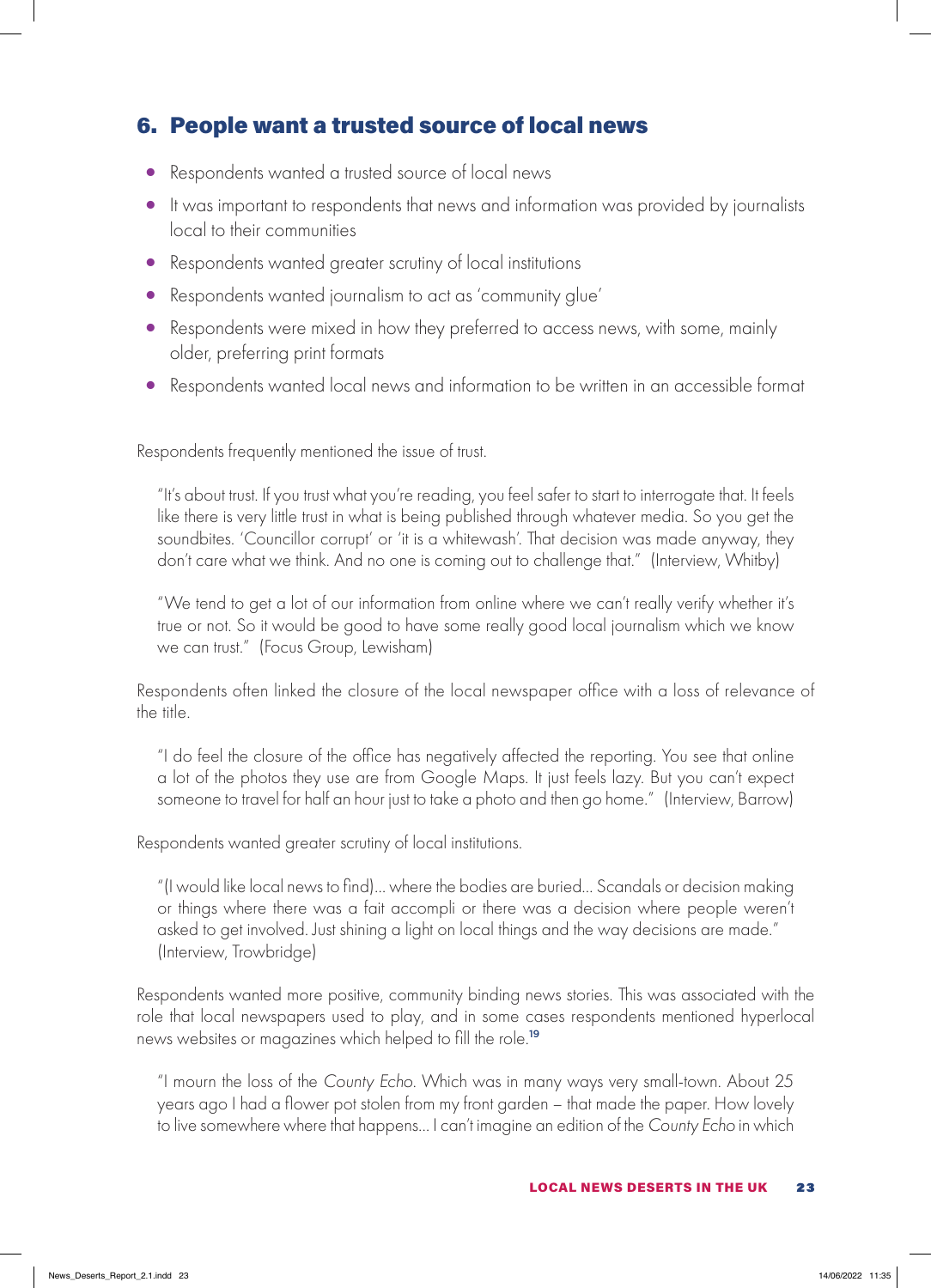I didn't know 20 people. It fostered the community. It was ours. And the fact that it was in print answered a need that I don't think digital media ever really can." (Interview, Pembrokeshire)

"Communities are not working at the moment. People are behind closed doors. People are learning how to be alone. And they need to unlearn how to be alone. Journalism will be an essential tool in building back that cohesion." (Interview, Lewisham)

"We live in very unequal society. And people don't know. If you're living in poverty you know you are, but if you are living in affluence you don't know and maybe you don't want to know. If you have skilled journalists who can tell that story in a creatively challenging way, it doesn't have to be confrontation, it's about raising awareness and heightening knowledge. And that in itself would breed community feeling." (Interview, Trowbridge)

Some, mainly older, respondents mentioned that they preferred print as a format.

"What is missing is print. There is nothing like the physicality. It confers respectability and officialness to the information." (Interview, Mid-Devon)

Respondents wanted news and information written in an engaging and accessible format.

"(I would like journalism to) talk about things in a simplistic form. Not in a complicated form. Most people just want simplistic information which can be easily understood. You don't have to have a degree or been to college. Keep it simple and keep it relevant." (Interview, Corby)

"I hate the way press releases are written. It is impersonal. People are sent on these courses to learn how to write press releases and I think 'oh no!' It doesn't really reach that voice you need which is local and personal and talks to you." (Interview, Independent local journalist)

The current form of local news websites was often criticised.

"I don't blame people for wanting to read it for free, but surrounded by a hundred flashing adverts with all the substance removed…Those local newspaper websites are appalling and no one reads them." (Interview, Whitby)

Overall, when asked what sort of local news they would like, respondents highlighted the issues of trust, professionalism, authentic local origins, accessibility, positivity, and scrutiny of local issues and institutions.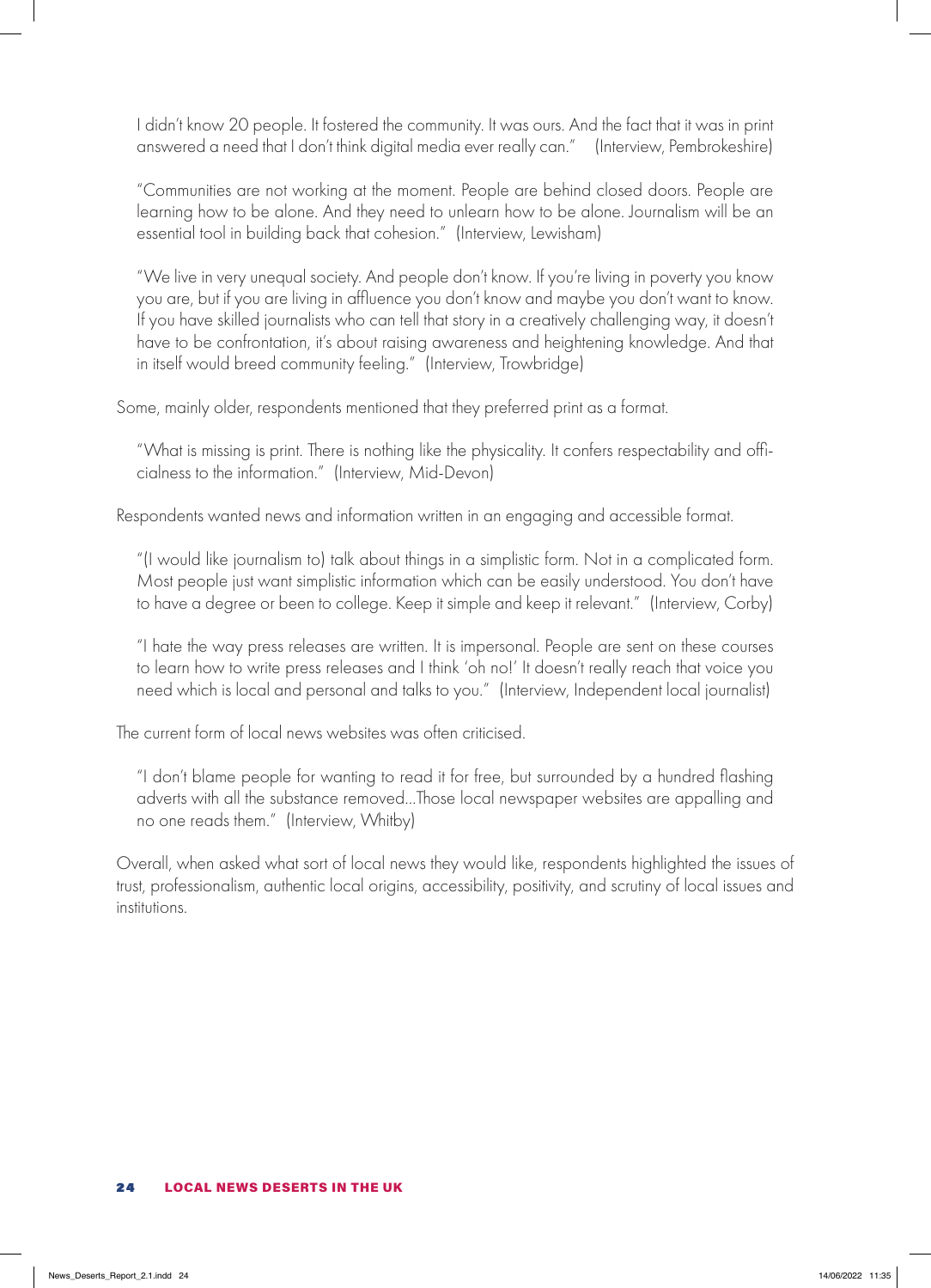# **CONCLUSION**

This research into seven 'news deserts' reinforces concerns that we are currently living through a sudden and catastrophic collapse in public interest information systems. This collapse is partly hidden because it is less in evidence at national level, where titles remain in place and journalists are still working in their traditional roles. At local level the loss of journalistic staff has led to a dearth of scrutiny of local institutions and of national policies and issues which have local consequences. In some cases these were basic information failures, such as road closures and local services. In others they were more serious – a basic absence of awareness of what institutions are doing. These failures were found in local government, NHS, the police, education and environmental issues.

Social media platforms are now dominant and central in local media ecosystems. Most people are well-meaning in their use of social media, and many value their functionality in social organising, direct communication, and ease of use. However social media in itself does not replicate the role of local newspapers in providing local journalism to communities. Furthermore, a minority of social media users deliberately cause disputes, while well-meaning users cannot help being caught up in them. In addition, social media use was prone to causing tension and division – leaving some members of the community misinformed and suspicious. Digital poverty and poor new-media literacy also meant that social media was only accessible to some and not all.

Local papers no longer act as 'community glue' for these localities, or as compendiums or 'local bibles' where residents can get a comprehensive range of local information in one place.

Respondents felt that the loss of reliable news provision was contributing to a wider fragmentation, prompting and then exacerbating societal divisions. These divisions could be made worse, they believed, by sensationalised 'local' stories intended to prompt clicks and drive traffic to news websites. On top of this, rather than scrutinising local institutions, local papers were more prone to repeat institutional lines rather than scrutinising them.

There is pessimism in these communities that local government is relevant to them and a sense of apathy about local democracy. They associate this, in part, to the absence of local news and information. In North Northamptonshire, North Yorkshire and Cumbria people were unaware or confused about democratic developments, and – when they learnt about them – distrustful of their motivations and effects. Local journalism ought, the respondents believed, to help them understand and engage with their community and with local issues and events. There were, this research also found, dedicated journalists attempting to do independent and original reporting in increasingly difficult circumstances. Yet, the overwhelming impression of respondents in this study was that most local journalism was now either absent or ineffective.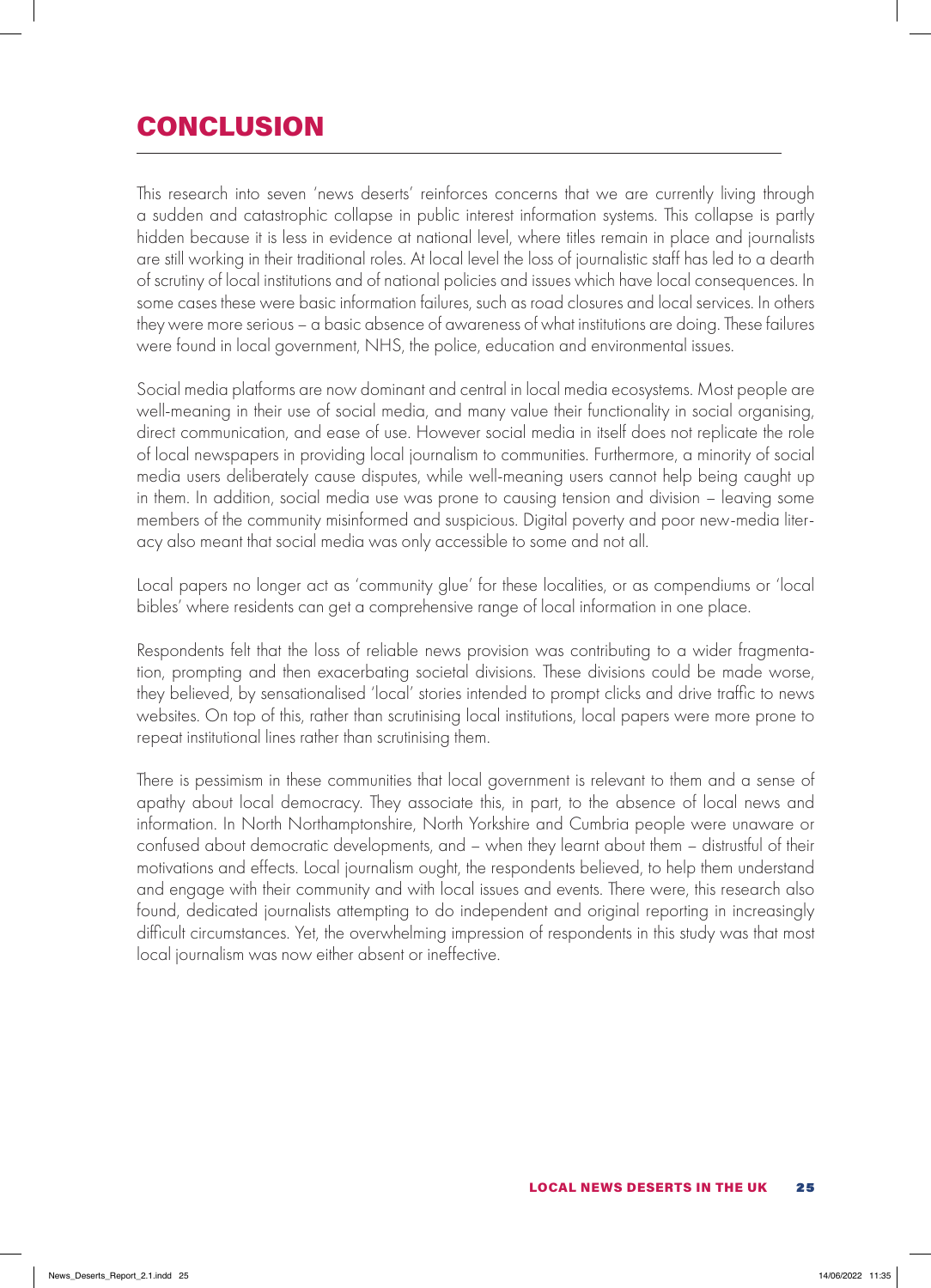# APPENDIX 1: COMMUNITY PROFILES

This section provides an explanation of the rationale behind the research team's selection of areas. It also contains detailed profiles of the selected communities, with information on their population, economy, politics, demography, and local media landscape. All circulation data is taken from ABC and JICREG.<sup>20</sup>

#### **RATIONALE FOR SELECTED AREAS**

 The seven communities were selected because they had all undergone a significant reduction in the provision of local news in recent years. Most communities were strongly associated with a specific newspaper title which had declined. While these communities can be called local news 'deserts', all were in fact in 'patches' nominally covered by professional journalists.

The research team attempted to identify a selection of communities worst affected by 'hollowing out' and closure of titles in recent years. Large urban areas (apart from London), and Scotland in general, were not selected due to the relatively good coverage they received from their associated 'regional national' titles, such as the *Manchester Evening News* in Lancashire or the *Aberdeen Press and Journal* in North East Scotland. Given that this leaves a large potential sample, a geographical spread across England and Wales was selected, with one area in the North West, one in the North East, one in the Midlands, one in Wales, two in the South West and one in London.

We attempted to choose a sample with a variety of population, geographical sizes and socio-economic characteristics, with one in a large urban conurbation (Lewisham), two relatively urban and industrial (Barrow-in-Furness and Corby), and the other four relatively rural, with greater or lesser degrees of geographic isolation. The London borough of Lewisham was by far the largest by population. Due to the importance of London to the UK, it was considered important to include a London community and it was necessary to include a whole borough. Due to the population and political geography of each community, it was often necessary to gather evidence from slightly wider areas than are named in the list, expanding into the district or county.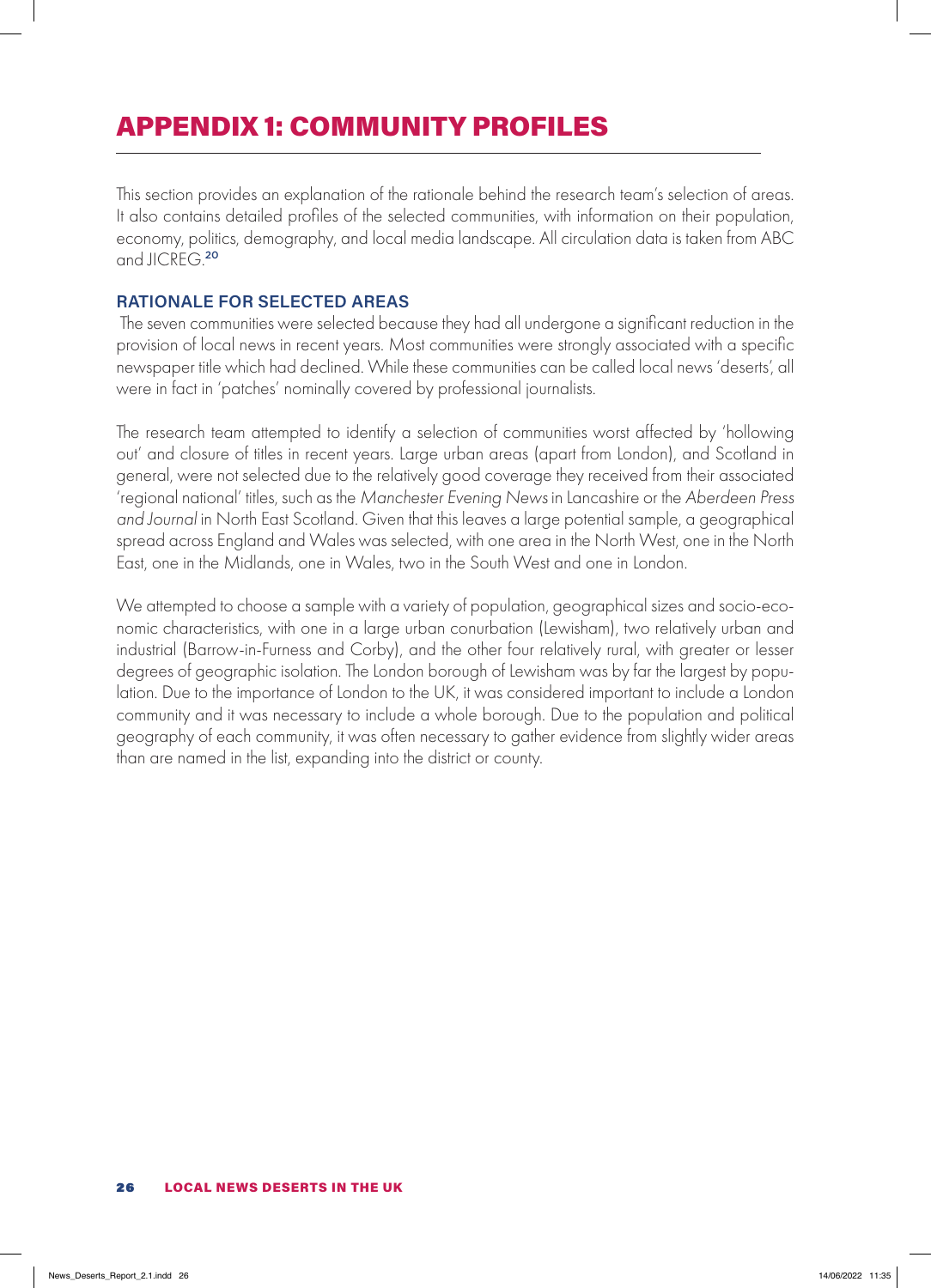### Community 1: Lewisham, London

#### **PROFILE**

London has an upper tier (the Greater London Authority) and 34 lower tier authorities, called boroughs. Although Greater London appears similar to two-tier counties (those with a district and county council tier), each borough in fact has similar powers (and population) to a single tier Unitary Authority.<sup>21</sup>

Lewisham has a population of 275,885 (as of 2011). It is an unusually ethnically diverse community. 57% of the population identify as white while 32% identify as Black African, Caribbean or other.<sup>22</sup> Lewisham has a long history of emigration and settlement by ethnic minority groups. Several local historical incidents – the 'Battle of Lewisham' (1977), The New Cross Fire (1981), the murder of Stephen Lawrence (1993, which happened in the adjacent Greenwich borough but impacted Lewisham) – have significance for racial politics. Some respondents voluntarily identified themselves as from an ethnic minority group and included it as a factor in their views on journalism.

Politically Lewisham is dominated by a single political party: Labour. All 3 parliamentary constituencies (Lewisham Deptford, Lewisham East, and Lewisham West and Penge) are held by Labour as are all 54 council seats at both the 2018 and 2022 local elections (on turnouts of 36.9% and 33% respectively). Labour has held Lewisham since 1971 with the exception of 2006 when there was no overall control.

#### **MEDIA IN LEWISHAM**

The only traditional newspaper dedicated exclusively to the borough is the *Lewisham News Shopper*, a free weekly. The *News Shopper* group of titles is owned by Newsquest. Since 2011 it has been subject to 'hollowing out'. In 2011 its budget was cut, resulting in the compulsory redundancy of the deputy editor. In 2015 it was one of a group of 16 weekly newspapers placed under a single group editor, while sub editing was centralised to an area hub.<sup>23</sup> In 2010 the *Lewisham News Shopper* had a circulation of 63,183.<sup>24</sup> This declined to 22,208 by 2020. It had a monthly online audience of 244,445.

Lewisham's other principal traditional paper is MSI Media's free weekly *South London Press* which covers several other South London boroughs in addition to Lewisham. Between 2007 and 2016 the paper was part of the Tindle Group, which bought it from Trinity Mirror. In 2016 the paper was acquired by Capital Media Newspapers before being sold on to Street Runners Ltd in July 2017 to be run by their subsidiary company MSI Media Ltd. The *South London Press* has an office on Bromley Road, the only traditional newspaper office in the borough. The *South London Press*  has been hollowed out and currently runs an editorial staff of five. It is under severe financial pressure: recent editions contain a page 2 call for "donating whatever you can to our running costs, even £1 would be an enormous help."<sup>25</sup> As of 2014 it had a circulation of around 15,400, likely to have significantly declined since.<sup>26</sup>

Until recently, the borough was also covered by the *Lewisham Mercury*. This was later renamed the *Greenwich Mercury* and sold by Tindle to Capital Media in 2016 who merged it with the *South London Press*. <sup>27</sup> Tindle's *Bromley Borough News*, which may have been used by residents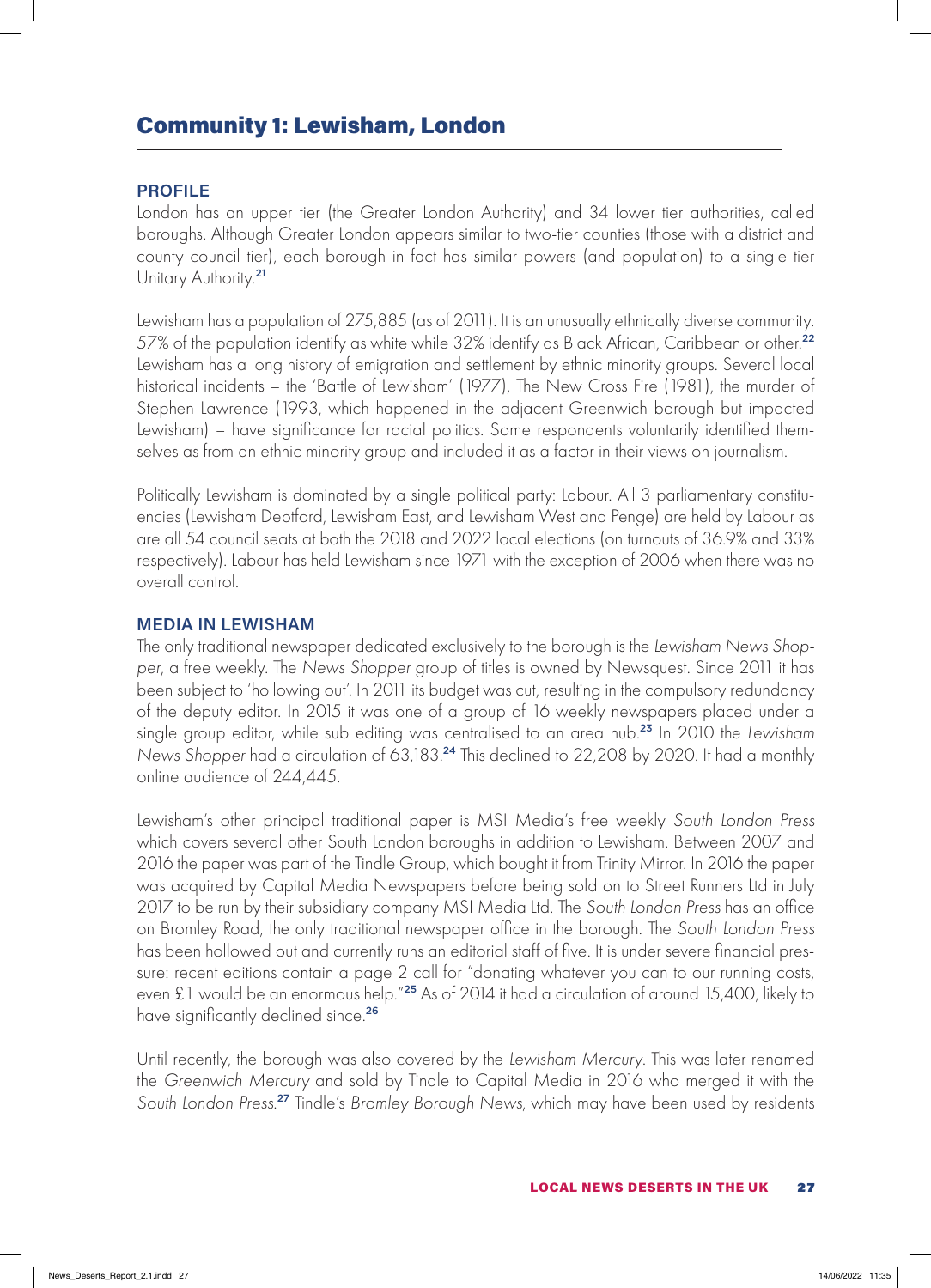in the south of the borough, seems to have closed in 2020.<sup>28</sup> Many respondents were unaware that newspapers still existed which covered the borough. This was often linked to the cessation of deliveries of the *LNS* and the *Mercury* (sometime in the past ten years). The papers are available to pick up at certain locations, notably railway stations.

Lewisham also draws upon London-wide media, including the free daily *Evening Standard* and *Metro*, though these typically contain little that is local to Lewisham. Both Reach (*MyLondon*) and Newsquest (*thisislondon*) operate London-wide websites. Reach launched *MyLondon* in 2018 with a pool of journalists for the whole of London, some of whom may specialise in South East London.<sup>29</sup> Readers can opt to receive a feed of stories for their area, including Lewisham. The site has recruited heavily and has become the most visited news website for London.<sup>30</sup> It operates ambitious page view targets for reporters.<sup>31</sup>

The most commonly and widely cited single source of local news among respondents in our study was the Lewisham Council-published *Lewisham Life*, a monthly rundown of news and events in the borough. It is possible that the relative infrequency with which people described themselves as being poorly informed about council activities may be down to the free delivery of *Lewisham Life* to 116,000 homes and businesses.<sup>32</sup> Outside the larger publishers and older titles, a small number of independent newspapers and websites exist which cover the borough. A relatively recent local hard copy quarterly paper is the *Lewisham Ledger*. Its emphasis is on culture and lifestyle but it also features some longer form reporting.

A range of social media featuring local news and information cover the area. One Facebook page, *SE6 SE13 Lewisham Catford Community* with 10,300 members was dedicated to issues of local relevance, a broad remit whose admin rules exclude certain popular functions such as buying and selling, and "click-bait, propaganda and spam".<sup>33</sup> Post topics were varied but included granular local news such as a photograph of a shop window with a notice of proposed development stuck to it, and a caption.<sup>34</sup> The post had received 14 comments and a further 14 replies. Other relatively common post types were reports of crimes such as theft or car damage as an appeal to witnesses, or requests for recommendations for services. This page also acted as a portal to other websites, including links to local news websites.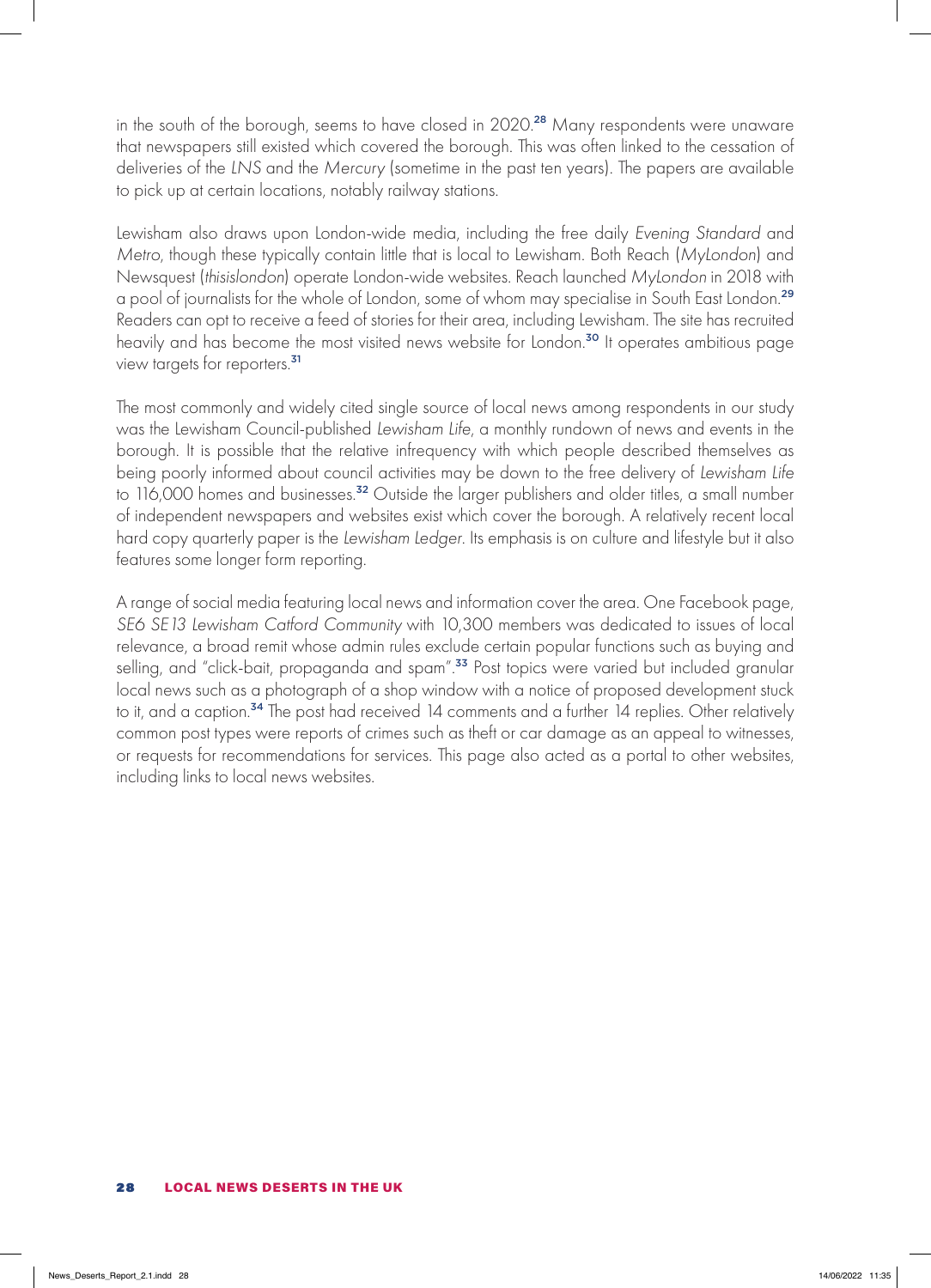### Community 2: Trowbridge and West Wiltshire

#### **PROFILE**

Trowbridge, the seat of Wiltshire UA (Unitary Authority), is a market and former industrial town. Wiltshire is a relatively affluent local authority area, but there are significant pockets of deprivation in Trowbridge. Trowbridge has a population of 45,822, and Wiltshire as a whole of around 722,000.<sup>35</sup> Wiltshire has relatively low ethnic diversity, though Trowbridge has a significant number of Arabic and Polish speakers. Wiltshire UA is Conservative held. Trowbridge was recently awarded £16.3m from the Government's Future High Streets Fund (worth around £830m nationally).<sup>36</sup>

Our study was relevant to other nearby communities in West Wiltshire, such as Bradford-on-Avon, North Bradley, Melksham, Chippenham, Westbury, Calne and Frome (in Somerset). Due to the nature of geographical settlement, respondents who either lived or worked in Trowbridge often had experience of West Wiltshire more generally. These areas are roughly coterminous with the patch (nominally) covered by the *Wiltshire Times*.

#### **MEDIA IN TROWBRIDGE AND WEST WILTSHIRE**

The *Wiltshire Times* was edited from an office in Trowbridge, but this was closed in 2019.<sup>37</sup> A number of other Newsquest titles, including the *Swindon Advertiser*, the *Wiltshire Gazette and Herald* and the *Wiltshire Times* had their editorial teams merged and centralised at an office in Swindon. This was accompanied by an overall reduction in staff, particularly of senior journalists. At one point the rationalisation resulted in one editor being in charge of 14 titles in Oxfordshire and Wiltshire.<sup>38</sup>

The circulation of the *Wiltshire Times* has declined from around 17,000 in the late 1990s to 4,354 in December 2020 (the last year for which figures were available) with an estimated online audience of around 137,000. It has a dedicated website, but is also represented on Newsquest's county-wide website *This is Wiltshire.*<sup>39</sup> The *Wiltshire Gazette and Herald* nominally covers Trowbridge, though it was not mentioned by any respondents. Its circulation has declined from 23,098 in 2010 to 6,702 in 2020.

Reach launched the online-only *Wiltshire Live* in July 2021.<sup>40</sup> All staff work remotely. As with other of Reach's 'Live' websites, it features a mixture of local and national stories.<sup>41</sup>

Trowbridge Town Hall has recently started a monthly community newspaper *Celebrate*, emphasising good news and community binding stories.

Trowbridge is covered by *BBC Radio Wiltshire* which operates from Swindon. There is a BBC television news bulletin, *Points West*, covering Wiltshire, Gloucestershire, parts of Devon and Somerset and Bristol.

Online, one Facebook page was widely mentioned: *Spotted in Trowbridge*, a group with 30,387 'followers'. The page features a variety of information, from job seeking requests to crime reports, and links to news websites.<sup>42</sup>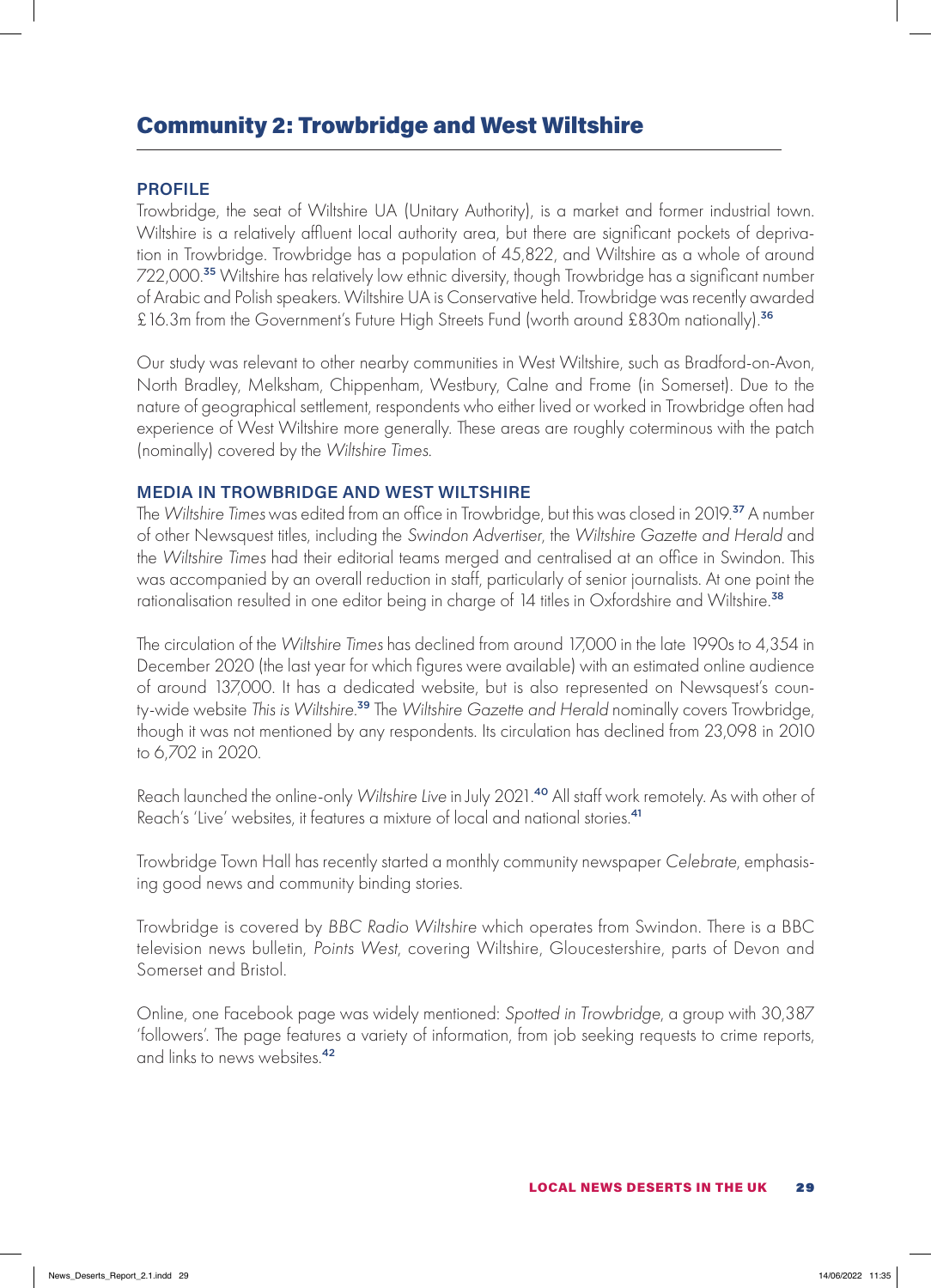### Community 3: Whitby and North Yorkshire Coast

#### **PROFILE**

Whitby is in the County of North Yorkshire, a non-metropolitan county headquartered in Northallerton, with seven districts. Whitby is in the district of Scarborough, administered by Scarborough Borough Council, based in Scarborough. North Yorkshire has a population of around 602,000, of which around 107,000 live in Scarborough District, Whitby around 13,000 and Scarborough around 52,000.<sup>43</sup> North Yorkshire County Council is in Conservative control, but Scarborough District is in Labour/Independent control.

The Yorkshire coast was felt to be cut off from the rest of Yorkshire and the UK (physically by the North York Moors, a national park) and to have somewhat different concerns to the inner part of North Yorkshire. Many people in Whitby have never been to Northallerton, an hour's drive away, with no direct bus or rail link. Indeed public transport in the borough is poor, with no direct rail link between Whitby and Scarborough, or between Whitby and the neighbouring council and city of York. Buses in the region are infrequent, expensive and do not run late in the day. North Yorkshire as a whole is largely agricultural and rural, with a significant portion of the county part of national parks. Harrogate and Scarborough are the largest towns. On the North Yorkshire Coast, significant industries are tourism and fishing. Whitby itself is a historic town, popular with visitors and second home owners.

During the course of our study it became clear that many of the issues surrounding local news in Whitby were connected to its position in relation to the town of Scarborough, both in its media economy and political and economic history. While the focus of research was on those who live and work in Whitby and its environs, contributions were also taken from those who live and work in Scarborough.

North Yorkshire County is set for reorganisation, with its district councils to be scrapped and replaced with a unitary authority based in Northallerton, and first elections in 2023.<sup>44</sup> As with other local government reorganisations, the government has linked this process with greater devolution and 'levelling up'.<sup>45</sup>

#### **MEDIA IN WHITBY AND NORTH YORKSHIRE**

Whitby was unusual for the degree of identification among respondents with a single specific title: the weekly *Whitby Gazette*. The relative importance of the paper to the community accentuated the severity of the loss in recent years as the *Whitby Gazette* has been progressively hollowed out. In some ways Whitby and the *Whitby Gazette* serve as an archetypal example of the decline of a local newspaper. The paper had been in family ownership from its founding in 1857 to 1977. The office was in a prominent location overlooking the landmark bridge. Several respondents reported having known editors personally and "drank in the pub" with them, until the early 2000s.

Both the *Whitby Gazette* and the *Scarborough News* are owned by JPI media. The *Whitby Gazette* had a circulation of around 12,000 between 2000 and 2008. Since then the circulation has declined steadily, to around 2,800 in 2021. The *Whitby Gazette* is represented online as a section of the *Scarborough News* website.<sup>46</sup> This is said to have an online readership of 14,828 in 2019, increased to 17,012 in 2020. The *Scarborough News* changed from daily to weekly in 2012.<sup>47</sup> This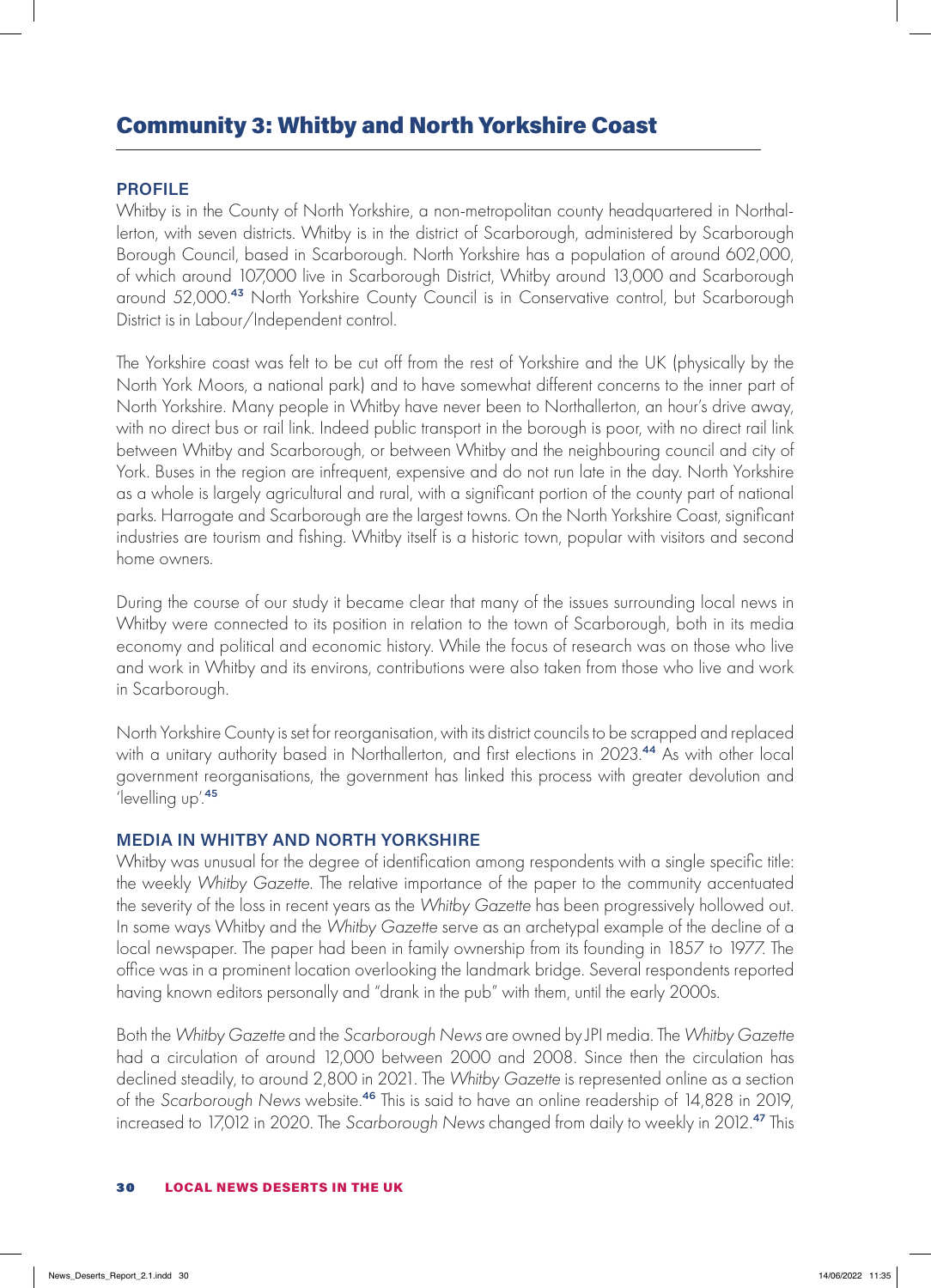was identified by respondents as coinciding with a loss of importance of the title. The editorship of the two were merged in 2013, when in effect the *Whitby Gazette* editor was made redundant, and the *Scarborough News* editor became editor of both titles.<sup>48</sup> The *Whitby Gazette* office closed in 2018 (after moving from the town centre in 2013), ending a 164 year-long presence in the town.

Elsewhere in North Yorkshire, the *Mercury* series – with editions for Malton and Pickering in neighbouring Ryedale district (closed 2020), and one for Filey on the coast in Scarborough district (closed 2010) – was absorbed by the *Scarborough News*. <sup>49</sup> Regional nationals, *The Yorkshire Post* (JPI) and *Northern Echo* (Newsquest) were mentioned by some respondents as other sources of local news.

The most prominent hyperlocal publication, though it covered an area adjacent to Whitby rather than the town itself, was the *Esk Valley Observer*, which took an alternative, community-led editorial policy. There is a free door to door A3 publication *The Whitby Advertiser* composed mainly of classified adverts, but also containing some information about local activities. The *North Yorkshire Enquirer* was mentioned as a source of investigative journalism with a strong editorial line.<sup>50</sup>

The local radio sector was said to be unusually strong. However, the most popular station *Yorkshire Coast Radio* was recently hollowed out when its news service was removed following its amalgamation with *Greatest Hits Yorkshire Radio*, following changes of legislation over ownership of local radio.<sup>51</sup> Local news on radio continues to be provided by other local stations such as *Thisisthecoast*.

Whitby is a relatively small and geographically isolated community. It was unusual in the degree to which word of mouth was identified commonly by respondents as being their most important source of useful local news and information.

The most popular Whitby focused Facebook group is *Love Whitby*, with 16,700 followers.<sup>52</sup>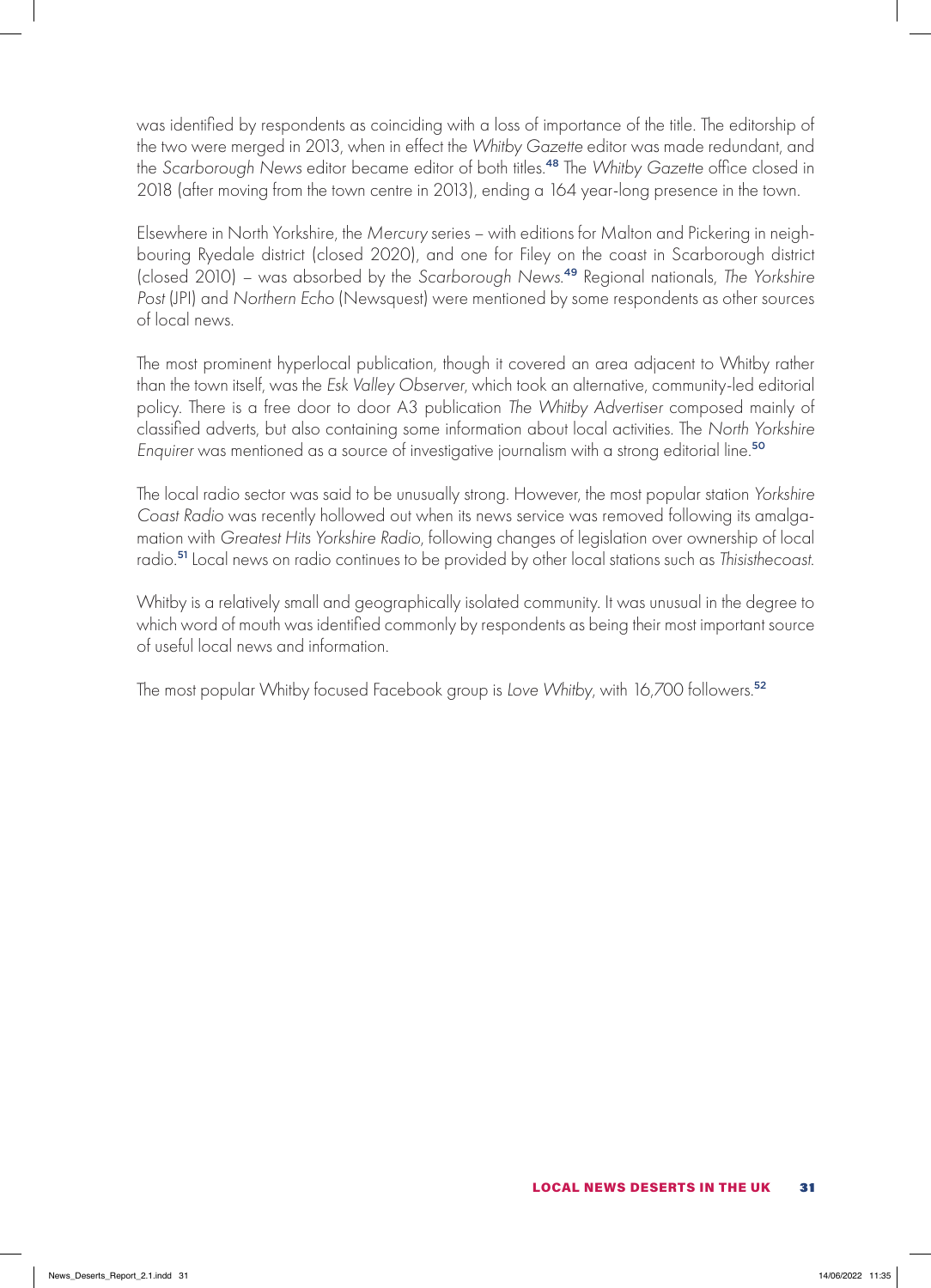### Community 4: Tiverton and Cullompton, Devon

#### **COMMUNITY PROFILE**

Tiverton and Cullompton are towns in the Mid Devon District of the County of Devon. Tiverton has a population of around 19,000, Cullompton of around 9,000, Mid Devon of around 82,000 and Devon County of around 795,000. The economy of the district is heavily rural, though Tiverton has a significant manufacturing sector. Tiverton is the seat of Mid Devon District Council.

Mid Devon is an example of a local government district somewhat arbitrarily created in 1974. Devon is a district of market towns, whose identity and local economies have greater unity than the district as a whole. Devon County Council is Conservative dominated, whereas Mid Devon Council is run by a minority Conservative administration.

#### **MEDIA IN TIVERTON AND CULLOMPTON**

The weekly *Mid Devon Gazette* is owned by Reach. It merged editorship with the *Exeter Express and Echo*, <sup>53</sup> and as part of Reach's (then Trinity Mirror) 'digital first' strategy, the websites of the two merged in 2016.<sup>54</sup> From 2017, *Devon Live* became Reach's county-wide presence, incorporating several titles' websites, including the *North Devon Journal*, the *Exeter Express & Echo*, *Torquay Herald Express* and the *Mid Devon Gazette* series. The team in the *Mid Devon Gazette* office in Tiverton moved to Exeter. In 2019, Reach closed its Truro and Exeter offices, where its *Cornwall Live* and *Devon Live* sites were based. Reach staff in the region now work from home. There is a hub (not an office) in Plymouth. The *Devon Live* team operate separately to those of its equivalent print editions. The *Mid Devon Gazette*  retains one dedicated print reporter.

Mid Devon is an example of how press coverage of areas can vary over relatively small geographical areas. Of the three principal towns that make up the district, one was well served by a newspaper, whereas the other two were not. But while the *Crediton Courier* (Tindle) was widely read in Crediton, the *Mid Devon Gazette* series, the main featured newspaper in the research in this case, had ceased its dedicated Crediton and Cullompton editions and was now known only as the *Tiverton Gazette*. Therefore both Tiverton and Cullompton were selected for examination. In 2010, the *Mid Devon Gazette* series had a circulation of 10,784 which had dropped to 2,904 by 2020.

*Devon Live* reports around 2 million unique browsers per month. As with other Reach 'Live' websites, it features a mixture of local and national stories.

Other papers which cover the area include Reach's *The Western Morning News*, a regional morning paper. A free weekly has recently been launched by Clearsky: the *Mid Devon Weekly*. Newsquest's *Mid Devon Star*, a free weekly, which was also based in Tiverton, closed in 2016.<sup>55</sup>

Radio news is provided by *BBC Radio South West* and their bulletin BBC Spotlight and by *Radio Exe*. 56

Facebook groups which provide local news and information include *Spotted: Tiverton* (3,200 followers), *What's on – Tiverton* (11,200 followers), *What's On Cullompton* (33,000 folowers) and *Positive Cullompton (6,700 followers).<sup>57</sup> An attempt to launch a social media app specifically for* the town of Tiverton, called the 'Tivvy Community App' in 2019 proved unsuccessful.<sup>58</sup> Tiverton Civic Society are active in providing planning news.<sup>59</sup>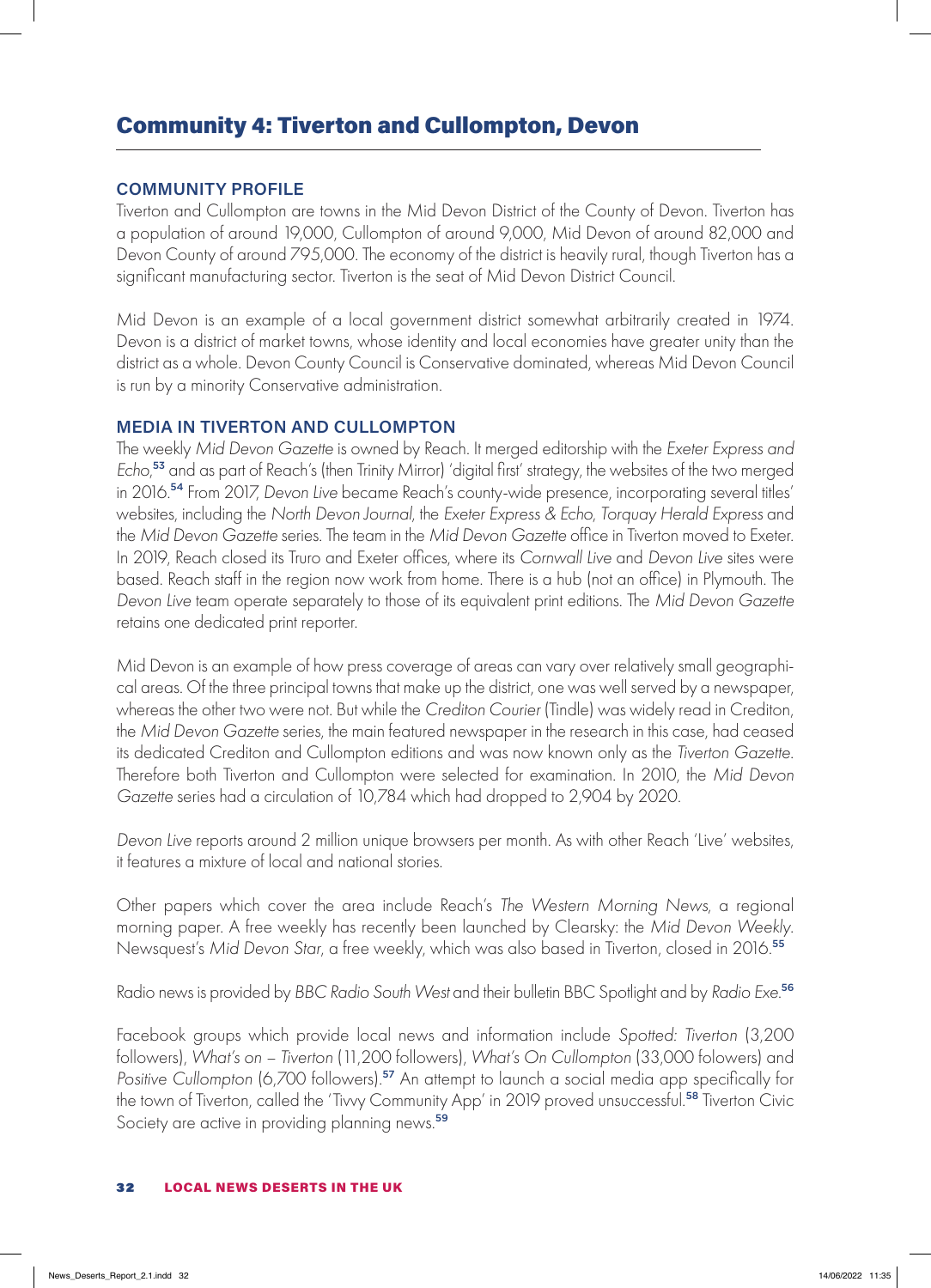# Community 5: Haverfordwest and Pembrokeshire

#### **COMMUNITY PROFILE**

Haverfordwest is the county town of the County of Pembrokeshire. It has a population of around 12,000 while Pembrokeshire as a whole has a population of around 126,000.<sup>60</sup>

Pembrokeshire Council has a majority of independent councillors and is run by a coalition administration. Pembrokeshire's economy is based around tourism and agriculture, with Haverfordwest as the principal commercial centre.

Pembrokeshire is a relatively sparsely populated county. Respondents observed how the county viewed itself as having a strong community identity and mentioned the importance of the tourist board, Visit Pembrokeshire, in promoting the county.

#### **MEDIA IN HAVERFORDWEST AND PEMBROKESHIRE**

The main newspaper covering Haverfordwest is the *Western Telegraph*. In 2010 it had a circulation of 21,633. By 2021 this had sunk to 7,181. As of 2020 it had an online audience of around 120,000. This and two other Pembrokeshire Newsquest titles are produced from Haverfordwest: the *Milford Mercury*, and the *Tivyside Advertiser*. The Milford Haven office closed in 2008 and the print edition of the Milford Mercury was axed in 2020,<sup>61</sup> though it retains its own website. These titles share an editor.<sup>62</sup>

Tindle produces the *Tenby Observer* series, with editions for Tenby, Narberth and Whitland and Pembroke from a Tenby office. The office has recently reopened but the reporters currently work from home. Circulation figures were not available for these titles. The *Fishguard County Echo* was folded into the *Tenby Observer* series sometime after 2020.

Reach's Wales Online features a section for news about Pembrokeshire.<sup>63</sup> It reports around 700,000 unique browsers per month.

Other papers include the *Pembrokeshire Herald*, with editions for Carmarthenshire and Llanelli, recently taken into independent ownership.<sup>64</sup> It is based in Llanelli, Carmarthenshire.<sup>65</sup>

Radio news is provided by *BBC Radio Pembrokeshire* and the independent community station *Pure West Radio*. 66

Facebook groups and pages include *What's happening in Haverfordwest* (1,500 followers) and *Milford Haven Town (2,100 members).*<sup>67</sup>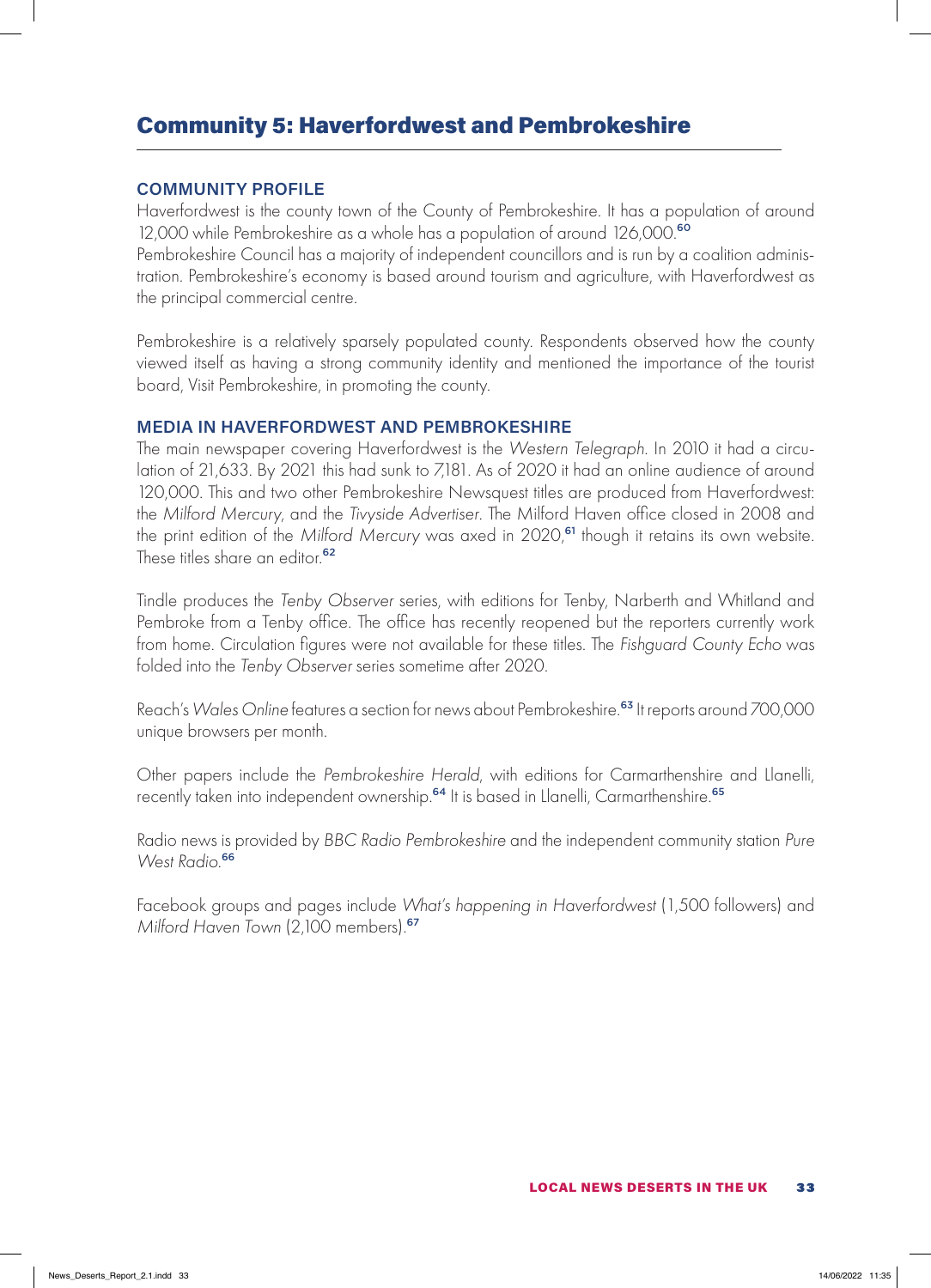## Community 6: Corby and North Northamptonshire

#### **COMMUNITY PROFILE**

Corby is a town in North Northamptonshire. It has a population of 61,225.<sup>68</sup> The main part of Corby is a planned new town dating from the 1950s. In recent years it has expanded rapidly in population, including significant migration from the EU.<sup>69</sup> North Northamptonshire as a whole has a population of around 354,000. The local economy in Corby suffered following the decline of the steel industry in the 1980s, but has rebounded, with strong manufacturing and distribution industries. It has close links with the nearby towns of Kettering and Wellingborough.

Corby District Council, based in Corby, was a part of Northamptonshire County, which was based in Northampton until 2018. Financial difficulties led to the central government ordering the county council to be dissolved and reorganised. This led to the establishment of two new unitary authorities: North and West Northants, from 2019. The new North Northants Unitary Authority is based in Corby.

#### **MEDIA IN CORBY AND NORTH NORTHAMPTONSHIRE**

Two JPI papers traditionally cover Northamptonshire: the *Northamptonshire Chronicle and Echo* for the West of the county, which is based in Northampton, and the *Northamptonshire Telegraph* for the North of the county including Corby, which is based in Kettering.

Until 2012 the *Northamptonshire Telegraph*, known as the *Northamptonshire Evening Telegraph*, was an evening newspaper published from Monday to Saturday. In 2012 it became weekly.<sup>70</sup> The four offices (Wellingborough, Rushden, Kettering and Corby) were collapsed into one in Kettering in 2015.<sup>71</sup> Within four years the number of reporters had shrunk from ten to three. An editor works across both JPI titles, plus a third, the *Daventry Express*, covering rural West Northamptonshire.

The *Northants Telegraph* had a circulation of 19,607 in 2010, reduced to 17,018 in 2012 while still a daily. A move to weekly saw a brief increase in circulation to 19,314 in 2013 but a downward trend followed to 8,525 in 2018, prior to the dissolution of Northants County Council, and 5,794 in 2021. It was said to have a total online audience of around 226,000 in its print area in 2020. There are two Local Democracy Reporters assigned to cover West and North Northants (and Rutland County Council). The latter position is vacant at the time of writing.

Reach's recently launched *Northants Live* is run from Cambridge. As with other of Reach's 'Live' websites, it features a mixture of local and national stories.

An independent subscription-based journalism provider, the *North Northants Journal,* was launched in January 2021.<sup>72</sup> *Corby Radio* provides some local news.<sup>73</sup>

Corby is in an ambiguous BBC coverage area. Its evening news bulletin, *Look East (West)*, is part of the BBC's East of England coverage, though Northants is more properly understood as part of the Midlands. *Look East (West)* also covers Bedfordshire, Buckinghamshire, Hertfordshire and Cambridgeshire. The local *BBC Radio Northampton* was said to offer a good service but with a very small staff.

Popular Facebook groups include *Corby Chats Back*<sup>74</sup> (13,100 followers) and *Corby Alert & Chat*<sup>75</sup> (11,700 followers).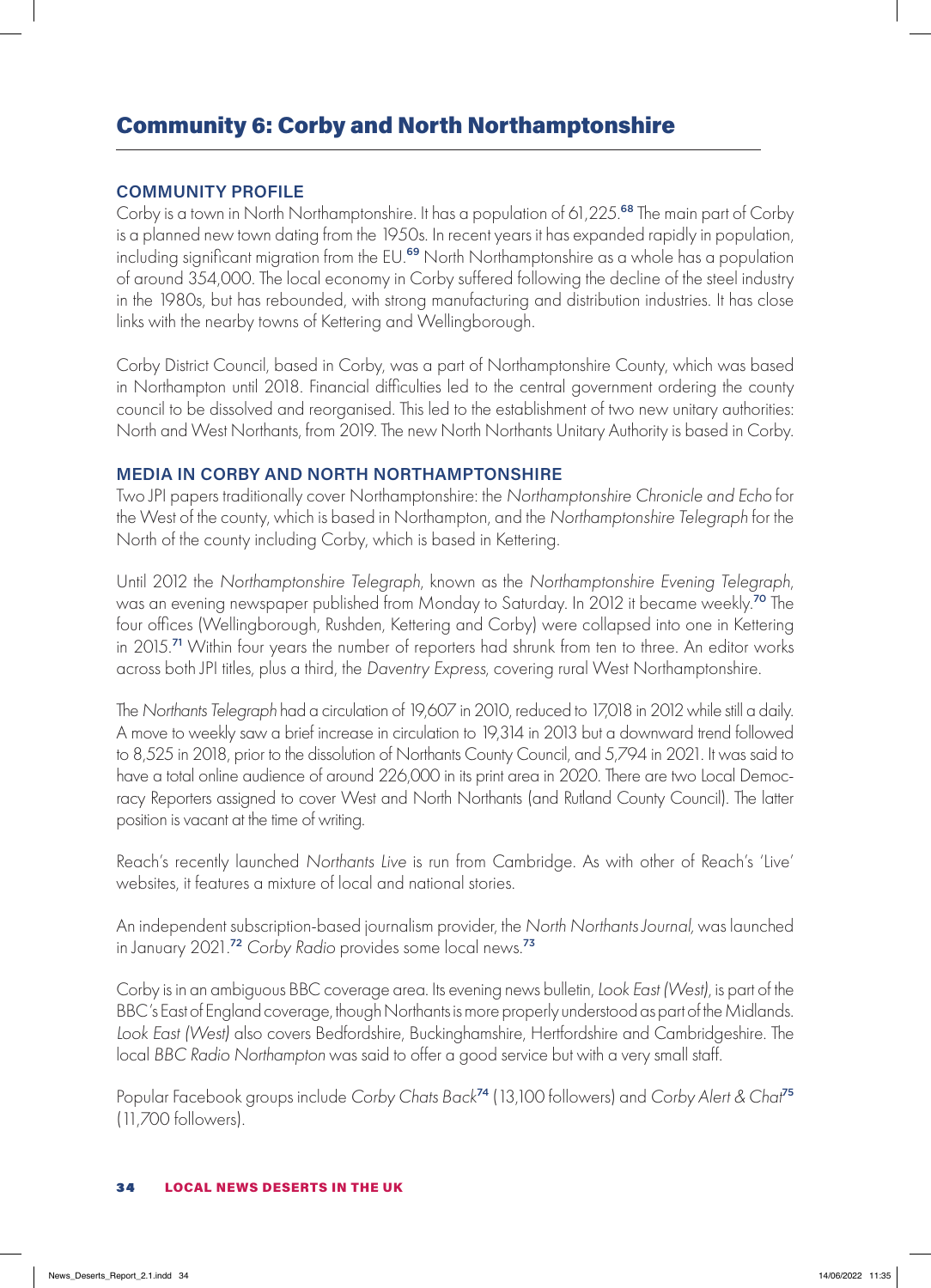### Community 7: Barrow-in-Furness

#### **COMMUNITY PROFILE**

Barrow-in-Furness is the headquarters of the district of the same name in the County of Cumbria. The County is headquartered in Carlisle in the extreme north of the County. Barrow District has a population of around 67,000. Cumbria as a whole has a population of around 500,000. Cumbria is a diverse county, with a mountainous and rural interior. Barrow is in the extreme south of the county and has a predominantly industrial economy anchored in shipbuilding. BAE Systems shipyard specialises in making submarines for the Ministry of Defence. Barrow-in-Furness district is in Labour control.

Cumbria County was created in 1974 from the merger of the counties of Cumberland and Westmorland – and part of Lancashire, of which Barrow had been traditionally counted as a part. Cumbria has been selected for reorganisation, into two new unitary authorities. A consultation of Barrow residents revealed most support a link with the Morecambe Bay area, but this option was later withdrawn. The Northern part will be a reborn Cumberland while Barrow will be part of Westmorland and Furness. This will be constituted in April 2023.

#### **MEDIA IN BARROW-IN-FURNESS**

A group of newspapers cover Cumbria, including the *News and Star,* the *Times and Star,* the *Whitehaven News, The Mail (*formerly the *North-West Evening Mail),* the *Westmorland Gazette,*  and the *Hexham Courant,* owned by CN Group until 2018 when they were bought by Newsquest. They share an editor and are run from an office in Carlisle. Of these, the one associated with Barrow is the daily *The Mail,* which was run from an office in the town until 2020.<sup>76</sup> After rationalisation by the new owners, Newsquest journalists in Cumbria went on strike in December 2018 over low pay and redundancies.<sup>77</sup> *The Mail* had a circulation of 15,436 in 2010, dropping to 3,750 in 2020. In 2020 it had an online audience of 86,331.

Smaller publishers include Barrnon Media, whose website and Facebook page is called *Cumbria Crack*. 78

*BBC Radio Cumbria* had an office in Barrow which temporarily closed in 2021.<sup>79</sup> An independent community station which offers some local news is *CandoFM*. 80

Facebook groups offering local news and information include *Barrow-in-Furness Lost and Found Pets* (12,300 followers), *Barrow Idiot Drivers (and surrounding areas)* (7,700 members) and *The Beauty of Barrow-in-Furness* (10,500 followers).<sup>81</sup>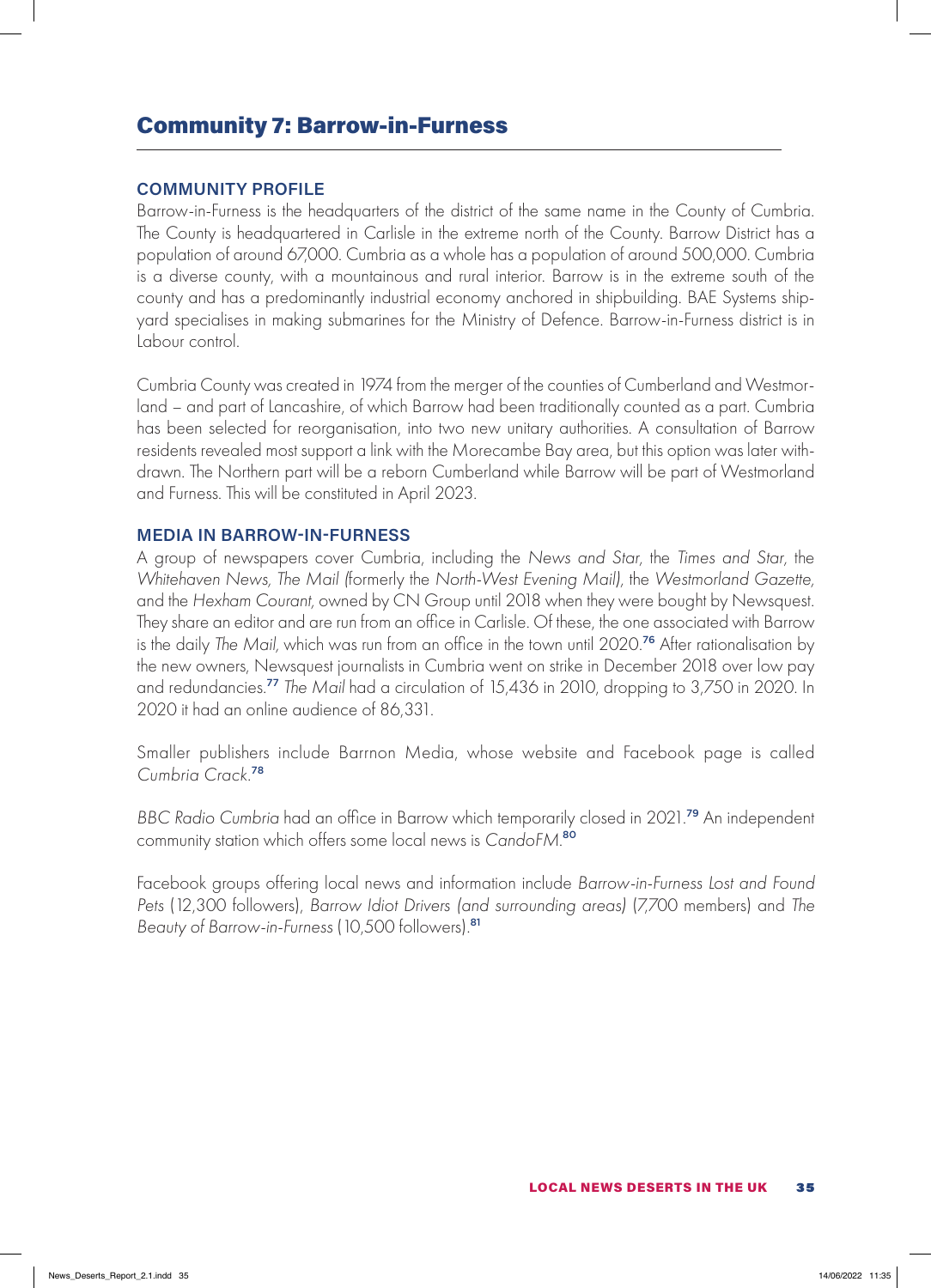# APPENDIX 2: METHODOLOGY

The project used a qualitative, social research methodology, aiming to capture data which are in-depth, detailed and sensitive to the social context. The project explores the phenomena of local news and information from the perspective of people in the communities chosen for study. A set of research aims were followed, with no preconceptions about the outcomes of a necessarily openended, exploratory approach.

The aims of the project were:

- To gather evidence about the impact of the decline in local news and information provision in the areas identified;
- To investigate how local people find local news and information in the absence of professional journalism;
- To learn about some of the impact of this decline on local communities, in particular on democratic participation.

We wanted this study to contribute to knowledge in a vital but greatly under-researched area, and thereby to advance policy debates on how to increase provision of reliable and independent local news. Appropriate research methods were chosen to address the research aims and were designed to gather empirical qualitative evidence through rigorous data collection and analysis.<sup>82</sup>

Across 7 communities in the UK, 72 key informant interviews were conducted between October 2021 and May 2022. Key informants were people working in the public, charity, voluntary, arts, community and commercial sectors who had close experience of community issues and whose activities had been reported in the local press. Additionally, in 3 of the communities, 8 focus groups were conducted with 'news consumers': local people who were the intended audience for local news. All respondents contributed data in conditions of anonymity and according to a consent agreement.

The interviews and focus groups were semi-structured around the project aims. A standard set of questions was followed, with flexibility to explore different avenues or issues as these emerged from respondents. For the key informant interviews, the standard questions were:

- What is local news like in your community?
- What have been the key changes over time?
- What sort of reporting does your organisation get?
- How do you publicise your activities?
- What important local issues do you feel are not being properly reported?
- Is there enough information available for local people to participate as citizens?
- What would your ideal local news service look like?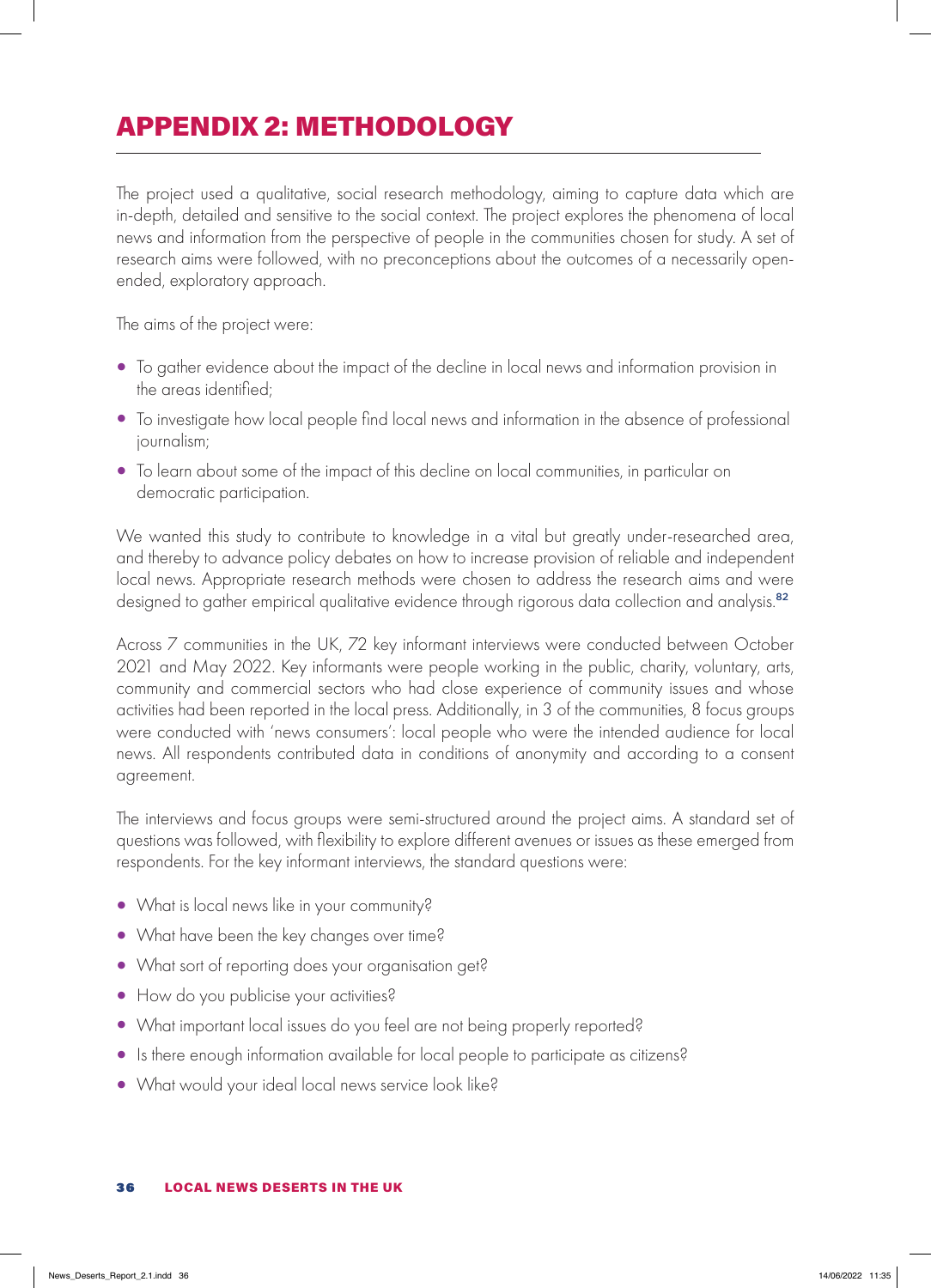For the focus groups, the standard questions were:

- What is local news like in your community?
- Have you noticed any changes over time?
- What are some important local issues and do you feel well informed about them?
- Have you noticed any issues that aren't being properly reported?
- What effect does it have on the community when there is not enough information available about these issues?
- How do you hear about opportunities to impact local decision making through *formal*  channels?
- How do you hear about opportunities to impact local decision making through *informal* channels?
- What would your ideal local news service look like?

In Lewisham the research involved 3 focus groups and 10 key informant interviews. Focus Group 1 involved 15 participants, aged 25–74. Focus Group 2 involved 5 participants aged 25–64. Focus Group 3 involved 15 participants, aged 14–18. All participants were residents of Lewisham. Participants were selected using a screener survey via a focus group recruitment service. The younger group were members of a local youth group.

In Trowbridge, the research involved 2 focus groups and 12 key informant interviews. Focus Group 1 involved 7 participants aged 35–84, and Focus Group 2 involved 7 participants aged 18–75. Both groups were recruited using adverts in local charities. All participants were residents of Trowbridge or settlements nearby.

In Whitby the research involved 4 focus groups and 13 key informant interviews. Focus Group 1 involved 9 participants aged 35–75. Focus Group 2 involved 4 participants aged 35–65. Focus Group 3 involved 5 participants aged 18–35. Focus Group 4 involved 5 participants aged 18–45. All participants were residents of Whitby or settlements nearby.

8 key informant interviews were conducted in each of Tiverton and Cullompton, Haverfordwest and **Barrow-in-Furness** and 13 were conducted in **Corby**.

In addition to this, data was gathered from websites and social media. This was cross referenced with secondary research, findings from the interviews and focus groups, and news reports to create pictures of local news landscapes.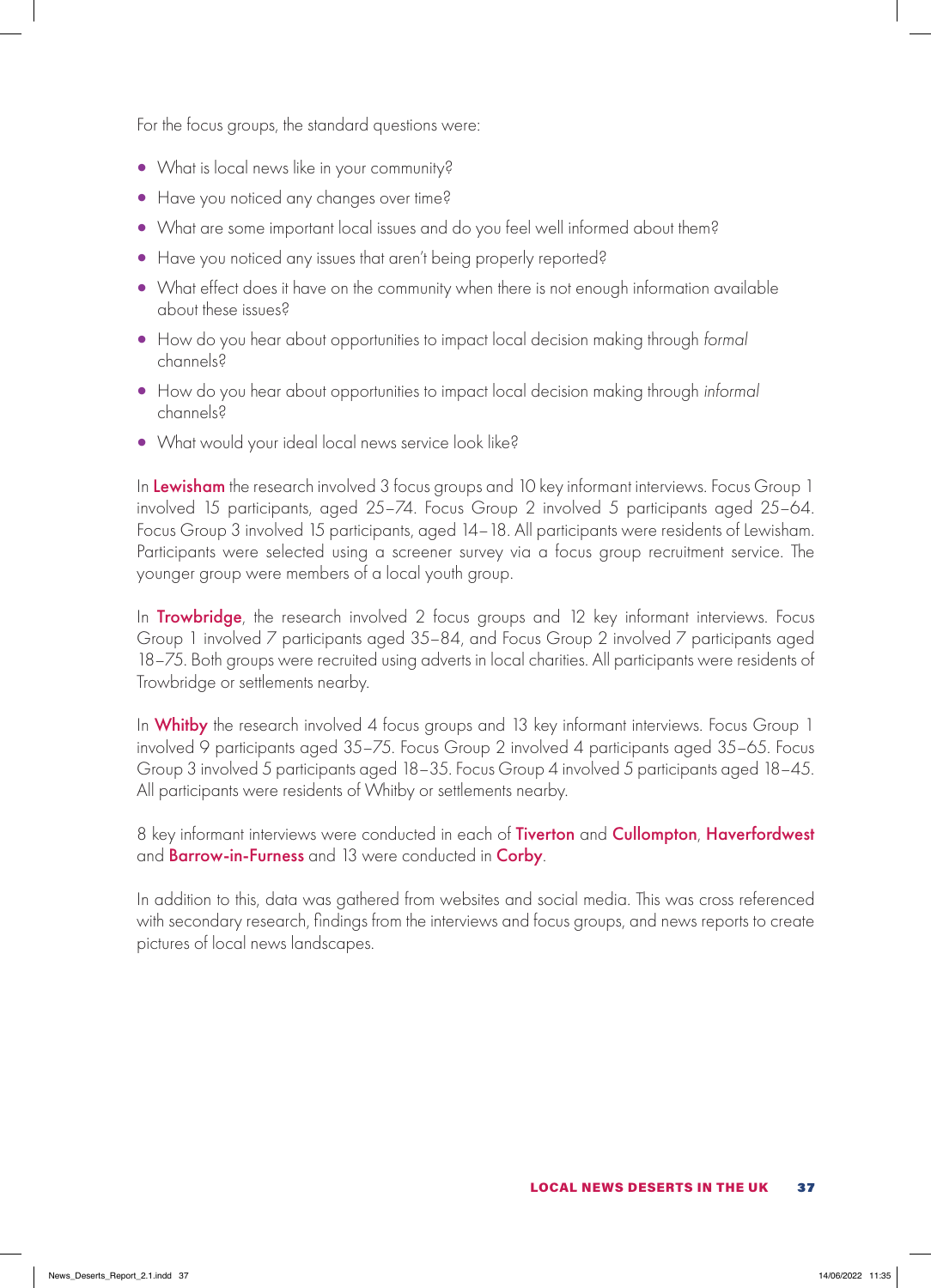# REFERENCES

- **1.** *Howells, Rachel. Journey to the Centre of a News Black Hole: Examining the Democratic Deficit in a Town with No Newspaper. Unpublished PhD thesis. 2015, Cardiff University.*
- **2.** *Lavender, T., Wilkinson, L., Ramsay, G., Stouli, S., Adshead, S., & Chan, Y. S. (2020). Research into Recent Dynamics of the Press Sector in the UK and Globally, p6. See Tobitt, C. (11th August 2020). ABC figures show most regional dailies lost 10–20% of circulation in lockdown. Press Gazette. https://pressgazette.co.uk/abc-figures-show-most-regionaldailies-lost-10–20-of-circulation-in-lockdown*
- **3.** *Mediatique, Overview of recent market dynamics in the UK press market, April 2018, report commissioned by DCMS, p. 5*
- **4.** *Matthews, R. (2017). The History of the Provincial press in England. Bloomsbury Publishing USA; Ramsay, G., & Moore, M. (2016). Monopolising local news. Centre for the Study of Media, Communication and Power, King's College London. p. 6*
- **5.** *See Cairncross, F. (2019). The Cairncross Review: A sustainable future for journalism; Watkins, L. (2021). Media Influence Matrix: United Kingdom. Funding Journalism 2021. Center for Media, Data and Society; Anderson, C.W., Coleman, S., and Thumim, N. 'How News Travels: A Comparative Study of Local Media Ecosystems in Leeds (UK) and Philadelphia (US)', in Nielsen, R. K. (Ed.). (2015). Local journalism: The decline of newspapers and the rise of digital media. Bloomsbury Publishing (Coleman looked at Leeds 2010–2013)*
- **6.** *Lavender, T., Wilkinson, L., Ramsay, G., Stouli, S., Adshead, S., & Chan, Y. S. (2020). Research into Recent Dynamics of the Press Sector in the UK and Globally, p7; See also Freedman, D., Fenton, N., Metykova, M., & Schlosberg, J. (2010). Meeting the news needs of local communities. Goldsmiths Leverhulme Media Research Centre Commissioned by Media Trust; Gavazza, A., Nardotto, M., & Valletti, T. (2019). 'Internet and politics: Evidence from UK local elections and local government policies'. The Review of Economic Studies, 86(5), 2092–2135.; Filla and Johnson 2010, Filla, J., & Johnson, M. (2010). 'Local news outlets and political participation.' Urban Affairs Review, 45(5), 679–692.*
- **7.** *I Love SE4. Homepage. https://www.facebook.com/groups/ILoveSE4. The group has 25,400 followers.*
- **8.** *Spotted in Trowbridge. Homepage. https://www.facebook.com/ spottedintrowbridgetown*
- **9.** *The Original Corby Chats Back. Homepage. https://www.facebook. com/groups/3934594946602614*
- **10.** *Hyde, N. (11th January 2022) Vets 'inundated' with dogs suffering mysterious illness linked to Yorkshire beaches. Yorkshire Post. https:// www.yorkshirepost.co.uk/health/vets-inundated-with-dogs-sufferingmysterious-illness-linked-to-beaches-3523364; Chapman, B. (18th January 2022). Hundreds of dogs across Yorkshire have been falling ill in the last few days, and there are fears the virus could escalate. GB News. https://www.gbnews.uk/news/mystery-dog-virus-is-spreading-likewildfire-as-150-pets-fall-ill/207925*
- **11.** *Beever, S. (14th June 2020) Protesters stand 24 hour 'guard' at Whitby Captain Cook Statue over fears monument will be vandalised. Yorkshire Post. https://www.yorkshirepost.co.uk/heritage-and-retro/heritage/ protesters-stand-24-hour-guard-at-whitby-captain-cook-statue-overfears-monument-will-be-vandalised-2883998*
- **12.** *See Ofcom, Adult's Media Use and Attitudes Report 2022. Available at https://www.ofcom.org.uk/\_\_data/assets/pdf\_file/0020/234362/ adults-media-use-and-attitudes-report-2022.pdf*
- **13.** *See BBC List of LDRS Suppliers 2021. Available at https://www.bbc. com/lnp/ldrs/2021\_contracts*
- **14.** *E.g. in Northants, the police force have a news section of their website: https://www.northants.police.uk/news/northants/news/, linked to Facebook https://www.facebook.com/northantspolice (187,000 followers) and Twitter https://twitter.com/NorthantsPolice (101,600 followers) pages.*
- **15.** *Fielding, N. G. (2021). 'Police communications and social media.' European Journal of Criminology.*
- **16.** *Colbran, M. P. (2020). Policing, social media and the new media landscape: can the police and the traditional media ever successfully bypass each other?. Policing and Society.*
- **17.** *See Davies, N. (2011). Flat earth news: An award-winning reporter exposes falsehood, distortion and propaganda in the global media. Random House.*
- **18.** *The Whitby Gazette archive has been digitised by the John Tindale Foundation. See https://whitbymuseum.org.uk/event/john-tindale-avision-of-whitby/; https://www.johntindale.org*
- **19.** *Steven Barnett & Judith Townend (2015) Plurality, Policy and the Local, Journalism Practice, 9:3, 332–349*
- **20.** *https://www.abc.org.uk/; http://www.jicregonline.co.uk/*
- **21.** *House of Commons, Local Government in England Structures Research Briefing 2021 Available at https://commonslibrary.parliament.uk/ research-briefings/sn07104*
- **22.** *Lewisham Council, Lewisham's Joint Strategic Needs Assessment, 2021. Available at http://www.lewishamjsna.org.uk/a-profile-of-lewisham/ social-and-environmental-context/ethnicity*
- **23.** *Linford, P. (22nd May 2015). Journalists to be balloted over South London cutbacks. HoldtheFrontPage.co.uk https://www.holdthefrontpage. co.uk/2015/news/journalists-to-be-balloted-over-south-london-cutbacks*
- **24.** *ABC figures: How the UK's weekly newspapers fared. Holdthefrontpage. co.uk. https://www.holdthefrontpage.co.uk/2010/news/abc-figureshow-the-uk-s-weekly-newspapers-fared/ (25th August 2010).*
- **25.** *Help the South London Press (January 28th 2022), page 2, South London Press.*
- **26.** *See https://web.archive.org/web/20160304000250/http://www. nsdatabase.co.uk/newspaperdetail.cfm?paperid=939*
- **27.** *Sharman, D. (10th April 2019) Publisher relaunches defunct weekly as two existing newspapers merge HoldtheFrontPage.co.uk https://www. holdthefrontpage.co.uk/2019/news/publisher-relaunches-defunctweekly-amid-merger-of-two-existing-newspapers*
- **28.** *Bromley Borough News. Homepage. https://www.bromleyboroughnews.co.uk*
- **29.** *Sharman, D. (5th December 2018). Reach merges local websites to create new London-wide platform. HoldtheFrontPage.co.uk. https:// www.holdthefrontpage.co.uk/2018/news/london-wide*
- **30.** *Sharman, D. (10th November 2021). Publisher boasts London's most visited news website, new data suggests. HoldtheFrontPage.co.uk. https://www.holdthefrontpage.co.uk/2021/news/publisher-boastslondons-most-visited-news-website-new-data-suggests*
- **31.** *Kersley, A. (May 26th, 2022) Meteoric rise of MyLondon stalls as former staff voice disquiet over page-views strategy. Press Gazette. https:// pressgazette.co.uk/mylondon-traffic-page-views-targets*
- **32.** *Lewisham Council, Lewisham Life Circulation. Retrieved 28th May 2022. https://lewisham.gov.uk/mayorandcouncil/aboutthecouncil/ advertising/advertising-lewisham-life/lewisham-life-circulation*
- **33.** *SE6 SE13 Lewisham Catford Community. Homepage. https://www. facebook.com/groups/1321482317882176/about*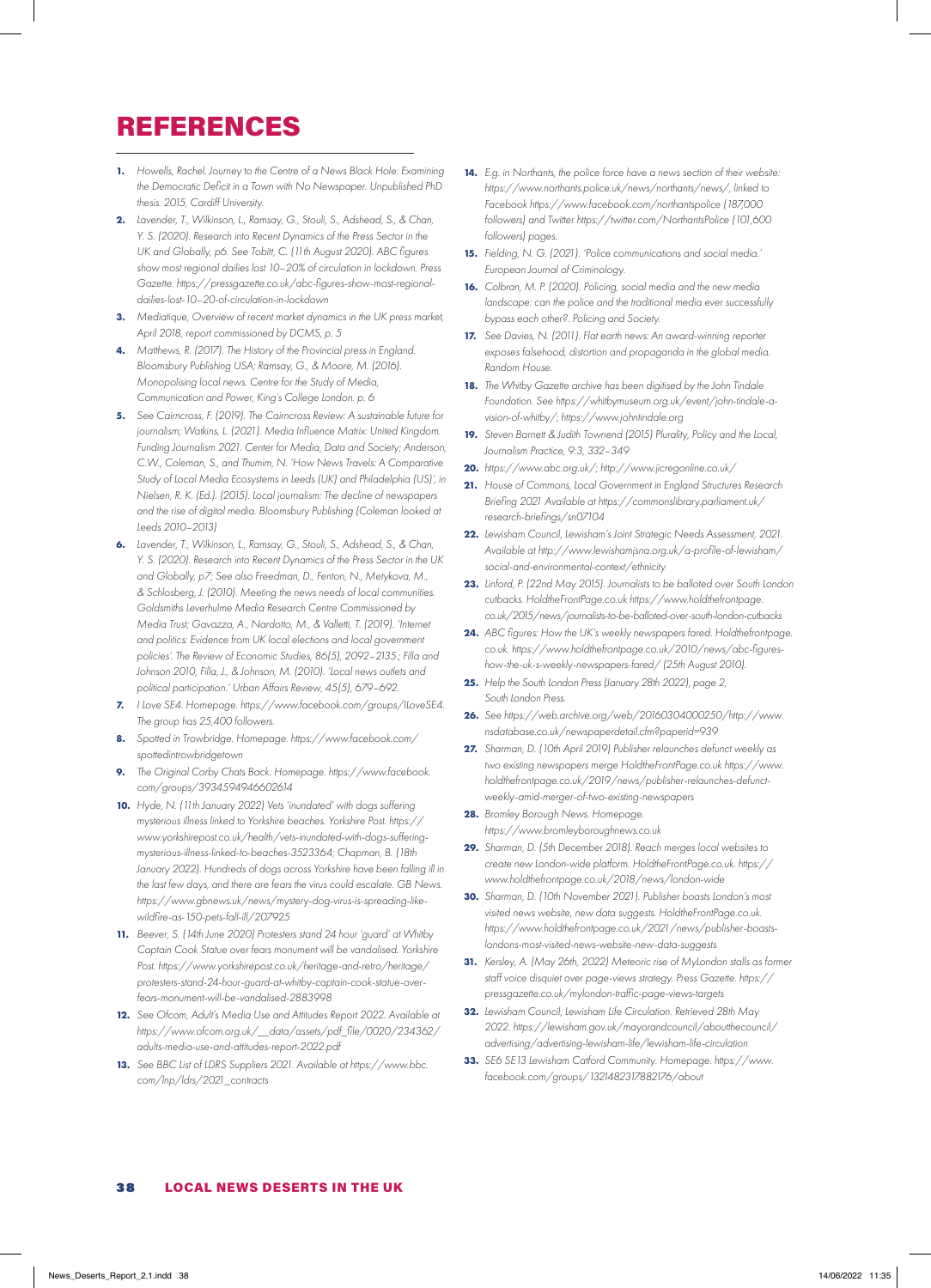- **34.** *Freeman, A. Things seem to be finally moving at Argos on Rushey Green. (January 30th 2022). SE6 SE13 Lewisham Catford Community. https://www.facebook. comphoto/?fbid=10158183766157540&set=gm.5090176771012693*
- **35.** *Wiltshire Council, Community Area Joint Strategic Needs Assessment Trowbridge Community Area (2020)*
- **36.** *Ministry of Housing, Communities and Local Government. Press Release: More high streets set for funding boost as reopening accelerates. Available at https://www.gov.uk/government/news/more-high-streetsset-for-funding-boost-as-reopening-accelerates*
- **37.** *Sharman, D. (15th April 2019). Weeklies move to new HQ after home of 170 years ruled 'unfit for purpose'. HoldtheFrontPage.co.uk. https://www.holdthefrontpage.co.uk/2019/news/weeklies-move-tonew-hq-after-home-of-170-years-declared-not-fit-for-purpose*
- **38.** *Linford, P. (10th December 2015). Group editor to oversee two regional dailies in Newquest shake-up. HoldtheFrontPage.co.uk. https://www.holdthefrontpage.co.uk/2015/news/group-editor-tooversee-two-regional-dailies-in-newquest-shake-up*
- **39.** *Wiltshire Times, Homepage. https://www.wiltshiretimes.co.uk; ThisisWiltshire, Homepage. https://www.thisiswiltshire.co.uk*
- **40.** *Sharman, D. (21st July 2021). More than 30 jobs created as publisher launches and revives titles. HoldtheFrontPage.co.uk. https://www. holdthefrontpage.co.uk/2021/news/more-than-30-jobs-created-aspublisher-launches-and-revives-titles/; https://www.wiltshirelive.co.uk/ all-about/trowbridge*
- **41.** *Majid, A. (April 21st, 2022), Most website traffic is non-local for biggest UK regional news brands. Press Gazette. https://pressgazette.co.uk/ uk-local-news-traffic*
- **42.** *Spotted in Trowbridge. Homepage. https://www.facebook.com/ spottedintrowbridgetown*
- **43.** *Data North Yorkshire. Population in North Yorkshire. (Retrieved 28th May 2022) https://www.datanorthyorkshire.org/JSNA/articles/populationin-north-yorkshire*
- **44.** *(21st July 2021) North Yorkshire councils scrapped and replaced with one authority. BBC. https://www.bbc.co.uk/news/uk-england-yorknorth-yorkshire-57923465*
- **45.** *Ministry of Housing, Communities and Local Government. Next steps for new unitary councils in Cumbria, North Yorkshire and Somerset. (Retrieved 21st July 2021). https://www.gov.uk/government/ news/next-steps-for-new-unitary-councils-in-cumbria-north-yorkshireand-somerset*
- **46.** *The Scarborough News. Whitby. (Retrieved 28th May 2022). https://www.thescarboroughnews.co.uk/topic/whitby*
- **47.** *Linford, P. (16th April 2012). Five Johnston Press daily newspapers to go weekly next month. HoldtheFrontPage.co.uk. https://www.holdthefrontpage.co.uk/2012/news/scarboroughevening-news-to-go-weekly-and-other-titles-could-follow*
- **48.** *Brinacombe, N. (25th November 2013). Daily-turned-weekly to move offices next year. HoldtheFrontPage.co.uk. https://www. holdthefrontpage.co.uk/2013/news/daily-turned-weekly-to-moveoffices-next-year*
- **49.** *Linford, P. (16th August 2010), Weekly newspaper in seaside town to close. HoldtheFrontPage.co.uk. https://www.holdthefrontpage. co.uk/2010/news/weekly-newspaper-in-seaside-town-to-close*
- **50.** *North Yorkshire Enquirer. Homepage. http://nyenquirer.uk*
- **51.** *Waterson, J. (31st August 2020) Bauer closes dozens of regional radio stations in England and Wales. TheGuardian.com https://www. theguardian.com/media/2020/aug/31/merger-of-bauer-local-radiostations-criticised-as-cultural-vandalism*
- **52.** *Love Whitby. Homepage. https://www.facebook.com/ groups/333581734025641*
- **53.** *Turvill, W. (3rd February 2016). Mid Devon Gazette editor takes on responsibility for Exeter's Express and Echo. Press Gazette. https:// pressgazette.co.uk/mid-devon-gazette-editor-takes-on-responsibilityfor-exeters-express-and-echo*
- **54.** *Sharman, D. (15th April 2016). Jobs to go and websites to merge in 'digital-first' restructure. HoldtheFrontPage.co.uk. https://www. holdthefrontpage.co.uk/2016/news/up-to-eight-jobs-to-go-in-digitalfirst-restructure-at-sister-newspapers*
- **55.** *Linford, P. (15th September 2016). Free newspaper suspends publication after 30 years. HoldtheFrontPage.co.uk. https://www.holdthefrontpage. co.uk/2016/news/free-newspaper-suspends-publication-after-30 years*
- **56..** *Radio Exe, Local News. https://www.radioexe.co.uk/news-andfeatures/local-news*
- **57.** *Spotted: Tiverton, Homepage. https://www.facebook.com/ spottedtiverton2.0/; What's On – Tiverton. Homepage. https://www. facebook.com/groups/whatsontiv/; What's On Cullompton. Homepage. https://www.facebook.com/groups/2270468626354138/; Positive Cullompton. Homepage. https://www.facebook.com/groups/ PositiveCullompton*
- **58.** *Clarke, L. (26th May 2019). Tiverton becomes first UK town to launch its own social media style network. Devon Live. https://www.devonlive. com/news/local-news/tiverton-becomes-first-uk-town-2910091*
- **59.** *Tiverton Civic Society. News. https://tivertoncivicsoc.org.uk/news-2/ recent-news-4*
- **60.** *Nomis Official Labour Market Statistics. Labour Market Profile – Pembrokeshire. https://www.nomisweb.co.uk/reports/lmp/ la/1946157391/report.aspx#tabempocc*
- **61.** *Sinclair, T. (13th August 2020). Milford Mercury to cease publication on August 20. The Pembrokeshire Herald. https://pembrokeshire-herald. com/60680/milford-mercury-to-cease-publication-on-august-20*
- **62.** *Linford, P. (8th February 2016). Group editor role created at Newsquest Wales titles. HoldtheFrontPage.co.uk. https://www.holdthefrontpage. co.uk/2016/news/group-editor-role-created-at-newsquest-walestitles*
- **63.** *Wales Online. Pembrokeshire. https://www.walesonline.co.uk/allabout/pembrokeshire*
- **64.** *Tobitt, C. (25th October 2019). Weekly Pembrokeshire Herald saved by 'eleventh-hour' investment. Press Gazette. https://pressgazette.co.uk/ weekly-pembrokeshire-herald-saved-by-eleventh-hour-investment*
- **65.** *The Llanelli Herald. Contact. https://www.llanelliherald.com/contact*
- **66.** *Pure West Radio. Homepage. https://www.purewestradio.com*
- **67.** *What's Happening in Haverfordwest. Homepage. https://www.facebook.com/whatshappeninginhaverfordwest*
- **68.** *North Northamptonshire Council. Open Data and Transparency. https://www.corby.gov.uk/home/council/open-data-and-transparency*
- **69.** *Murray, C. and Griffith, P. Local Migration Panel: Corby. 2018. Institute for Public Policy Research.*
- **70.** *British Newspapers Online. Northamptonshire Telegraph. https://www.britishpapers.co.uk/england-emids/northamptonshire-telegraph*
- **71.** *Sharman, D. (20th April 2015) Editor moves on as newsroom blueprint is rolled out across JP. HoldtheFrontPage.co.uk. https://www.holdthefrontpage.co.uk/2015/news/editor-leaves-twoweeklies-for-new-role-in-johnston-press-restructure*
- **72.** *North Northamptonshire Journal. Homepage. https://www.nnjournal. co.uk*
- **73.** *Corby Radio, News page. https://corby.radio/*
- **74.** *The Original Corby Chats Back. Homepage. https://www.facebook. com/groups/3934594946602614*
- **75.** *Corby Alert & Chat. Homepage. https://www.facebook.com/groups/ corbyalert*